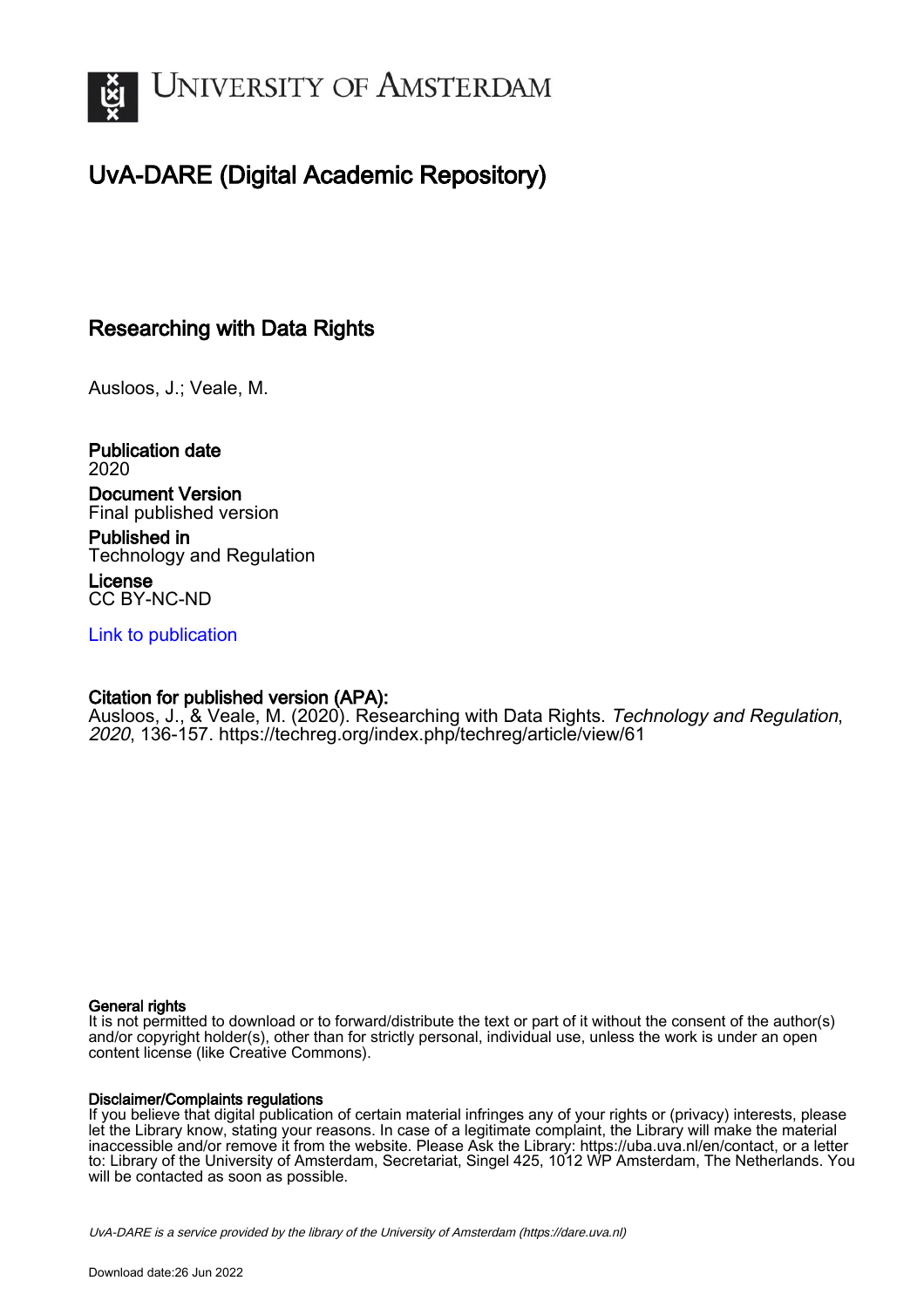# **Technology E** Regulation

# **Researching with Data Rights**

Jef Ausloos\* & Michael Veale\*\*

right of access, GDPR, data protection, transparency, research methods

j.ausloos@uva.nl m.veale@ucl.ac.uk **The concentration and privatization of data infrastructures has a deep impact on independent research. This article positions data rights as a useful tool in researchers' toolbox to obtain access to enclosed datasets. It does so by providing an overview of relevant data rights in the EU's General Data Protection Regulation, and describing different use cases in which they might be particularly valuable. While we believe in their potential, researching with data rights is still very much in its infancy. A number of legal, ethical and methodological issues are identified and explored. Overall, this article aims both to explain the potential utility of data rights to researchers, as well as to provide appropriate initial conceptual scaffolding for important discussions around the approach to occur.**

# **1. The GDPR: Research Curse or Blessing?**

Data protection legislation, in particular the EU General Data Protection Regulation (GDPR),' has been seen by some researchers as creating frustrating barriers to their work.<sup>2</sup> Data minimization and storage limitation restrict the extent to which large databases can be amassed for future consultation. Information requirements can limit covert or subtle collection, and sit at tension with web-scraping and research on social media. Uncertainty and anxiety in risk-averse organizations can stifle data-driven research initiatives, leaving researchers dissuaded or simply encouraging them to disregard the rules.3 The GDPR does not appear to improve the situation much: while it recog-

- 1 Regulation (EU) 2016/679 of the European Parliament and of the Council of 27 April 2016 on the protection of natural persons with regard to the processing of personal data and on the free movement of such data, and repealing Directive 95/46/EC (General Data Protection Regulation) [2016] OJ L119/1 (hereafter 'GDPR').
- 2 See, e.g.: Edward S Dove, 'The EU General Data Protection Regulation: Implications for International Scientific Research in the Digital Era' (2018) 46 *J Law Med Ethics* 1013; Wouter Van Atteveldt, 'Toward Open Computational Communication Science: A Practical Road Map for Reusable Data and Code' [2019] 20; Rossana Ducato, 'Data Protection, Scientific Research, and the Role of Information' (2020) 37 *Computer Law & Security Review* 105412.
- 3 e.g., the extensive work by David Erdos, 'Stuck in the Thicket? Social Research under the First Data Protection Principle' (2011) 19 *Int J Law Info Tech* 133; David Erdos, 'Systematically Handicapped? Social Research in the Data Protection Framework' (2011) 20 *Information & Communications Technology Law* 83; David Erdos, 'Constructing the Labyrinth: The Impact of Data Protection on the Development of "Ethical" Regulation in Social Science' (2012) 15 *Information, Communication & Society* 104.
- Jef Ausloos is a Postdoctoral Research Fellow at the Institute for Information Law, University of Amsterdam
- \*\* Michael Veale is a Lecturer in Digital Rights and Regulation at the Faculty of Laws, University College London

Received 3 Dec 2020, Accepted 28 Dec 2020, Published 4 Jan 2021.

nizes the importance of scientific research through derogations from the default data protection rules, it also leaves a lot unsaid, and outsources crucial interpretative guidance to Member States.<sup>4</sup> If Member States do not clarify the issue in national law or regulatory guidance, the interpretative burden falls to the organizations who benefit from these exemptions. Increased public scrutiny in light of the Cambridge Analytica scandal, which involved online data collection infrastructure established by the University of Cambridge,<sup>5</sup> has only increased fear of infringement.

At the same time, the societal stakes for investigating the online world have never been higher, or the need more urgent.<sup>6</sup> Networked systems have changed individuals' experiences of the world, their enhanced and more pervasive mediating roles 'affecting the ways in which we understand our own capabilities, our relative boundedness, and the properties of the surrounding world'.7 Many readers will not need much introduction into the 'algorithmic war-stories' unearthed in recent years that focus on the impact of these mediating systems,<sup>8</sup> particularly through the work of journalists, civil society and activist-minded research groups. Work by journalists such as Julia Angwin, Lauren Kirchner and Kashmir Hill has explored the way that technol-

- 4 GDPR, art  $89(2-3)$ .
- 5 https://www.theguadian.com/news/series/cambridge-analytica-files
- 6 Also emphasised in European Commission, 'White Paper on Artificial Intelligence - A European Approach to Excellence and Trust' (19.2.2020); European Commission, 'A European Strategy for Data' (Communication From The Commission To The European Parliament, The Council, The European Economic And Social Committee And The Committee Of The Regions, 19.2.2020).
- 7 Julie E Cohen, *Configuring the Networked Self: Law, Code, and the Play of Everyday Practice* (Yale University Press 2012).
- Lilian Edwards and Michael Veale, 'Slave to the Algorithm? Why a "Right to an Explanation" Is Probably Not the Remedy You Are Looking For' (2017) 16 *Duke Law & Technology Review* 18. See also Malte Ziewitz, 'Governing Algorithms: Myth, Mess, and Methods' (2016) 41 *Science, Technology, & Human Values* 3 (on 'algorithmic drama').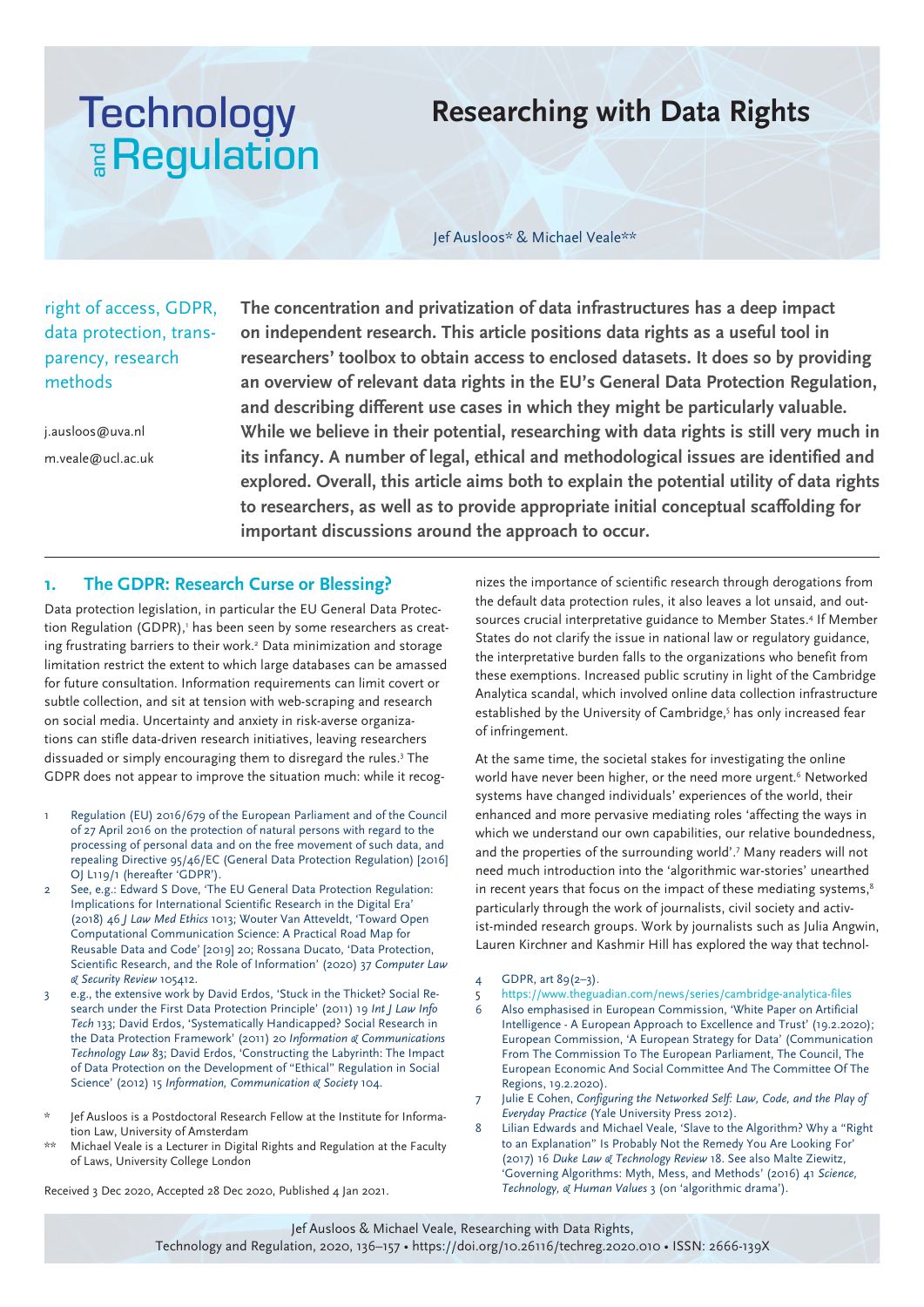ogy firms and society interact in the context of discrimination and manipulation. Research groups such as the Data Justice Lab at Cardiff University have mapped the use of technology in the public sector,<sup>9</sup> and research teams have made use of freedom of information rights to discover more about the way that data-driven systems are being procured.10 Researchers from teams such as the Algorithm Auditing Research Group at Northeastern University<sup>11</sup> have been using bots and online scraping and analysis tools to better understand discrimination and inequality in AdTech systems,<sup>12</sup> and data leakage from apps to third party trackers.<sup>13</sup> Meanwhile, workers' collectives are mobilizing in an attempt to reclaim data from platform companies to prove their eligibility for basic employment rights, and to use as evidence in tribunals and other proceedings.<sup>14</sup> These efforts often run into a range of methodological, practical and legal hurdles which in many cases are easily arguable to have been preserved by powerful forces seeking to retain the secrecy that allows them to work with limited scrutiny and accountability.

We present one flipside of this (deliberately) dismal picture. Could the GDPR *enable*, rather than stifle, data-rich research? In particular, in a world where private and influential data infrastructures are coordinated by a limited number of powerful actors, might the GDPR's provisions be used as a *source* of data, rather than applying constraints on collection? We believe it can be. Researching with data rights can provide data for a range of 'digital methods', which include applying and adapting existing methods such as surveying, ethnography or text analytics to new, digitized sources of information, as well as fueling new 'natively digital' methods aimed at building understanding based on features of digital spaces (such as hyperlinking, wireless sensing, recommender systems or browsing histories) which have no clear offline analogue.<sup>15</sup> Potential access to such data sources is made possible through the GDPR's strengthened information provision measures, found predominantly in Articles 12 through 15, and underpinned by the overarching transparency principle in Article 5(1)(a).

# **2. Existing means to access enclosed data and their limits**

Digital methods are plagued by the problem of 'special access', which is 'required for the study of certain natively digital objects'.<sup>16</sup> While

- 9 Lina Dencik and others, 'Data Scores as Governance: Investigating Uses of Citizen Scoring in Public Services' (Data Justice Lab, Cardiff University, 2018) https://perma.cc/39CY-H8L7 (accessed 21 August 2020); Lina Dencik and others, 'The "Golden View": Data-Driven Governance in the Scoring Society' (2019) 8 *Internet Policy Review*.
- 10 Marion Oswald and Jamie Grace, 'Intelligence, Policing and the Use of Algorithmic Analysis: A Freedom of Information-Based Study' (2016) 1 *Journal of Information Rights, Policy and Practice*; Robert Brauneis and Ellen P Goodman, 'Algorithmic Transparency for the Smart City' (2018) 20 *Yale Journal of Law & Technology* 103.
- https://personalization.ccs.neu.edu
- 12 Michael Carl Tschantz and Anupam Datta, 'Automated Experiments on Ad Privacy Settings' (2015) *2015 Proceedings on Privacy Enhancing Technologies* 92.
- 13 Reuben Binns and others, 'Third Party Tracking in the Mobile Ecosystem' in *Proceedings of the 10th ACM Conference on Web Science* (WebSci '18, New York, NY, USA, ACM 2018).
- 14 James Farrar, 'Why Uber Must Give Its Drivers the Right to All Their Data', (*New Statesman*, 2 April 2019) https://www.newstatesman.com/ america/2019/04/why-uber-must-give-its-drivers-right-all-their-data accessed 22 July 2019; 'Uber drivers demand access to their personal data' (Ekker Advocatuur, 19 July 2020) https://ekker.legal/2020/07/19/uberdrivers-demand-access-to-their-personal-data (accessed 17 August 2020). 15 Richard Rogers, *Digital Methods* (The MIT Press 2013).
- 16 Rogers (n 15) 15.

much of our life is entwined with sensors and actuators,<sup>17</sup> this data gathered on us is not, generally, stored on our own devices. Even though the average user 'has in their pocket a device with vastly more resource than a mainframe of the 1970s by any measure', they usually end up 'using [their] devices as vastly over-specified dumb terminals.'18 Instead, computation and data storage generally happens in rented 'cloud' infrastructure. This move to the 'cloud' is value-laden in nature, coming with a natural tendency to concentrate the power that comes from data and the constant experimental decisions made around its use in the hands of central, proprietary nodes.<sup>19</sup> Despite the fact that data is not, generally, considered a form of property, platforms in the informational economy have established 'de facto property arrangements' by enclosing such data using legal strategies such as terms-of-use agreements to heavily structure interactions.<sup>20</sup> These entities only rarely release data entirely and/or unconditionally, whether for legal, economic or technical reasons, and appear willing to fight against initiatives that would force them to do so more readily.

Lack of access has made private entities the gatekeepers of the data or infrastructure necessary for utilizing digital methods. Consequently, research that happens inside or with the blessing of these entities tends to be limited to that in the private entity's interests (notably profit and reputation), rendering it hard to impossible for outside actors (notably academia, journalists, and civil society more broadly) to perform critical parallel inquiry. Internal research undertaken for the genuine purpose of discovery, but which might impugn the firm's legitimacy, is unlikely to see the light of day.<sup>21</sup> Sealing off societally important data processing operations has rendered it very hard to scrutinize the practices of these entities.<sup>22</sup>

We identify roughly four main groups of approaches through which researchers external to these entities attempt to study them with digital methods:

- voluntary data sharing agreements (ad hoc arrangements);
- programmatic access (technical tools offered by data controllers);
- scraping and interception (independent technical tools); and
- 17 See generally Mireille Hildebrandt, *Smart Technologies and the End(s) of Law: Novel Entanglements of Law and Technology* (Edward Elgar Publishing 2015).
- 18 Jon Crowcroft and others, 'Unclouded Vision' in Marcos K Aguilera and others eds, *Distributed Computing and Networking* (Springer Berlin Heidelberg 2011) 29.
- 19 Seda Gürses and Joris van Hoboken, 'Privacy after the Agile Turn' in Evan Selinger and others (eds), *The Cambridge Handbook of Consumer Privacy* (Cambridge University Press 2018).
- 20 See Julie E Cohen, *Between Truth and Power: The Legal Constructions of Informational Capitalism* (Oxford University Press 2019) 44–45.
- 21 See e.g. Karen Hao, 'We read the paper that forced Timnit Gebru out of Google. Here's what it says' (*MIT Technology Review*. 4 December 2020) https://www.technologyreview.com/2020/12/04/1013294/google-ai-ethics-research-paper-forced-out-timnit-gebru (on the concerns with independence of the process surrounding the scholarly publication of a paper on bias and environmental issues in large language models co-authored by fired Google researcher Timnit Gebru).
- 22 See references in Frank Pasquale, *The Black Box Society: The Secret Algorithms That Control Money and Information* (Harvard University Press 2015); Nicholas Diakopoulos, 'Algorithmic Accountability: Journalistic Investigation of Computational Power Structures' (2015) 3 *Digital Journalism* 398; Muhammad Ali and others, 'Discrimination through Optimization: How Facebook's Ad Delivery Can Lead to Skewed Outcomes' [2019] arXiv:190402095 [cs], 5; European Data Protection Supervisor, 'A Preliminary Opinion on Data Protection and Scientific Research' (6 January 2020).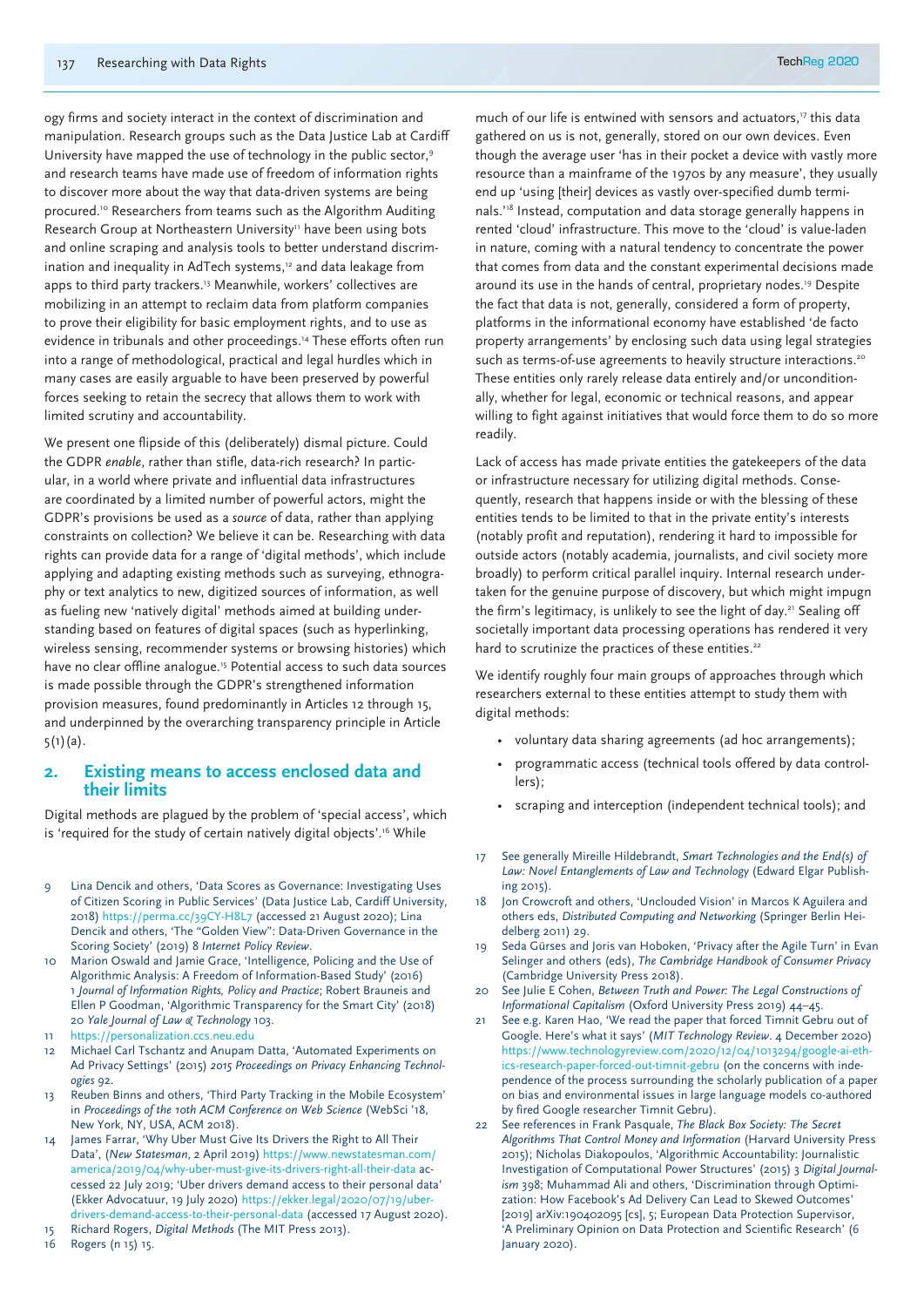• data disclosure requirements (legal transparency requirements).

These approaches all have their benefits and shortcomings – discussed below – and can further be categorised along two axes, depending on (a) the relationship between researcher and data holder (collaborative v adversarial) and (b) the point of access (top-down v bottom-up) (Table 1). This last qualification is based on whether data is obtained through the entity holding the data directly, or via its users. Put briefly, *top-down* data access enables a helicopter view or overarching insights (e.g. internet platform content moderation or ad archives), but the respective data will often be very high-level, notably to safeguard users' privacy. *Bottom-up* data access enables granular insights into individuals' data (e.g. reactions to personalized media-diets), but may fail to give a global picture, may require significant technical expertise and raises legal concerns. *Collaborative* data access arrangements may be very advantageous if they work, but can create undesirable dependencies and solidify power dynamics. *Adversarial approaches* – ie independent of data holders' goodwill to release data – are therefore often the only way for researchers to obtain access to data, but come with their own set of (legal, technical, economical) challenges.

#### Table 1 Current approaches to data access

|           | Collaborative          | Adversarial                  |
|-----------|------------------------|------------------------------|
| Top-down  | Voluntary data sharing | Data disclosure requirements |
| Bottom-up | Programmatic access    | Scraping and interception    |

Against this backdrop, we believe there to be an important role for the law – democratically designed and enforceable – in framing the scope and limits of adversarial data access approaches. GDPR transparency rights show particular promise as such an adversarial, bottom-up tool for research data access (notably considering the drawbacks of scraping and interception). In order to better appreciate this, let us briefly zoom into the different approaches to data access.

#### **2.1 Voluntary data sharing agreements**

Some researchers/institutions obtain access to privately held data via 'data philanthropy' initiatives<sup>23</sup> and/or through amicable relationships they might entertain with the relevant actors (e.g. Facebook's *Social Science One* initiative;<sup>24</sup> or the UK's *Consumer Data Research Centre25*). Beneficial as these may be to the respective researchers, such an approach risks further solidifying existing power dynamics in academia (and the private sector). Efforts like these have also been characterized as 'corporate data philanthropy', designed to generate positive publicity rather than critical research.26 Moreover, researchers/institutions may have several reasons for not wanting to associate with private entities as a precondition for doing research, such as fear of real or perceived loss of independence that may result from, for example, an obligatory sign-off procedure on produced findings.<sup>27</sup>

- 23 See e.g., https://www.mastercardcenter.org/action/call-action-data-phi**lanthropy**
- Facebook, 'Facebook Launches New Initiative to Help Scholars Assess Social Media's Impact on Elections' (*Facebook Newsroom*, 9 April 2018) https://newsroom.fb.com/news/2018/04/new-elections-initiative (accessed 23 April 2019).
- 25 https://www.cdrc.ac.uk/about-cdrc
- 26 Axel Bruns, 'After the "APIcalypse": Social Media Platforms and Their Fight against Critical Scholarly Research' (2019) 22 *Information, Communication & Society* 1544, 1551.
- 27 Bruns (n 26) 1553. See generally the open letter regarding corporate support of research into technology and justice at https://fundingmatters.

Threats from researchers to pull out of Facebook's *Social Science One* initiative after they were denied the data promised have only stoked scepticism about the feasibility of this ad hoc style of data access to form a basis for future digital methods.<sup>28</sup> Indeed, recent efforts aim to introduce more of a formal structure and regulatory oversight to data sharing arrangements, through the development of data protection codes of conduct in this area.<sup>29</sup>

#### **2.2 Programmatic access**

Researchers and institutions may find creative ways to re-purpose entities' existing programmatic tools, such as application programming interfaces (APIs) in order to get access to data. These allow users to access the data of themselves, others, or the environment through programmatic querying which will return machine readable data according to a given specification. There are several challenges with this approach.

APIs are generally designed with developers, not researchers, in mind, and can consequently fail to return research-grade data. API access to a stream of content may only provide a limited, non-random sample. Twitter's public APIs showed at most 1% of public tweets, and systematic biases compared to the full data-stream has cast the representativeness of reliant studies into question.<sup>30</sup> Such APIs in general only show public information — even then, only data that developers consider important — with available sampling and filtering commands lacking the necessary expressiveness for research.<sup>31</sup>

API use for research may also go against applicable Terms of Service, and researchers may therefore risk retaliatory action, such as being kicked off the platform.32 In some jurisdictions, contract law and computer misuse law has been blurred, creating heightened legal risk as well.33

APIs have more recently become political tools used by platforms to exclude certain business or functionality from integration, and the interaction between developers and the changing nature of APIs has been described as 'risky territory', an 'ongoing battle' and 'hostile'.34 Strategic changes to an API may break an entire set of business

#### tech.

- 28 Camilla Hodgson, 'Facebook given Deadline to Share Data for Research', (*Financial Times,* 28 August 2019) https://www.ft.com/content/147eddecc916-11e9-af46-b09e8bfe60c0 (accessed 11 September 2019); Social Science One, 'Public Statement from the Co-Chairs and European Advisory Committee of Social Science One' (11 December 2019) https://socialscience.one/blog/public-statement-european-advisory-committee-social-science-one (accessed 5 January 2020).
- 29 See arts. 40–41 GDPR. See also Mathias Vermeulen, 'The Keys to the Kingdom. Overcoming GDPR-Concerns to Unlock Access to Platform Data for Independent Researchers' (OSF Preprints 27 November 2020); 'Call for Comment on GDPR Article 40 Working Group' (EDMO, 24 Nov 2020) https://edmo.eu/2020/11/24/call-for-comment-on-gdpr-article-40 working-group (accessed 23 December 2020).
- 30 Andrew Yates and others, 'Effects of Sampling on Twitter Trend Detection' (2016) *Proceedings of the International Conference on Language Resources and Evaluation*.
- 31 Alexandra Olteanu and others, 'Social Data: Biases, Methodological Pitfalls, and Ethical Boundaries' (2019) 2 *Front Big Data*.
- 32 Olteanu and others (n 31).
- 33 e.g., the arguments in the US case *Sandvig et al. v. Sessions*, No. 1:16 cv-01368 (D.D.C. June 29, 2016), See generally Annie Lee, 'Algorithmic Auditing and Competition Under the CFAA: The Revocation Paradigm of Interpreting Access and Authorization' (2019) 33 *Berkeley Tech L J* 1307. But see *hiQ Labs, Inc v LinkedIn Corporation* 2019 WL 4251889 (United States, Ninth Circuit).
- 34 Tania Bucher, 'Objects of Intense Feeling: The Case of the Twitter API : Computational Culture' (2013) 3 *Computational Culture: A Journal of Software Studies*; Paddy Leerssen and others, 'Platform Ad Archives: Promises and Pitfalls' (30 April 2019).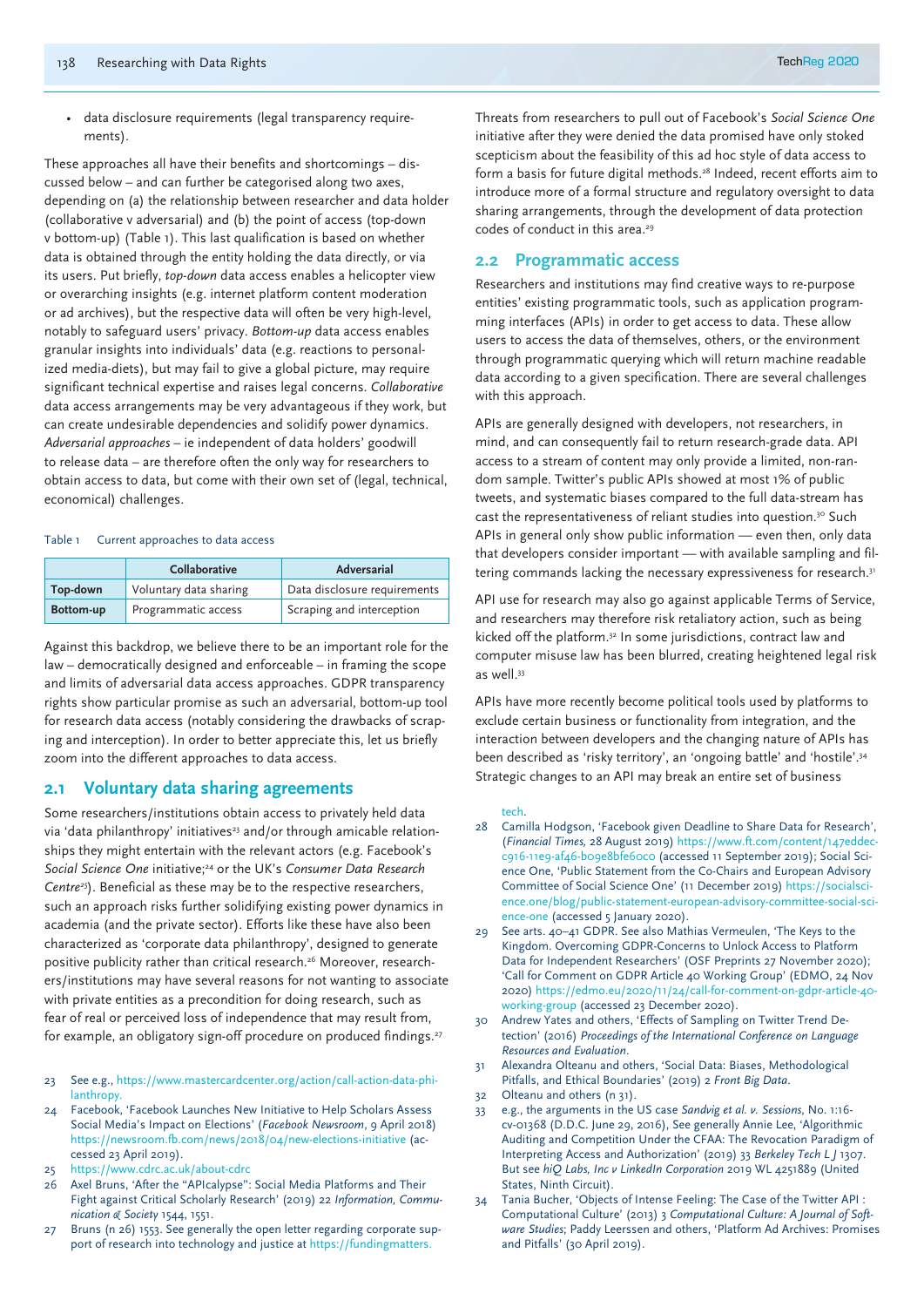models, while privileged access can create economic advantage. Social media platform Facebook was accused by the UK House of Commons Digital, Culture, Media and Sport Committee of using API access to take 'aggressive positions' against competitor apps, taking actions leading to the failure of businesses.35 In this context, APIs cannot be easily relied on by researchers, who may find their software rendered dysfunctional by external business logics or even a shift in functionality aimed at breaking their efforts to rigorously interrogate a system.36 Unless many streams of their work rely on this software, researchers rarely have the time or resource to engage in this 'arms race' and maintain software in the face of sudden, unexpected and often ill-documented changes.37 API-based research with inconvenient findings for private entities is unlikely to be sustainable.

Connectedly, and perhaps more problematically, is the fact that from a privacy and data protection point of view the use of APIs does not preclude bad faith (or at least ethically questionable) actors obtaining access to personal, or even sensitive, data. The quintessential example of this is Aleksander Kogan and Cambridge Analytica, whose Facebook add-on 'thisisyourdigitallife' harvested millions of Facebook profiles of both the users of the add-on and those users whose data they in turn had access to. The ensuing mixture of *bona fide* research and data privacy scandal has challenged the field of researchers using digital methods.38 As a result, several APIs do not or no longer allow access to users who are not somehow connected to the requester, limiting data access to those users within the requester's 'social graph'.39 While the dropping of access has been framed in terms of privacy and security, sceptics see it also as 'a convenient step towards disabling and evading unwanted independent, critical, public-interest scholarly scrutiny.'40

# **2.3 Scraping and interception**

Researchers also rely on independent technical or methodological tools to obtain useful data otherwise sealed-off by private entities without their blessing.

Scraping tools or bots are common sources of data where APIs are restrictive or unavailable. Such an approach has some legal support in several jurisdictions with *text and data mining* exemptions in copyright laws. In some cases, such as in Japanese law, these exemptions are not restricted to actors or purposes,<sup>41</sup> while in other laws, such

- 35 See generally documents presented and published under privilege by Damian Collins MP to the Commons DCMS Committee. These documents were a selection of emails that were obtained through discovery in the US Courts in a lawsuit involving developer Six4Three and Facebook. Despite being held under seal by the San Mateo Superior Court, they were given to the UK Parliament which published them under privilege, and are available at https://www.parliament.uk/documents/commons-committees/culture-media-and-sport/Note-by-Chair-and-selected-documents-ordered-from-Six4Three.pdf. See generally Digital, Culture, Media and Sport Committee, 'Disinformation and "Fake News"' (18 February 2019).
- 36 e.g., Ariana Tobin Jeremy B. Merrill, 'Facebook Moves to Block Ad Transparency Tools — Including Ours' (*ProPublica*, 28 January 2019) https:// www.propublica.org/article/facebook-blocks-ad-transparency-tools (accessed 17 April 2019).
- 37 See, on the death of Netvizz, a popular research tool for those studying Facebook, Bruns (n 26) 1549.
- 38 Tommaso Venturini and Richard Rogers, '"API-Based Research" or How Can Digital Sociology and Journalism Studies Learn from the Facebook and Cambridge Analytica Data Breach' (2019) 0 *Digital Journalism* 1.
- 39 Dietmar Janetzko, 'The Role of APIs in Data Sampling from Social Media' in Luke Sloan and Anabel Quan-Haase (eds), *The SAGE Handbook of Social Media Research Methods* (SAGE Publications Ltd 2016).
- Bruns (n 26) 1550.
- 41 On the Japanese text and data mining exemptions, See FutureTDM, D3.3+ Baseline Report of Policies and Barriers of TDM in Europe (Hori-

as in the UK since 2014 and in the new 2019 EU Copyright Directive, there are limitations of scope for 'non-commercial' and/or 'research' purposes.42

In some cases, what is of interest is how the platform, its users and its non-users behave in interaction with it. At scale, this is likely to require the use of bots or crowd workers. However, the use of both bots and crowd workers for research, particularly when bots impersonate a 'real' user or crowd workers make use of their own social profiles is, in at least some cases, legally and ethically contentious.43 However, it also brings opportunities for co-creation of research, potentially seeing participants as co-researchers rather than research subjects.44

In other cases, data is trickier to obtain due to advanced enclosure techniques by firms.45 Researchers wishing to understand what data mobile apps send and to where they send it often have to resort to monitoring users' internet traffic using a virtual private network (VPN), requiring invasive device access.46 Approaches on the Web, which is a little more open in this regard, include browser plugins to monitor social media (WhoTargetsMe,<sup>47</sup> Algorithms Exposed,<sup>48</sup> FB-Forschung<sup>49</sup>), search engine (e.g. DatenSpende)<sup>50</sup> or general browsing activity (e.g. Robin).<sup>51</sup>

These approaches are more resistant to retaliatory action by the respective entities<sup>52</sup> or misuse by bad actors, and the active recruit-

zon 2020 Project 665940 2016) 75. This law has been recently clarified and extended by the Act of Partial Revision of the Copyright Act (Japan) 2018, which clarifies the use of copyrighted works in relation to machine learning. See generally European Alliance for Research Excellence, 'Japan Amends Its Copyright Legislation to Meet Future Demands in AI' (European Alliance for Research Excellence, 9 March 2018) http://eare.eu/ japan-amends-tdm-exception-copyright (accessed 24 June 2019).

- 42 For the recently passed European provision, See Directive (EU) 2019/790 of the European Parliament and of the Council of 17 April 2019 on copyright and related rights in the Digital Single Market and amending Directives 96/9/EC and 2001/29/EC (Text with EEA relevance), arts 3–4; for the 2014 UK provision, See Copyright, Designs and Patents Act 1988 s 29A.
- 43 See generally (n 21).
- 44 See Alexander Halavais, 'Overcoming Terms of Service: A Proposal for Ethical Distributed Research' (2019) 22 *Information, Communication & Society* 1567, 1578.
- 45 See generally on data enclosure Julie E Cohen, 'Property and the Construction of the Information Economy: A Neo-Polanyian Ontology' in Leah A Lievrouw and Brian D Loader (eds), *Handbook of Digital Media and Communication* (Routledge forthcoming).
- 46 e.g., Abbas Razaghpanah and others, 'Haystack: In Situ Mobile Traffic Analysis in User Space' [2015] 14; Jingjing Ren and others, 'ReCon: Revealing and Controlling PII Leaks in Mobile Network Traffic' in *Proceedings of the 14th Annual International Conference on Mobile Systems, Applications, and Services* (MobiSys '16, New York, NY, USA, ACM 2016); Yihang Song and Urs Hengartner, 'PrivacyGuard: A VPN-Based Platform to Detect Information Leakage on Android Devices' in *Proceedings of the 5th Annual ACM CCS Workshop on Security and Privacy in Smartphones and Mobile Devices* (SPSM '15, New York, NY, USA, ACM 2015); Anastasia Shuba and others, 'AntMonitor: A System for On-Device Mobile Network Monitoring and Its Applications' [2016] arXiv:161104268 [cs].
- 47 https://whotargets.me/en 48 https://algorithms.exposed
- 49 https://fbforschung.de/. This tool combines a data-gathering plugin with occasional surveys with participants, enabling more in-depth information than what can merely be observed.
- 50 https://datenspende.algorithmwatch.org
- 51 Balázs Bodó and others, 'Tackling the Algorithmic Control Crisis the Technical, Legal, and Ethical Challenges of Research into Algorithmic Agents' (2017) 19 *Yale JL & Tech* 133.
- 52 Though certainly not immune, as illustrated by plugins of ProPublica and WhoTargetsMe slightly being blocked by Facebook changing some of its HTML code. See generally Jeremy B Merrill (n 36); Digital, Culture, Media and Sport Committee (n 35) 64.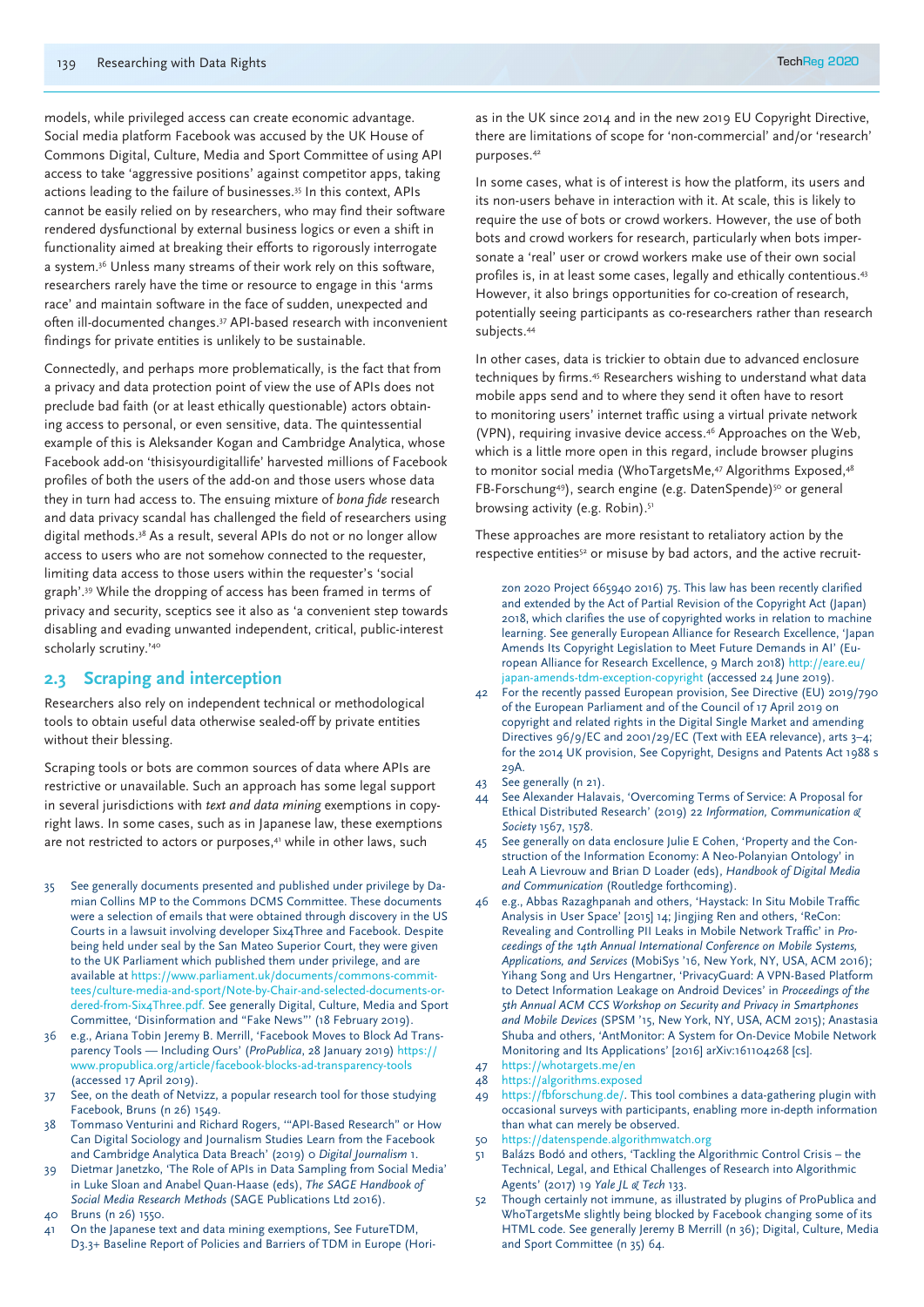ment of research subjects gives an opportunity to inform them about the study and its consequences. Nevertheless, this 'reverse engineering' approach is fragile and labor intensive. Infrastructure such as operating systems or web browsers can change and be changed, disrupting these tools in the process. Because of the predominance of vertically integrated companies in the digital economy,<sup>53</sup> firms often control both this infrastructure and the data of research interest (e.g. Alphabet, Google and Chrome), creating issues similar to that of APIs.54

# **2.4 Data disclosure requirements**

Researchers may also put their hopes in regulatory interventions (or threats of legislation) forcing more transparency. So far, legal instruments primarily focus on transparency of public sector information (i.e. freedom of information acts or the EU's Public Sector Information and Open Data Directives<sup>55</sup>), but new initiatives are underway to open up privately held data as well.<sup>56</sup> Targeted transparency and disclosure policies are familiar policy instruments in many policy areas such as the environment, health and safety.<sup>57</sup> Such instruments are commonly used by individuals, civil society and journalists<sup>58</sup> — and often designed with them in mind — but also have surprisingly high usage by commercial entities for profitable ends.59 Some disclosures, such as curated datasets of information on disinformation, have been forced from platforms more-or-less at threat of legislation in times of political contestation.<sup>60</sup> Freedom of information (FoI) laws have been used to study data-driven systems already,<sup>61</sup> but their scope is generally limited to the public sector, and in some jurisdictions, contractors thereof.62 Transparency obligations also exist in many

- 53 Ian Brown and Christopher T Marsden, *Regulating Code: Good Governance and Better Regulation in the Information Age* (MIT Press 2013) xii.
- 54 See also Thomas Claburn, 'Google Nukes Ad-Blocker AdNauseam, Sweeps Remains out of Chrome Web Store', (*The Register*, 5 January 2017) https://www.theregister.co.uk/2017/01/05/adnauseam\_expelled\_ from\_chrome\_web\_store (accessed 18 June 2019).
- 55 Directive 2003/98/EC of the European Parliament and of the Council of 17 November 2003 on the re-use of public sector information OJ L 345 ('PSI Directive'); from June 2021 repealed and replaced by Directive (EU) 2019/1024 of the European Parliament and of the Council of 20 June 2019 on open data and the re-use of public sector information OJ L 172/56 ('Open Data Directive').
- 56 cf. European Commission, 'Building a European Data Economy' (10 January 2017) https://ec.europa.eu/digital-single-market/en/policies/ building-european-data-economy (accessed 28 April 2018); European Commission, 'A European Strategy for Data' (Communication From The Commission To The European Parliament, The Council, The European Economic And Social Committee And The Committee Of The Regions, 19.2.2020). For proposed regulations, see Proposal for a Regulation of the European Parliament and of the Council on European data governance (Data Governance Act) COM/2020/767 final; Proposal for a Regulation of the European Parliament and of the Council on a Single Market For Digital Services (Digital Services Act) and amending Directive 2000/31/EC COM/2020/825 final; Proposal for a Regulation of the European Parliament and of the Council on contestable and fair markets in the digital sector (Digital Markets Act) COM/2020/842 final.
- 57 For two case studies drawing from the environmental and health context respectively, See Jef Ausloos and others, 'Operationalizing Research Access in Platform Governance What to Learn from Other Industries?' (25 June 2020). See generally: Archon Fung and others, *Full Disclosure: The Perils and Promise of Transparency* (Cambridge University Press 2007).
- 58 See Matt Burgess, Freedom of Information: A Practical Guide for UK Journalists (Routledge 2015).
- 59 See Margaret B Kwoka, 'FOIA, Inc.' (2016) 65 *Duke Law Journal* 1361. 60 See generally Amelia Acker and Joan Donovan, 'Data Craft: A Theory/
- Methods Package for Critical Internet Studies' (2019) 22 *Information, Communication & Society* 1590.
- 61 e.g., Oswald and Grace (n 10); Brauneis and Goodman (n 10).
- 62 The UK Information Commissioner has been active in her attempts to try to argue for contractors to fall under freedom of information law. See

safety-critical sectors, such as electronics, food, pharmaceuticals and the like, although in practice these are rarely triggered by citizens, and usually relate to access to documents through regulators, or policies concerning labelling. Data protection impact assessments (DPIAs), which may contain useful information about processing practices for researchers, are not obliged to be made public under EU data protection law, and therefore do not count amongst transparency measures covered here.<sup>63</sup>

A spate of new and proposed digital regulation *does*, however, include transparency reporting on digital phenomena applicable to private entities. The proposed EU Terrorist Content Regulation would have hosting service providers set out 'a meaningful explanation of the functioning of proactive measures including the use of automated tools',<sup>64</sup> and published annual transparency reports containing information on detection measures and statistics on takedown information.<sup>65</sup> The recently adopted Regulation on promoting B2B fairness and transparency, covering platforms which intermediate trade such as online e-commerce marketplaces and 'app' stores, requires providers to reveal 'the main parameters determining ranking and the reasons for the relative importance of those main parameters as opposed to other parameters', and require search engines to provide such information in 'an easily and publicly available description, drafted in plain and intelligible language' and to 'keep that description up to date'.<sup>66</sup> In line with its ambitious 'strategy for data', <sup>67</sup> the European Commission also put forward three major policy proposals at the tail end of 2020. All three – the Data Governance Act, Digital Services Act, and Digital Markets Act – place strong emphasis on transparency obligations for digital services.68 Obligations under the proposed Digital Services Act would mandate influential 'gatekeepers' to provide data to vetted researchers investigating systemic societal risks.<sup>69</sup> In the run-up to the 2019 EU elections, the European Commission also managed to make a number of powerful platforms issue monthly transparency reports on a voluntary basis.<sup>70</sup> Inspiration might also be drawn from gender pay gap disclosure legislation increasingly common throughout the world. $\overline{r}$  Finally, it is also worth

generally Information Commissioner's Office, Outsourcing Oversight? The Case for Reforming Access to Information Law (ICO 2019).

- 63 Reuben Binns, 'Data Protection Impact Assessments: A Meta-Regulatory Approach' (2017) 7 *International Data Privacy Law* 22.
- 64 Proposal for a Regulation of the European Parliament and of the Council on preventing the dissemination of terrorist content online (COM/2018/640 final) (hereafter Proposed Terrorist Content Regulation), art 8(1).
- 65 Proposed Terrorist Content Regulation art 8(3).
- Regulation (EU) 2019/1150 of the European Parliament and of the Council of 20 June 2019 on promoting fairness and transparency for business users of online intermediation services (European Union 2019) Article 5.
- 67 European Commission, 'A European strategy for data' (n 6).
- 68 See references in (n 56).
- 69 Proposed Digital Services Act (n 56), art 31(2).
- 70 European Commission DG Connect, 'Code of Practice on Disinformation' (Text, Digital Single Market, 26 September 2018) https://ec.europa.eu/digital-single-market/en/news/code-practice-disinformation (accessed 19 July 2019). Relatedly, see European Commission, 'Communication from the Commission to the European Parliament, the Council, the European Economic and Social Committee and the Committee of the Regions on the European Democracy Action Plan' (3 December 2020).
- 71 The Equality Act 2010 (Gender Pay Gap Information) Regulations 2017, SI 2017/172. But note that The Financial Times caused a stir when it noted that many companies reporting their gender pay gaps under new UK legislation reported an identical mean and median: something so statistically improbably it was effectively indicative or an error, a cover-up, or both. See Billy Ehrenberg-Shannon and others, 'Cluster of UK Companies Reports Highly Improbable Gender Pay Gap', (*Financial Times,* 12 July 2017) https://www.ft.com/content/ad74ba76-d9cb-11e7-a039-c64b-1c09b482 (accessed 17 June 2019).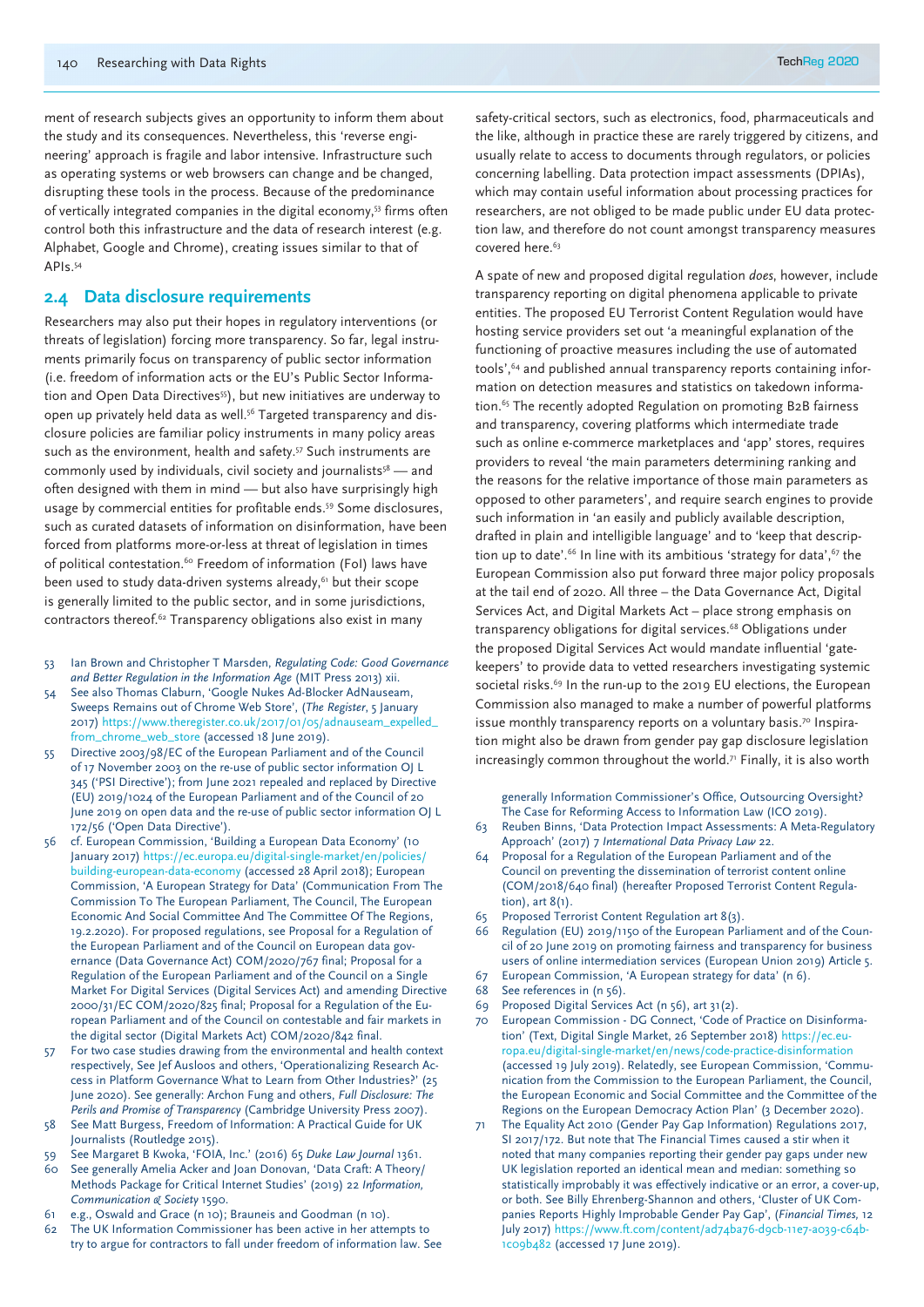pointing to the European Commission's ambitious data strategy, which includes the tabling of an 'enabling legislative framework for the governance of common European data spaces' by the end of 2020.72

As it stands under current legislation, the scope of these disclosure obligations is patchy at best. In Europe, tensions exist between FoI and privacy law,73 which in turn limit the extent to which even public agencies can make disclosures of individual level data. Recent tensions between ICANN and European data protection regulators around the WHOIS database for website registrars have further illustrated these tensions.74 This stands in contrast to several US cases, such as the famed *COMPAS* study into recidivism systems by *ProPublica*, where journalists used public records access to analyze a proprietary software system they accused of racial bias.75 Replicating this method in Europe would likely run into difficulties as authorities would be unlikely to release identifiable data of convicts or ex-convicts as they did to *ProPublica* for reasons of data protection and privacy.76

#### \*\*\*

These four approaches to data for digital methods all have their benefits and shortfalls. This paper does not seek to present a panacea, but it does seek to add a tool to the ever-changing toolkit. That tool is data protection transparency, in particular, the use of data rights. The rest of this paper considers legal, social, technical and ethical aspects of this proposed data source in research contexts.

# **3 Transparency Provisions in the GDPR**

Data protection is characterized in large part by its transparency provisions. These started off as a form of general oversight over the primarily state-affiliated 'databanks' motivating early data protection law, and now are best known as tools for coping with information asymmetries that in many cases originate today's predominantly private-sector information economy.77

This article focusses primarily on European data protection law, and in particular the GDPR. This legal framework contains a panoply of tools, ranging from individual rights to more collectively and collaboratively-flavored provisions. Amidst this panoply, the *right to access* is explicitly highlighted in the EU Charter of Fundamental Rights. Not only should data be processed *fairly*, 78 but the Charter's Article 8(2)

- 72 And which would be specifically designed to 'facilitate decisions on which data can be used, how and by whom for scientific research purposes in a manner compliant with the GDPR.' European Commission, 'A European strategy for data' (n 6) 12–13.
- 73 See generally Ivan Szekely, 'Freedom of Information Versus Privacy: Friends or Foes?' in Serge Gutwirth and others (eds), *Reinventing Data Protection?* (Springer Netherlands 2009).
- See generally Stephanie E Perrin, 'The Struggle for WHOIS Privacy: Understanding the Standoff Between ICANN and the World's Data Protection Authorities' (PhD Thesis, University of Toronto 2018).
- 75 Julia Angwin and others, 'Machine Bias', (*ProPublica*, 23 May 2016) https://www.propublica.org/article/machine-bias-risk-assessments-in-criminal-sentencing; Jeff Larson and Julia Angwin, 'How We Analyzed the COMPAS Recidivism Algorithm', (*ProPublica,* 23 May 2016) https://www.propublica.org/article/how-we-analyzed-the-compas-recidivism-algorithm (accessed 28 September 2018).
- 76 However, the EU set-up does provide a defence against recent reported uses of freedom of information law for harassment of e.g. scientists. See e.g., Claudia Polsky, 'Open Records, Shuttered Labs: Ending Political Harassment of Public University Researchers' (2019) 66 *UCLA L Rev.*
- 77 Jef Ausloos and Pierre Dewitte, 'Shattering One-Way Mirrors Data Subject Access Rights in Practice' (2018) 8 *International Data Privacy Law*  4, 5–7.
- 78 cf. Damian Clifford and Jef Ausloos, 'Data Protection and the Role of Fairness' (2018) 37 *Yearbook of European Law* 130.

proclaims that everyone 'has the right of access to data which has been collected concerning him or her.'

More recently, ensuring transparency of automated processing and profiling in particular has also become a considerable public and legislative concern. Developments in the Council of Europe illustrate this well in the (recently modernized) Convention 10879 and earlier recommendations.<sup>80</sup> The modernized convention provides that each individual shall have a right 'to obtain, on request, knowledge of the reasoning underlying data processing where the results of such processing are applied to him or her'.<sup>81</sup> Related provisions are found in EU data protection law and French administrative law, $82$  as well as in national adaptations to data protection legislation in EU member states.<sup>83</sup>

# **3.1 Flavors of data protection transparency**

Transparency provisions come in many different shapes and flavors in the GDPR. Firstly, transparency provisions in the GDPR range from **overarching to concrete**. Transparency as an overarching principle informs the interpretation and application of all of the GDPR.<sup>84</sup> Indeed, it is listed in the first substantive provision in the GDPR, requiring any data processing operation to be lawful, fair and transparent.<sup>85</sup> Throughout the GDPR, more specific, concrete rights and obligations formalize how transparency should be routinely carried out.86

Transparency provisions have both **intrinsic and instrumental aims**. 87 The most explicit transparency provisions have a strong flavor of transparency as intrinsically important: meta-data about processing must be provided to data subjects (and often the public more broadly) upon collection,<sup>88</sup> upon receipt of data from a third party, $89$ or upon request.90 In other provisions, the instrumental component is more prominent, such as concerning establishing a lawful basis for processing or automated decision-making through consent;<sup>91</sup> in data breach notifications to data subjects;<sup>92</sup> in moving data to another controller;93 and in certification mechanisms.94

Transparency provisions can have **different target audiences**: individual data subjects are generally considered to be the intended users of the rights to access or portability;<sup>95</sup> while the public at large, including

- 79 Protocol amending the Convention for the Protection of Individuals with regard to Automatic Processing of Personal Data (opened for signature 10 October 2018) 228 CETS (hereafter Convention 108+), art 9(c).
- 80 See e.g., Council of Europe, 'Recommendation on the Protection of Individuals with Regard to Automatic Processing of Personal Data in the Context of Profiling CM/Rec(2010)13' (23 November 2010).
- $81$  Convention  $108 +$ , art  $9(c)$ .
- 82 Lilian Edwards and Michael Veale, 'Enslaving the Algorithm: From a "Right to an Explanation" to a "Right to Better Decisions"?' (2018) 16 *IEEE Security & Privacy* 46.
- 83 Gianclaudio Malgieri, 'Automated Decision-Making in the EU Member States: The Right to Explanation and Other "Suitable Safeguards" in the National Legislations' (2019) 35 C*omputer Law & Security Review*.
- 84 GDPR, art 5(1)(a). See generally Clifford and Ausloos (n 78).
- 85 GDPR, art 5(1)(a).
- 86 GDPR, arts 13–15.
- 87 See generally Ausloos and Dewitte (n 77).
- 88 GDPR, art 13.
- 89 GDPR, art 14.
- 90 GDPR, art 15(2–3).
- 91 In general for consent, GDPR, arts 4(11), 7; for automated decision-making, See GDPR, art 22(2)(c) and recital 71.
- 92 GDPR, art 33.
- 93 GDPR, art 20.
- 94 GDPR, art 42.
- 95 GDPR, arts 15, 20. But See René LP Mahieu and others, 'Collectively Exercising the Right of Access: Individual Effort, Societal Effect' (2018) 7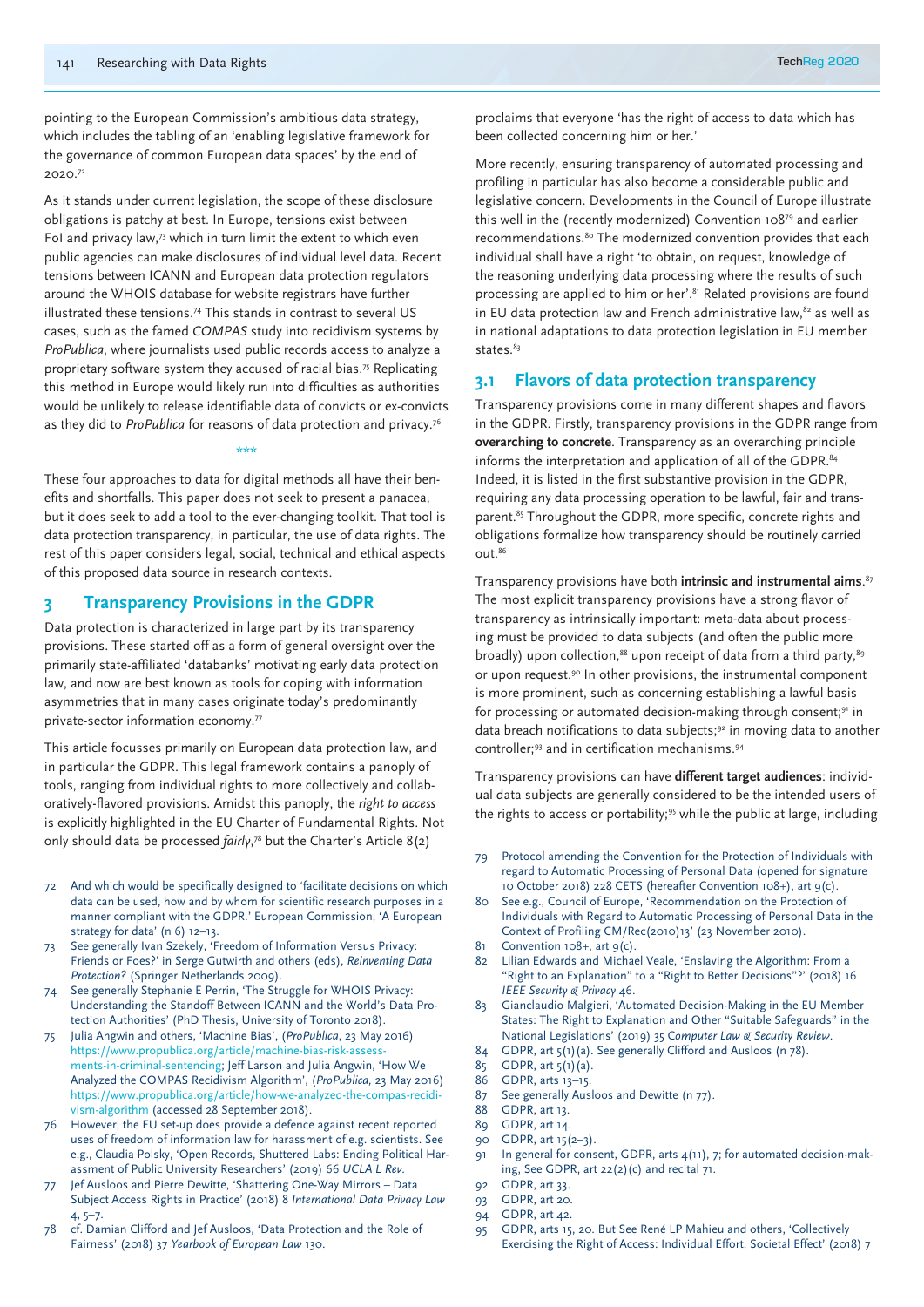civil society watchdogs, often benefit through transparency obligations (often fulfilled through privacy policies or public signage).<sup>96</sup> Supervisory authorities are important beneficiaries of transparency, which they can obtain through a range of data controller obligations<sup>97</sup> as well as their own information retrieval powers.<sup>98</sup> Transparency provisions can also treat sensitivity with nuance and blend target audiences in doing so. For example, in the case of sensitive data in the policing context which cannot be directly released, the data subject has a right to exercise transparency provisions *through* a supervisory authority, who must verify the legality of the processing illuminated by the data they receive.<sup>99</sup>

Transparency provisions can **kick in either before or after data is first processed**, a topic which we will return to further below **(***ex ante* **and**  *ex post* **transparency)**. A final, related distinction distinguishes **push and pull** transparency provisions, differentiating whether the controller<sup>100</sup> or the target audience<sup>101</sup> must take the initiative before information is released. This distinction largely corresponds to transparency *obligations* versus transparency *rights*.

While these ways of categorizing GDPR transparency overlap, they help better situate the twofold goal of transparency measures in the GDPR. Transparency provisions have a protective dimension, ensuring demonstrable accountability. Yet some measures also bring an important empowerment dimension, putting control in the hands of different stakeholders, and data subjects in particular, to be more informed. Both dimensions can be considered to contribute to a common goal: redistributing power stemming from information/data asymmetries.

#### **3.2** *Ex ante* **transparency**

The epicenter of transparency measures in the GDPR, as well as the most well-known and explicit, is found within Articles 13–15. The first two of these list the information that controllers—those determining the means and purposes of data processing—need to provide proactively, at their own initiative and *before* they start processing personal data.102 In substance, Article 13 (focused on situations where personal data was obtained from individuals *directly*) and Article 14 (personal data was obtained *indirectly*) differ very little. These provisions can first and foremost be qualified as *protective* measures, forcing controllers to give proper thought to, and be upfront about, their processing operations and enabling to hold them to account later on. As such, they also serve as a useful compliance–testing tool for data protection authorities and/or other interest-groups.

Articles 13–14 also have an empowering facet to them. After all, they make data subjects — those to whom the personal data being processed relates — aware of processing taking place and as such can be seen as a *sine qua non* for empowering individuals to invoke one or more of their rights (e.g. object, erasure, portability).<sup>103</sup> The most important components of *ex ante* transparency relate to the scope, purposes and the lawful bases for processing, the risks involved, the retention period and how to exercise data subject rights.

*Internet Policy Review*.

- 96 GDPR, arts 13–14.
- 97 e.g., GDPR, art 30(4).
- 98 GDPR, art 47(1).
- 99 Law Enforcement Directive, art 17.
- 100 e.g., GDPR, art 13.
- 101 e.g., GDPR, art 15.
- 102 Processing in data protection law includes collection. GDPR, art 4(2).
- 103 See further Ausloos and Dewitte (n 77).

#### *3.3 Ex post transparency*

There are two main sources of *ex post* transparency in the GDPR that can be triggered by data subjects — the right of access, commonly known as the data subject access right and the right to data portability.

# **3.3.1 Subject access rights**

Article 15 complements *ex ante* information obligations by granting data subjects an explicit, *user-triggered right* to obtain additional information (cf. Table 1, page 15). There are two main components to this right. The first largely replicates the information that was, or should have been, provided under Articles 13–14, which is useful when the information was missed at the time or spread across multiple sources, incomplete, or not specific to the data subject's situation. In this regard, Article 15 can be qualified as an *ex post* empowerment measure and essentially gives individuals the ability to force more timely and specific transparency.<sup>104</sup>

The second component is more radical, at least compared to regimes that in general lack it. It demands that data controllers 'shall provide a copy of the personal data undergoing processing',<sup>105</sup> which explains why the right has become known as a subject access request (SAR). It is worth noting that 'processing' is an extremely broad term, meaning 'any operation or set of operations' performed on personal data.<sup>106</sup> Consequently, data undergoing processing is not just data actively being used, but also includes data that is being stored. Furthermore, the wide scope of personal data<sup>107</sup> means that opinions or comments, including those undertaken computationally or those which may be incorrect, are, *prima facie*, often going to be within the remit of the right of access.<sup>108</sup>

#### Table 2 Information Requirements under Article 15, GDPR.

| <b>Information Requirement</b>                                                                                                                                                    | Art 15 |
|-----------------------------------------------------------------------------------------------------------------------------------------------------------------------------------|--------|
| <b>Confirmation</b> as to whether or not personal data concern-<br>ing him or her are being processed, and, where that is the<br>case, access to the personal data                | ı      |
| <b>Purposes</b> of the processing                                                                                                                                                 | 1(a)   |
| Categories of personal data concerned                                                                                                                                             | 1(b)   |
| Recipients or categories of recipients to whom the<br>personal data have been or will be disclosed, in particular<br>recipients in third countries or international organisations | 1(c)   |
| Retention period, or if that is not possible, the criteria<br>used to determine that period                                                                                       | 1(d)   |
| <b>Existence of the data subject rights</b> to rectification, era-<br>sure, restriction of processing, and to object                                                              | 1(e)   |
| Right to lodge a complaint with a supervisory authority                                                                                                                           | 1 (f)  |
| Where personal data are not collected from the data sub-<br>ject, any information on the source                                                                                   | 1(g)   |

104 Ausloos and Dewitte (n 77).

- 107 See generally Nadezhda Purtova, 'The Law of Everything. Broad Concept of Personal Data and Future of EU Data Protection Law' (2018) 10 *Law, Innovation and Technology* 40. For a view tempering the wide scope argued in that paper, See Lorenzo Dalla Corte, 'Scoping Personal Data: Towards a Nuanced Interpretation of the Material Scope of EU Data Protection Law' (2019) 10 *European Journal of Law and Technology*.
- 108 Case C-434/16 *Peter Nowak v Data Protection Commissioner* ECLI:EU:C:2017:994 [34].

<sup>105</sup> GDPR, art 15(3).

<sup>106</sup> GDPR,  $art A(2)$ .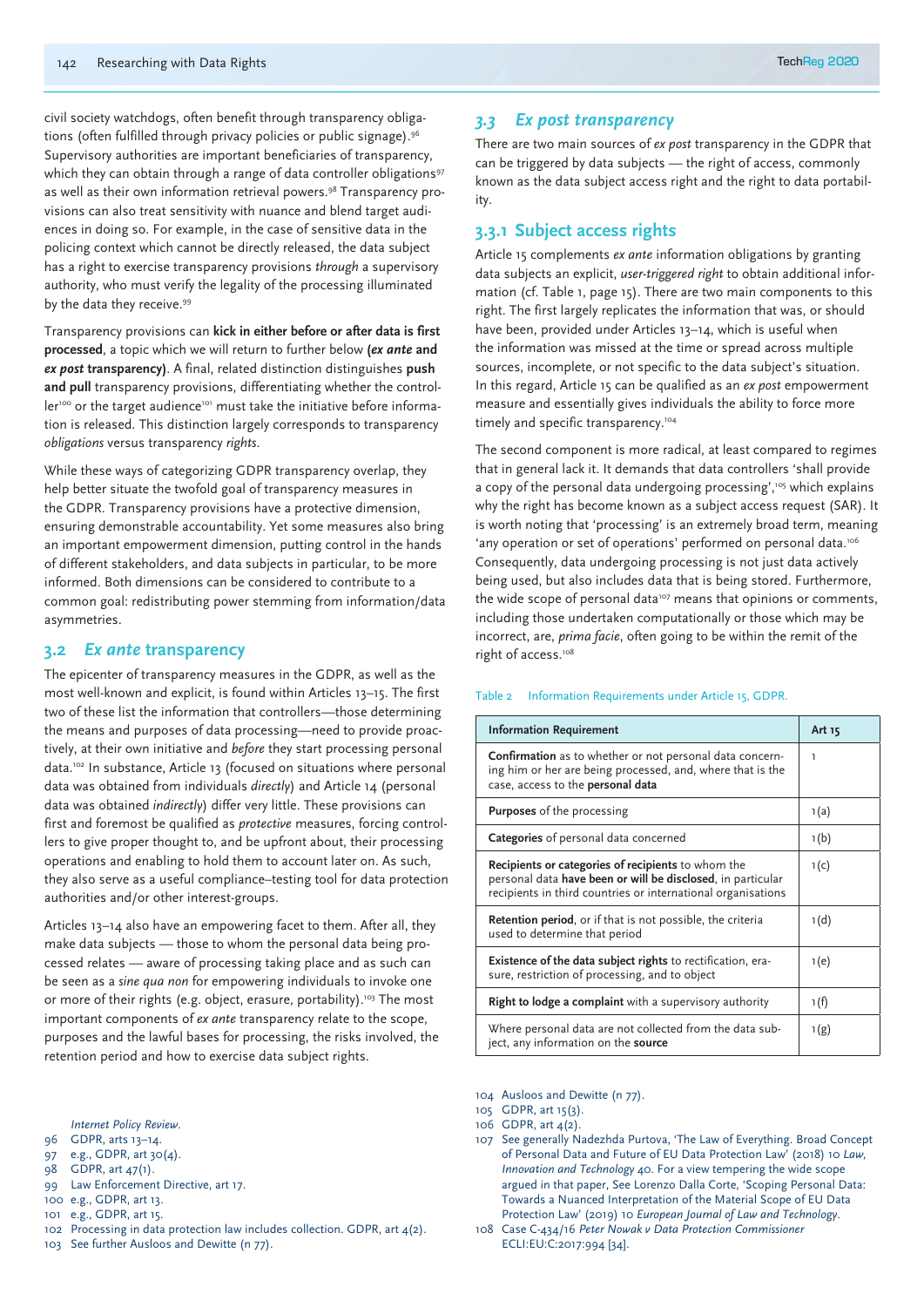| Existence of automated decision-making, including<br>profiling, referred to in Article $22(1)$ and $(4)$ and, at least<br>in those cases, meaningful information about the logic<br>involved, as well as the significance and the envisaged<br>consequences of such processing for the data subject | 1(h)           |
|-----------------------------------------------------------------------------------------------------------------------------------------------------------------------------------------------------------------------------------------------------------------------------------------------------|----------------|
| In case of transfer to third country, information about the<br>appropriate safeguards                                                                                                                                                                                                               | $\overline{2}$ |

# **3.3.2 Data portability**

The new right to data portability offers some further promise for use in order to obtain research data. Article 20 grants data subjects the right to receive their personal data, in a structured, commonly used and machine-readable format and have the right to transmit those data to another controller without hindrance.<sup>109</sup> Moreover, data subjects can request their personal data to be directly transferred from one controller to another where technically feasible. It is not hard to see how this provision may make the process of sharing personal data with researchers a lot smoother.110 Indeed, in contrast to the right of access, the right to data portability actively recognizes the value and ability for data subjects to move their personal data between entities, and thus has provisions and wording that facilitate such sharing.<sup>111</sup> The version of the Digital Markets Act proposed by the Commission, if passed, would further strengthen data portability rights against large 'gatekeepers' by enabling them to be used continuously and in real-time.<sup>112</sup>

Unlike the right of access in Article 15(3), which applies to all data being processed, three important constraints limit the scope of the right to data portability:

- 1. It only applies to personal data that the data subject has provided to the controller, excluding for example 'inferred' and 'derived' data.<sup>113</sup>
- 2. It only applies where processing is based on 'consent' or 'necessity for the performance of a contract' as a lawful ground. This effectively exempts data processed only with one or a mixture of the four other grounds.114 Crucially, this includes the important
- 109 The format should be interoperable and machine-readable, both notions being defined in EU law, cited in: Article 29 Working Party, 'Guidelines on the Right to Data Portability' (wp242, 13 December 2016)16–18. It is further specified that '[w]here no formats are in common use [...], data controllers should provide personal data using commonly used open formats (e.g.XML, JSON, CSV,...) along with useful metadata at the best possible level of granularity'.
- 110 Even the European Data Protection Board (previously known as Article 29 Working Party) explained how the right might be useful to learn more about music consumption by using the right with streaming services or assessing carbon footprint by using the right with loyalty cards. Article 29 Working Party, 'Guidelines on the right to data portability' (n 109) 4–5.
- 111 That being said, the Commission did recently state that 'as a result of its design to enable switching of service providers rather than enabling data reuse in digital ecosystems the right [to data portability] has practical limitations.' European Commission, 'A European strategy for data' (n 6) 10.
- 112 Proposed Digital Markets Act (n 56), art 6(1)(h).
- 113 The EDPB does however advocate for a broad interpretation, encompassing both 'data actively and knowingly provided by the data subject' as well as 'observed data provided by the data subject by virtue of the use of the service or the device'. Data such as search histories, browsing/location behaviour, 'raw data' collected through 'mhealth devices' (mobile health) therefore fall within the scope of the right to data portability. Article 29 Working Party, 'Guidelines on the right to data portability' (n 109) 9–11.
- 114 GDPR, art 6(1) lists six lawful grounds on the basis of which personal data may be processed: (a) consent; (b) necessary for the performance of a contract; (c) necessary for compliance with a legal obligation; (d)

3. Although not particularly restrictive for our purposes, the right to data portability only applies in situations where the respective personal data is processed 'by automated means'. Data protection also applies to physical records that meet the definition of personal data and 'which form part of a filing system or are intended to form part of a filing system'.115 Data controllers have no obligation to digitize such data in a machine-readable format for the purposes of the right to portability, although such data remains within scope of the right of access.

## **3.3.3 Transparency modalities**

The GDPR also lists a number of modalities to ensure transparency is effective. The key provision for this is Article 12, but some specific modalities can also be found within the respective provisions discussed above. Importantly, individuals cannot be charged a fee for claiming transparency<sup>116</sup> and there are strict timing requirements as well as broader conditions for the way in which transparency is provided.<sup>117</sup> The European Data Protection Board (EDPB)<sup>118</sup> has further specified that controllers should actively consider the audience's 'likely level of understanding' when accommodating transparency (e.g. appropriate level of detail, prioritizing information, format, etc.).119 This means the controller will need to consider the context of data processing, the product/service experience, device used, nature of interactions, and so on.120 As a result, the information obligation may also differ throughout time.<sup>121</sup>

Finally, it is worth keeping in mind that controllers have a duty to facilitate the exercise of data subject rights by 'implementing appropriate technical and organizational measures'122 and only work with processors who can guarantee doing the same.<sup>123</sup> While the GDPR seems to imagine standard-setting and/or APIs, collaborations in complex ecosystems that facilitate data subjects' rights remain easier

necessary to protect the data subject or another natural person's vital interests; (e) necessary for tasks carried out in the public interest, or exercise of official authority; (f) necessary for the purposes of the legitimate interests pursued by the controller or third parties, except where such interests are overridden by the interests or fundamental rights and freedoms of the data subject.

- 115 GDPR, art 2(1).
- 116 This also means that a controller cannot require you to be a paying customer as a condition to accommodate your rights. Article 29 Working Party, 'Guidelines on Transparency under Regulation 2016/679' (11 April 2018) 13. Previous empirical work has demonstrated that certain controllers effectively only enable access requests filed by people who have an account with the service and/or have bought something with the service before. See Ausloos and Dewitte (n 77) 12–13.
- 117 See generally Jef Ausloos and others, 'Getting Data Subject Rights Right: A Submission to the European Data Protection Board from International Data Rights Academics, to Inform Regulatory Guidance' (2020) 10 *JIPITEC*.
- 118 Prior to the entry into force of the GDPR, this organisation which groups together all Member State data protection authorities – was known as the Article 29 Working Party.
- 119 See also Recital 60 Article 29 Working Party, 'Guidelines on transparency under Regulation 2016/679' (n 116) 11.
- 120 This may require running (and documenting) trials before 'going live'. See Article 29 Working Party, 'Guidelines on transparency under Regulation 2016/679' (n 116) 14.
- 121 cf. Article 29 Working Party, 'Guidelines on transparency under Regulation 2016/679' (n 116) 16–17.
- 122 GDPR, arts 12(2), 25. For a more detailed explanation on data rights modalities, See Ausloos and others (n 117).
- 123 GDPR, art 28.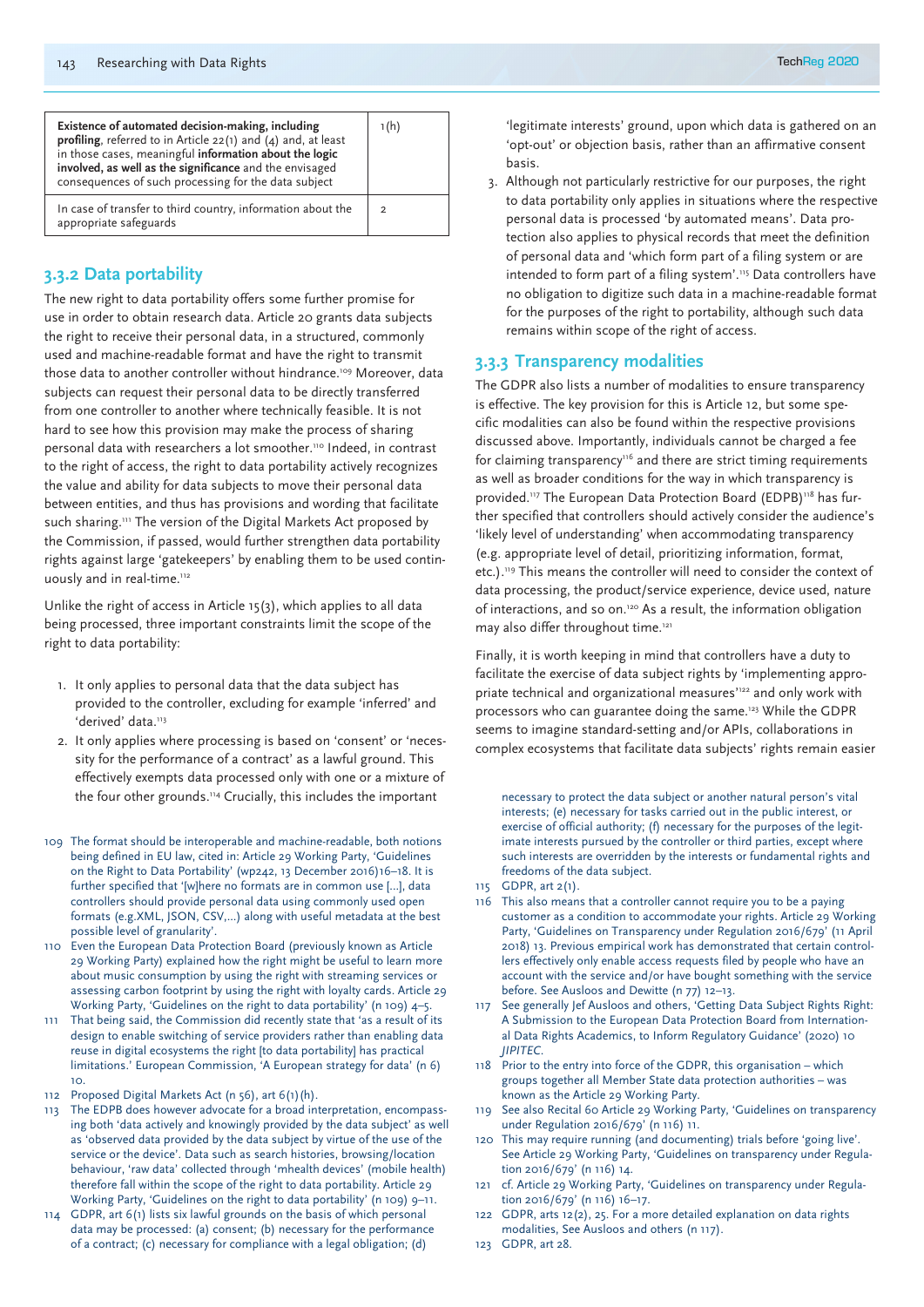said than done.<sup>124</sup>

# **4 Opportunities for Researching Through Data Rights**

How can data rights help researchers? This will effectively depend on a variety of disciplinary, practical, legal, ethical and methodological factors. Indeed, it all starts with a research question or goal, which is to be situated in a certain (number of) discipline(s) that comes with its (their) own im-/explicit rules on valid data gathering. Next, one will need to assess what exact data is needed and what GDPR transparency measure may appropriate to capture it (cf. section 3). Researchers will also need to consider the scope of the data required, both in width (i.e. how many research subjects, if any at all, are needed to have a representative sample) and in depth (i.e. how exhaustive and/or granular does the data have to be). This scope will, in turn, inform whether research subjects are needed, and if so, how to recruit them. Researchers will also need to carefully consider an interaction strategy with data controllers (including contingency plans), which may be more or less burdensome depending on the scope, but also on the identity of the data controller.125 Indeed, based on preliminary research (including filing access requests themselves), researchers may prepare a manual or script on how research subjects should obtain the required information and interact with data controllers.<sup>126</sup> Finally, researchers should also anticipate how the data they might obtain through data rights will actually be analyzed in light of the research aim. Summarized, the following seven steps may serve as a useful starting point for researchers interested in using data rights in their project:

- 1. Aim. What is your research goal? What purpose are you gathering data for?
- 2. Data. What specific data do you need to achieve said purpose?
- 3. Legal Approach. What GDPR transparency measure is appropriate for obtaining said data (if any)?
- 4. Scope. What does your (ideal) research sample look like?
- 5. Recruitment Strategy. Based on the scope, how to identify and recruit research participants accordingly?
- 6. Interaction Strategy. How will you interact with your participants and the respective data controllers?
- 7. Data Analysis Strategy. How will you actually gather the insights you need?

These steps remain necessarily vague, in light of the broad potential of data rights as a research method in many different disciplines. To tie it back to the many variables determining the actual usefulness of data rights for any given research project – i.e. disciplinary, practical, legal, ethical and methodological factors – the abstract workflow mentioned above will have to be given shape depending on the respective discipline(s) and research questions. There are also many *practical* factors that might influence the usefulness of data rights. Again, these will depend very much on the concrete circumstances of

- 124 cf. Chris Norval and others, 'Reclaiming Data: Overcoming App Identification Barriers for Exercising Data Protection Rights' [2018] arXiv:180905369 [cs], 4.
- 125 As research has shown, many data controllers are often unwilling to comply in full with data access requests, unless they are repeatedly contacted. See, e.g. Ausloos and Dewitte (n 77); Jef Ausloos, 'Paul-Olivier Dehaye and the Raiders of the Lost Data' (*CITIP blog*, 10 April 2018) https://www. law.kuleuven.be/citip/blog/paul-olivier-dehaye-and-the-raiders-of-the-lostdata (accessed 23 April 2018); Mahieu and others (n 95).
- 126 For example, one could envisage a website or an app that makes it easier for research subjects to file access requests, follow up on them, and/or filter the personal data obtained, before it is sent to the researchers. See also section 5.3.2

a given research project. Nonetheless, in order to make things more concrete, and invite readers to contemplate different use cases, this section lays out some illustrative potential and promising uses of data rights. The following section will then dig into some of the legal, ethical and methodological considerations.

For our purposes here, we identify three main categories of research (goals) as being enabled by data rights (in order of specificity):

- studying infrastructures (research into the actual infrastructures to which the respective data relates);
- studying impacts (research into how data infrastructures affect individuals, communities or society at large); and
- repurposing digital traces (research into broader questions that might be far from issues of digital rights).

# **4.1 Understanding infrastructures**

Researchers can use data transparency rights to study digital infrastructures and practices in today's economies and society.

Studies examining data protection law in practice are one example of this. Researchers have, for example, studied the privacy policies of cloud service providers to identify common industry approaches and legal mismatches.127 These privacy policies exist in the form they do in large part due to the GDPR's transparency provisions in Articles 13–14.128 Other research has taken the form of exploring *how* rights are responded to by controllers, the quality of which might say something about enforcement more generally.<sup>129</sup>

Yet *ex post* transparency measures offer wider potential as research tools beyond studying the way the law is being interpreted and adhered to. Many use cases can be envisaged which would use specific *ex post* transparency measures to uncover substantive issues. We consider a number of them below.

# **4.1.1 Tracking**

The state of online tracking and advertising today has been both lauded for supporting online services that do not directly cost consumers money, as well as lambasted for undermining democracy, journalism and a range of fundamental rights. One thing is certain: it is a challenging area to study. Data rights provide a useful set of tools to shine further light on issues of concern.

For example, both users and researchers know little about how effective privacy protective browsers and extensions really are. While it is relatively simple to secure a device from explicitly saving tracking cookies (although that may damage Web functionality), it is very hard to disguise the unique fingerprint of a browser, particularly in the presence of advanced fingerprinting tactics utilized in modern advertising technologies.<sup>130</sup> Because fingerprinting does not always query

- 127 Dimitra Kamarinou and others, 'Cloud Privacy: An Empirical Study of 20 Cloud Providers' Terms and Privacy Policies—Part I' (2016) 6 *International Data Privacy Law* 23; Jamila Venturini and others, *Terms of Service and Human Rights: An Analysis of Online Platform Contracts* (Revan 2016). 128 See section 3.2, '*Ex ante* transparency'.
- 
- 129 See e.g., Ausloos and Dewitte (n 77); Mahieu and others (n 95); Janis Wong and Tristan Henderson, 'How Portable is Portable?: Exercising the GDPR's Right to Data Portability' in *Proceedings of the 2018 ACM International Joint Conference and 2018 International Symposium on Pervasive and Ubiquitous Computing and Wearable Computers* (UbiComp '18, New York, NY, USA, ACM 2018); Clive Norris and others (eds), *The Unaccountable State of Surveillance: Exercising Access Rights in Europe* (Springer 2016).
- 130 Nick Nikiforakis and others, 'Cookieless Monster: Exploring the Ecosystem of Web-Based Device Fingerprinting' (May 2013) *2013 IEEE Symposium on Security and Privacy* 541.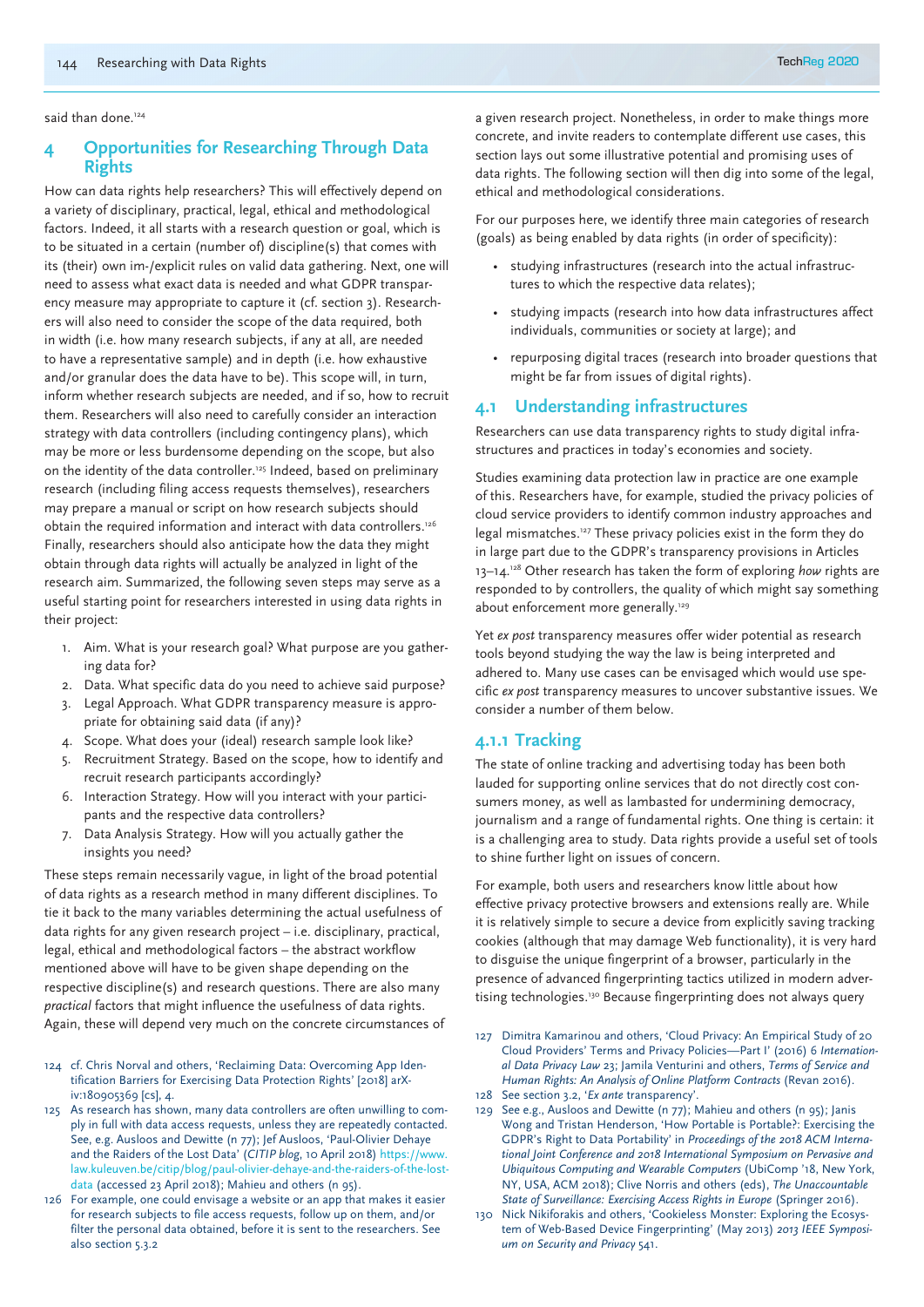a user's device directly, but observes it passively, it is unclear to what extent real protection is provided. Technologies such as re-spawning cookies, 'evercookies',131 font and battery level fingerprinting all present methodological challenges to detect, understand and effectively and provably block.<sup>132</sup> The use of data rights to ascertain the data a firm actually holds on users through a separate channel could be used as means of assessing the efficacy or tracking prevention, or understanding the true nature and purpose of certain tracking practices online.<sup>133</sup>

The number of actors in the tracking business and the nature of their interactions with each other also considerably restricts understanding. Online advertising increasingly functions through a complex 'real-time bidding' system whereby an individual's browser, generally unbeknownst to the user, sends out personal data about them to an advertising exchange, which in turn forwards it to thousands of potential bidders. These thousands of bidders utilize the services of *data management platforms* to enrich the data received: to effectively see if your eyes are worth bidding for in relation to the adverts they are attempting to place. The UK and Belgian regulators have noted that such a system is likely not legally compliant on a number of fronts.134 Detailed evidence is, however, scarce, due to the secrecy and complexity of these practices.

The fact that these actors often share data *server-to-server* has created a blind spot for current studies—a blind spot that data rights might help remedy. While it is possible for researchers to monitor a user's browser to observe the destination of the traffic, for example by using a VPN (local or remote) with the consent of the user,<sup>135</sup> data that is transmitted around the user from server-to-server cannot be observed. Researchers working in this space have to come to an unhappy compromise of either simulating these server-to-server transmissions with almost no evidence on how they actually occur in practice, $136$  or to try and guess at data practices by experimenting on how users are differentially targeted further downstream.<sup>137</sup> If researchers were to use data rights—and, if these firms were forced to answer them truthfully and fully—information on the data, the source of the data, and potentially on the recipients could be obtained, which would help both modelling assumptions as well as

- 131 Evercookies use practices found in malware more broadly to re-establish cookies even when users or browsers attempt to purge them.
- 132 Gunes Acar and others, 'The Web Never Forgets: Persistent Tracking Mechanisms in the Wild' in *Proceedings of the 2014 ACM SIGSAC Conference on Computer and Communications Security* (CCS '14, New York, NY, USA, ACM 2014); David Fifield and Serge Egelman, 'Fingerprinting Web Users Through Font Metrics' in Rainer Böhme and Tatsuaki Okamoto eds, *Financial Cryptography and Data Security* (Lecture Notes in Computer Science, Springer Berlin Heidelberg 2015); Łukasz Olejnik and others, 'The Leaking Battery' in Joaquin Garcia-Alfaro and others eds, *Data Privacy Management, and Security Assurance* (Lecture Notes in Computer Science, Springer International Publishing 2016).
- 133 They would not be without their challenges of course: some tracking practices may be illegal, for example, meaning that already–infringing data controllers are unlikely to readily to openly share information.
- 134 Information Commissioner's Office, 'Update Report into Adtech and Real Time Bidding' (Information Commissioner's Office, 20 June 2019) https://perma.cc/X7PX-EL3L (accessed 20 June 2019); Natasha Lomas, 'IAB Europe's Ad Tracking Consent Framework Found to Fail GDPR Standard' (*TechCrunch*, 16 October 2020) https://social.techcrunch. com/2020/10/16/iab-europes-ad-tracking-consent-framework-found-tofail-gdpr-standard (accessed 16 October 2020).
- 135 See e.g., Razaghpanah and others (n 46); Ren and others (n 46); Song and Hengartner (n 46); Shuba and others (n 46).
- 136 See e.g., Muhammad Ahmad Bashir and Christo Wilson, 'Diffusion of User Tracking Data in the Online Advertising Ecosystem' (2018) *2018 Proceedings on Privacy Enhancing Technologies* 85.
- 137 Tschantz and Datta (n 12).

enable further research questions to be answered.

Related to this, data rights may also benefit studying the intersection of user preferences and tracking infrastructures. Some researchers have been presenting users with information about tracking activities (e.g. types of data, data flows), attempting to understand the effects on decision-making by users, as well as any impacts on their ongoing formation of privacy and data control preferences.<sup>138</sup> To do this, they have relied on indirect methods to understand these flows, such as running an app in a virtual environment and monitoring and classifying the entities data directly flow to.<sup>139</sup> Yet this data is still a step removed from the tracking that has occurred to particular participants. To reflect on their own information, users would typically have to rely on tools to collect and reflect on this data,<sup>140</sup> such as local logging of information. Tools to give users a 'history' function on their digital activities do exist,<sup>141</sup> but are unwieldy to force participants to use day-to-day, and may not even log as invasively as third-party trackers currently do.142 Insofar as these tracking infrastructures *already exist*, data rights provide an alternate means to get access to them, enabling research that takes advantage of users seeing and reflecting on tracking data that truly was captured about and relates to them.

Data rights might help economic studies too. Despite considerable interest in how online content should be funded, 'the conventional wisdom that publishers benefit too from behaviorally targeted advertising has rarely been scrutinized in academic studies'. Recent studies have indicated that when a user's cookie is available, publishers' revenue increases by only about 4%.<sup>143</sup> This adds to anecdotal evidence from publishers such as the New York Times that reducing tracking has increased profits in their European markets, suspected to be related to the market structure of advertising technology and the proliferation of intermediaries.<sup>144</sup> Data rights might help to gather datasets on which publishers, advertising technology firms, ad exchanges and other actors<sup>145</sup> are active in this area, and use that data to create and validate economic models which can shine light on market functioning.

In a similar vein, there has been considerable recent interest in

- 138 See e.g., Max Van Kleek and others, 'X-Ray Refine: Supporting the Exploration and Refinement of Information Exposure Resulting from Smartphone Apps' in *Proceedings of the 2018 CHI Conference on Human Factors in Computing Systems* (CHI '18, New York, NY, USA, ACM 2018); Max Van Kleek and others, 'Better the Devil You Know: Exposing the Data Sharing Practices of Smartphone Apps' in *Proceedings of the 2017 CHI Conference on Human Factors in Computing Systems* (CHI '17, New York, NY, USA, ACM 2017).
- 139 See generally Binns and others (n 13).
- 140 See generally M Janic and others, 'Transparency Enhancing Tools (TETs): An Overview' (June 2013) 2013 *Third Workshop on Socio-Technical Aspects in Security and Trust* 18; P Murmann and S Fischer-Hübner, 'Tools for Achieving Usable Ex Post Transparency: A Survey' (2017) 5 *IEEE Access* 22965.
- 141 See e.g., Jennifer Pybus and others, 'Hacking the Social Life of Big Data' (2015) 2 *Big Data & Society* 2053951715616649.
- 142 Murmann and Fischer-Hübner (n 140) 22988.
- 143 Veronica Marotta and others, 'Online Tracking and Publishers' Revenues: An Empirical Analysis' (June 2019) *Proceedings of the Workshop on the Economics of Information Security* (WEIS 2019), 2–4 June, Boston, MA.
- 144 Jessica Davies, 'After GDPR, The New York Times Cut off Ad Exchanges in Europe - and Kept Growing Ad Revenue' (*Digiday*, 16 January 2019) https://digiday.com/media/gumgumtest-new-york-times-gdpr-cut-off-adexchanges-europe-ad-revenue (accessed 19 June 2019). See also David Beer and others, Landscape Summary: Online Targeting (Centre for Data Ethics and Innovation, HM Government 2019) 32.
- 145 See generally Bashir and Wilson (n 136).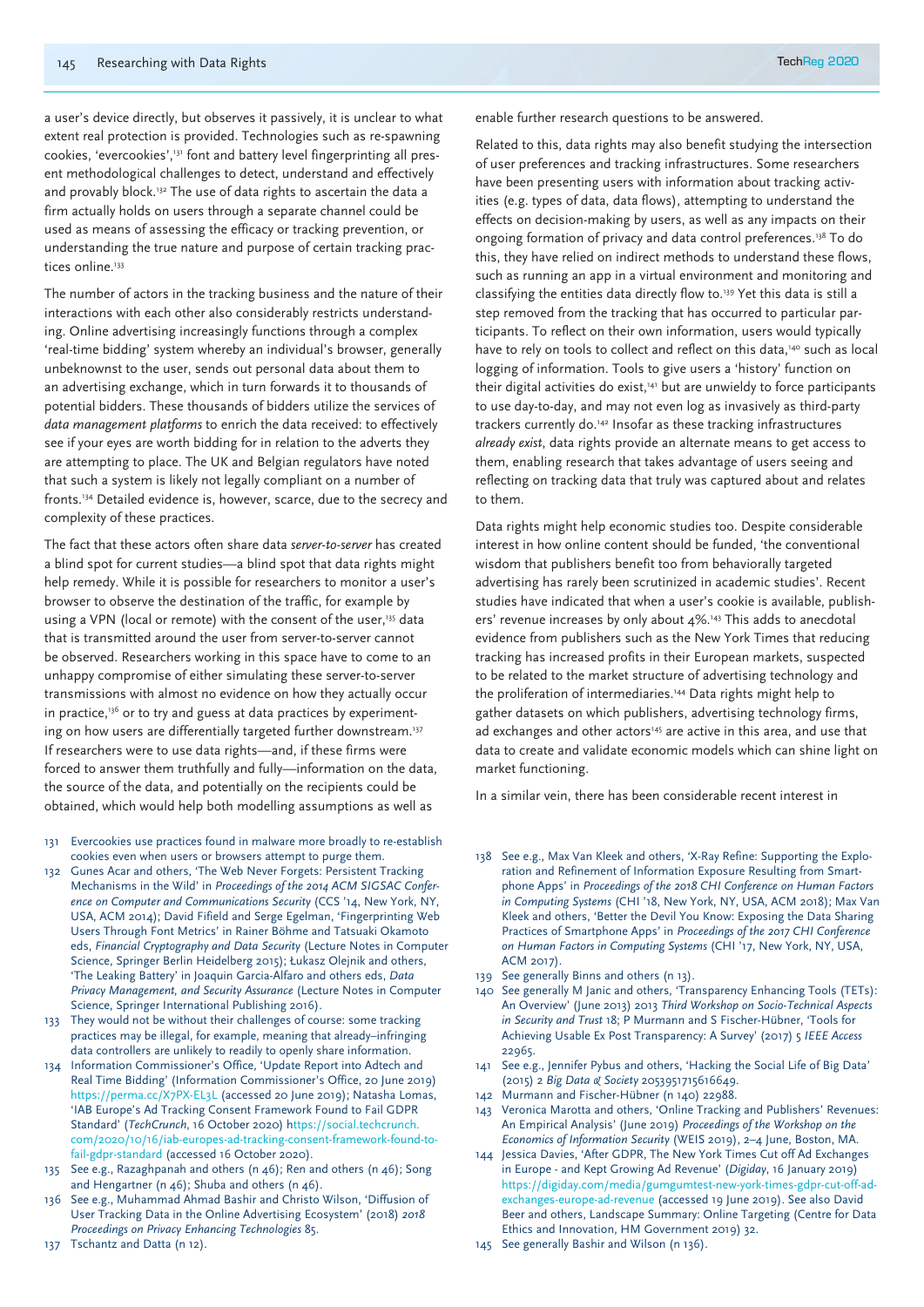competition issues around online tracking from both academics<sup>146</sup> and policy-makers.<sup>147</sup> Insofar as data rights can help with issues of accountability and provenance,<sup>148</sup> they may help to map the space of actors and data practices in ways which better shine light on structural power relations that matter for evidencing competition policy interventions in different jurisdictions.

## **4.1.2 Content moderation**

For well over a decade, researchers have been investigating the freedom of expression and information implications of online copyright enforcement.<sup>149</sup> Considerable efforts have been put into forcing more transparency and accountability from both copyright-holders as well as the (user-generated) content platforms in taking down content.<sup>150</sup> More recently, growing concerns over platform power and regulatory initiatives on online content moderation have breathed new life into this work.151 Indeed, a lot of important questions have been raised in relation to content moderation and platforms' potential political biases,<sup>152</sup> their role in facilitating cyber-bullying,<sup>153</sup> impact on inclusiveness and participation by vulnerable or minority groups,<sup>154</sup> and the increased privatization of the public sphere more broadly.

In mapping the available empirical literature on these issues, Keller and Leerssen make a similar distinction to those we made above separating disclosures from platforms and other direct stakeholders from independent research through, for example, APIs, secondary processing of released or scraped data, or surveys with users and other stakeholders.<sup>155</sup>

These methods can be lacking in depth to explore exactly the pro-

- 146 See e.g., Elettra Bietti and Reuben Binns, 'Acquisitions in the Third Party Tracking Industry: Competition and Data Protection Aspects' [2019] *Computer Law & Security Review*; Reuben Binns and others, 'Measuring Third-Party Tracker Power Across Web and Mobile' (2018) 18 *ACM Trans Internet Technol* 52:1.
- 147 See e.g., Jacques Crémer and others, 'Competition Policy for the Digital Era' (European Commission, 2019) http://ec.europa.eu/competition/ publications/reports/kd0419345enn.pdf (accessed 4 April 2019).
- 148 See generally David Eyers and others, 'Towards Accountable Systems' (Dagstuhl Seminar 18181) [2018].
- 149 For a comprehensive overview, See Aleksandra Kuczerawy, *Intermediary Liability and Freedom of Expression in the EU: From Concepts to Safeguards* (Intersentia 2018); Daphne Keller and Paddy Leerssen, 'Facts and Where to Find Them: Empirical Research on Internet Platforms and Content Moderation' in N Persily and J Tucker (eds), *Social Media and Democracy: The State of the Field and Prospects for Reform* (CUP 2019).
- 150 Most notably perhaps, the early work of Wendy Seltzer and in particular the Lumen database (formerly 'Chilling Effects Clearinghouse') https:// lumendatabase.org, collecting and analysing removal requests of online materials.
- 151 See generally Robert Gorwa, 'What is Platform Governance?' (2019) 22 *Information, Communication & Society* 854.
- 152 Oscar Schwartz, 'Are Google and Facebook Really Suppressing Conservative Politics?', (*The Guardian*, 4 December 2018) https://www.theguardian.com/technology/2018/dec/04/google-facebook-anti-conservative-bias-claims (accessed 1 December 2019).
- 153 Tijana Milosevic, 'Social Media Companies' Cyberbullying Policies' [2016] 22; Pat Strickland and Jack Dent, *Online harassment and cyber bullying* House of Commons Rep 07967 (UK House of Commons 2017).
- 154 Tarleton Gillespie, *Custodians of the Internet: Platforms, Content Moderation, and the Hidden Decisions That Shape Social Media* (Yale University Press 2018); Stefanie Duguay and others, 'Queer Women's Experiences of Patchwork Platform Governance on Tinder, Instagram, and Vine' [2018] Convergence 1354856518781530; Jillian C. York and Karen Gullo, 'Offline/Online Project Highlights How the Oppression Marginalized Communities Face in the Real World Follows Them Online' (*Electronic Frontier Foundation*, 3 June 2018) https://www.eff.org/deeplinks/2018/03/ offlineonline-project-highlights-how-oppression-marginalized-communities-face-real (accessed 19 July 2019).
- 155 Keller and Leerssen (n 149) 13–32.

cesses, data sources and reasoning automated takedowns involve. Subject access requests may be a valuable addition in researchers' toolbox, providing a legally enforceable mechanism to force platforms to be more open about their decision-processes that have affected the data subject(s) at stake. One reason for this is that any decision on (not) taking down content may significantly affect either the uploader,<sup>156</sup> or person(s) featuring in the actual content. In those situations, Article 15(1)h provides data subjects the right to obtain *meaningful information about the logic involved, as well as the significance and the envisaged consequences* of the respective decision(s).157 In general, data about the uploaders' actions or account may also be considered personal data and subject to Article 15 (or 20) more broadly. Such personal data can in turn be examined for its sources, gaining a better understanding of the processing activities underlying content moderation today.

That being said, as with any of these cases, data rights are no panacea. While enabling deeper insights into certain content moderation practices, using subject access requests for mapping platform-wide trends may prove more challenging. They may, however, create new research questions and challenge commonly held assumptions about data processing for these purposes, and form an important part of a researcher's toolkit as a result.

## **4.2 Understanding impacts**

Considerable recent concern has centered around the impact of data-driven systems, particularly in reinforcing structural disadvantage affecting marginalized communities.<sup>158</sup> Such systems create data infrastructures, often focused on optimization, which disregard subsets of individuals (such as those considered 'low value') or contextual and environmental factors,<sup>159</sup> and which may use seemingly non-sensitive data to deliberately or inadvertently make decisions based on legally protected characteristics.<sup>160</sup> They may perform more poorly on certain demographics, such as facial recognition or analysis systems disproportionately misclassifying or misrepresenting Black women.161 Such systems have also been accused of using micro-targeting in an electoral context in ways unsuited for demo-

- 156 Relatedly, it is worth referring to FairTube, an initiative set up by (semi-) professional youtubers aimed at forcing fairer and more transparent decision-making on de-monetization of YouTube content. Subject access rights played a role in this effort. René Mahieu and Jef Ausloos, 'Recognising and Enabling the Collective Dimension of the GDPR and the Right of Access' (Preprint, 2 July 2020) 29, DOI:10.31228/osf.io/b5dwm.
- 157 Some scholars have argued that, according to grammar found in the recitals, information will not relate to specific decisions, e.g., Sandra Wachter and others, 'Why a Right to Explanation of Automated Decision-Making Does Not Exist in the General Data Protection Regulation' (2017) 7 *International Data Privacy Law* 76. Others have instead examined the GDPR in light of its overarching principles, arguing that specific information may, under some circumstances, be provided Andrew D Selbst and Julia Powles, 'Meaningful Information and the Right to Explanation' (2017) 7 *International Data Privacy Law* 233. No case law has definitively determined one way or another.
- 158 See generally Oscar H Gandy, *Coming to Terms with Chance: Engaging Rational Discrimination and Cumulative Disadvantage* (Routledge 2009); Tawana Petty and others, 'Our Data Bodies: Reclaiming Our Data' (*Our Data Bodies Project*, June 2018); Seeta Peña Gangadharan and Jędrzej Niklas, 'Decentering Technology in Discourse on Discrimination' (2019) 22 *Information, Communication & Society* 882.
- 159 Rebekah Overdorf and others, 'POTs: Protective Optimization Technologies' [2018] arXiv:180602711 [cs].
- 160 Solon Barocas and Andrew D Selbst, 'Big Data's Disparate Impact' (2016) 104 *Calif L Rev* 671.
- 161 Joy Buolamwini and Timnit Gebru, 'Gender Shades: Intersectional Accuracy Disparities in Commercial Gender Classification' in *Conference on Fairness, Accountability and Transparency* (FAT\* 2018) (2018).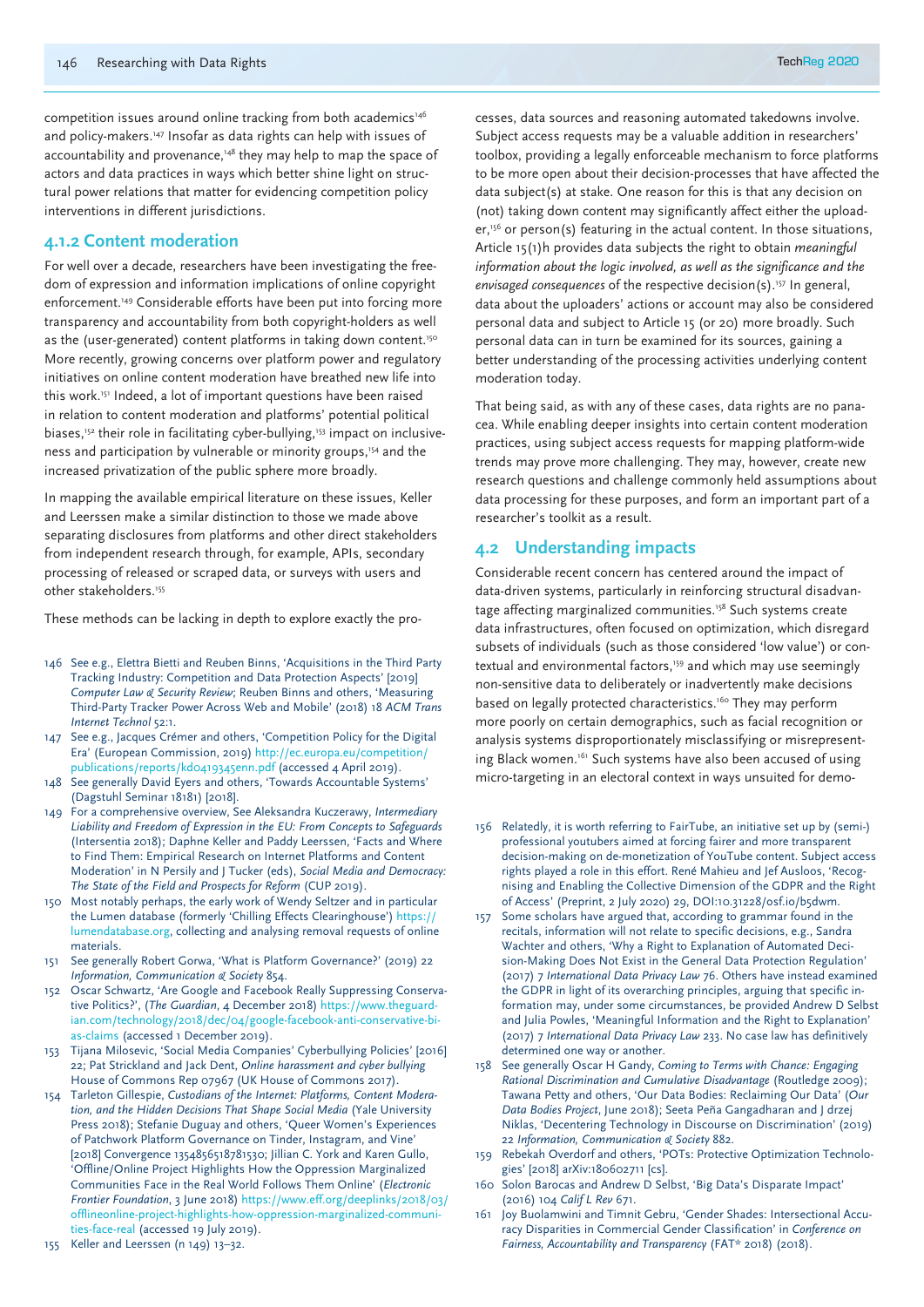cratic society,<sup>162</sup> as well as manipulating individuals more generally and pervasively.<sup>163</sup> Concerns exist that individuals lose their ability to reflect on morally challenging tasks from pervasive use of affective (emotional) predictive systems in their ambient environments.164 Policy-makers are also concerned about 'addiction' to devices, 'dark patterns' attempting to foster profitable but undesirable habits,<sup>165</sup> underpinned by systems designed to predict individuals who might be easily swayed into, for example, spending more on an app.<sup>166</sup>

#### **4.2.1 Discriminatory decision-systems**

The transparency provisions around machine learning in the GDPR,<sup>167</sup> such as Article 15(1)(h) (see Table 1) as well as access rights more generally, might be directly and indirectly useful in achieving transparency over complex, automated systems.<sup>168</sup> While the utility of individualized transparency has been questioned,<sup>169</sup> data rights could play a role in creating aggregate, societal-level transparency and accountability. Data from access rights might be used to seek inferences, data and meta-data about prediction and training data which can inform researchers around how systems function. Algorithmic 'explanations', where provided, might be compiled to shine light on the functioning of a model,<sup>170</sup> or compared across individuals, demographics or applications. Data rights could also help understand where models come from, which actors were involved in training and building them, and when, which is particularly salient given the rise in business models involving the trading of trained machine learning models.<sup>171</sup>

One example of an attempt to do just this with data protection rights can be found in the German credit scoring context. OpenSCHUFA was a campaign in Germany run by AlgorithmWatch and the Open Knowledge Foundation Deutschland attempting to reverse-engineer the main system used to determine creditworthiness of German residents. It built a data donation platform that was used by over 4,000 people to collate SCHUFA access information on the basis of data rights, in particular, asking for copies of data under the right to access that could later be analyzed. While such a campaign was a logistical success, and placed pressure on the SCHUFA, it also revealed an

- 162 Information Commissioner's Office, Democracy Disrupted? Personal Information and Political Influence (ICO 2018).
- 163 Karen Yeung, '"Hypernudge": Big Data as a Mode of Regulation by Design' (2017) 20 *Information, Communication & Society* 118.
- 164 Sylvie Delacroix and Michael Veale, 'Smart Technologies and Our Sense of Self: Going Beyond Epistemic Counter-Profiling' in Mireille Hildebrandt and Kieron O'Hara (eds), *Life and the Law in the Era of Data-Driven Agency* (Edward Elgar 2020).
- 165 Forbruker Rådet, 'Deceived by Design' (27 June 2018).
- 166 Ronan Fahy and others, 'Data Privacy, Transparency and the Data-Driven Transformation of Games to Services' (August 2018) *2018 IEEE Games, Entertainment, Media Conference* (GEM) 1; Digital, Culture, Media and Sport Committee, 'Immersive and Addictive Technologies' (House of Commons, HC 1846, 12 September 2019).
- 167 See generally Edwards and Veale (n 8).
- 168 Edwards and Veale (n 8).
- 169 Mike Ananny and Kate Crawford, 'Seeing without Knowing: Limitations of the Transparency Ideal and Its Application to Algorithmic Accountability' (2018) 20 *New Media & Society* 973.
- 170 Some work has recently shown that model reconstruction attacks can be heightened by the use of model explanations. e.g., Smitha Milli and others, 'Model Reconstruction from Model Explanations' in *Proceedings of the Conference on Fairness, Accountability, and Transparency* (FAT\* '19, New York, NY, USA, ACM 2019). Work is ongoing to understand what explanations can be used in relation to models, See further Martin Strobel, 'Aspects of Transparency in Machine Learning' in *Proceedings of the 18th International Conference on Autonomous Agents and MultiAgent Systems* (AAMAS '19, Richland, SC, International Foundation for Autonomous Agents and Multiagent Systems 2019).
- 171 Michael Veale and others, 'Algorithms that Remember: Model Inversion Attacks and Data Protection Law' (2018) 376 *Phil Trans R Soc A* 20180083.

array of challenges in using data rights in this way, such as sampling bias, which we discuss later below.<sup>172</sup>

If sampling challenges can be overcome, the information that can be gathered through data rights of diverse populations might shine a light on some discrimination concerns. Studies that have tried to understand discrimination in job adverts, for example, have relied on different methods. The challenges of one of these, web scraping, have already been described.<sup>173</sup> Add to these the challenges of creating a credible 'data exhaust' which can be mistaken as that of a real person  $-$  a challenge which flummoxes even the intelligence services $174$   $$ and it becomes clear that the bot approach might fast drift from the lived experience of individuals online. Others have relied on self-reported performance data from the platform itself:<sup>175</sup> whether such data can be trusted when there are strong incentives to make adverts look well-performing and non-discriminatory are unclear.

#### **4.2.2Recommenders and media exposure**

A considerable deal of concern has centered around the creation of digital 'echo chambers' or 'filter bubbles' in relation to content viewed online.<sup>176</sup> There is limited empirical evidence to support their existence in many cases, particularly within traditional news source.<sup>177</sup> but the field is still poorly understood, particularly in the context of platforms working to enclose content within walled gardens.178 Indeed, empirical work on the power of media recommender algorithms in radicalizing viewers would greatly benefit from more granular insights that access rights enable.179 Where data about content shown, clicked on and/or viewed is stored or retained, it might prove useful for independent analysis and comparison to understand the extent of this tracking.<sup>180</sup>

# **4.3 Repurposing digital traces**

Data rights can also provide data for other scientific and humanistic questions. The sensing infrastructure provided by mobile phones or 'smart' home devices have already been considered for 'citizen science' or 'community science' and 'participatory sensing'. However, these applications have typically focused on environmental factors, such as air, noise and water pollution,<sup>181</sup> and rely on the user send-

- 172 See infra section 5.2.
- 173 See supra section 2.3.
- 174 Sam Jones, 'The Spy Who Liked Me: Britain's Changing Secret Service', (*Financial Times,* 29 September 2016) https://www.ft.com/content/ b239dc22-855c-11e6-a29c-6e7d9515ad15 (accessed 29 April 2019).
- 175 Anja Lambrecht and Catherine Tucker, 'Algorithmic Bias? An Empirical Study of Apparent Gender-Based Discrimination in the Display of STEM Career Ads' (2019) 65 *Management Science* 2966; Ali and others (n 22).
- 176 Frederik J Zuiderveen Borgesius and others, 'Should We Worry about Filter Bubbles?' (2016) 5 *Internet Policy Review*.
- 177 Zuiderveen Borgesius and others (n 176); Judith Möller and others, 'Do Not Blame It on the Algorithm: An Empirical Assessment of Multiple Recommender Systems and Their Impact on Content Diversity' [2018] *Information, Communication & Society* 1; Mario Haim and others, 'Burst of the Filter Bubble?' (2018) 6 *Digital Journalism* 330.
- 178 See generally Angela M Lee and Hsiang Iris Chyi, 'The Rise of Online News Aggregators: Consumption and Competition' (2015) 17 *International Journal on Media Management* 3; Paddy Leerssen, 'The Soap Box is a Black Box: Regulating Transparency in Social Media Recommender Systems' (2020) 11 *EJLT*.
- 179 cf. Kevin Munger and Joseph Phillips, 'A Supply and Demand Framework for YouTube Politics' [2019] 38; Rebecca Lewis, 'Alternative Influence: Broadcasting the Reactionary Right on YouTube' (18 September 2018).
- 180 See in this regard, Leerssen (n 178) 2.
- 181 Stacey Kuznetsov and Eric Paulos, 'Participatory Sensing in Public Spaces: Activating Urban Surfaces with Sensor Probes' in P*roceedings of the 8th ACM Conference on Designing Interactive Systems* (DIS '10, New York, NY, USA, ACM 2010); Prabal Dutta and others, 'Common Sense: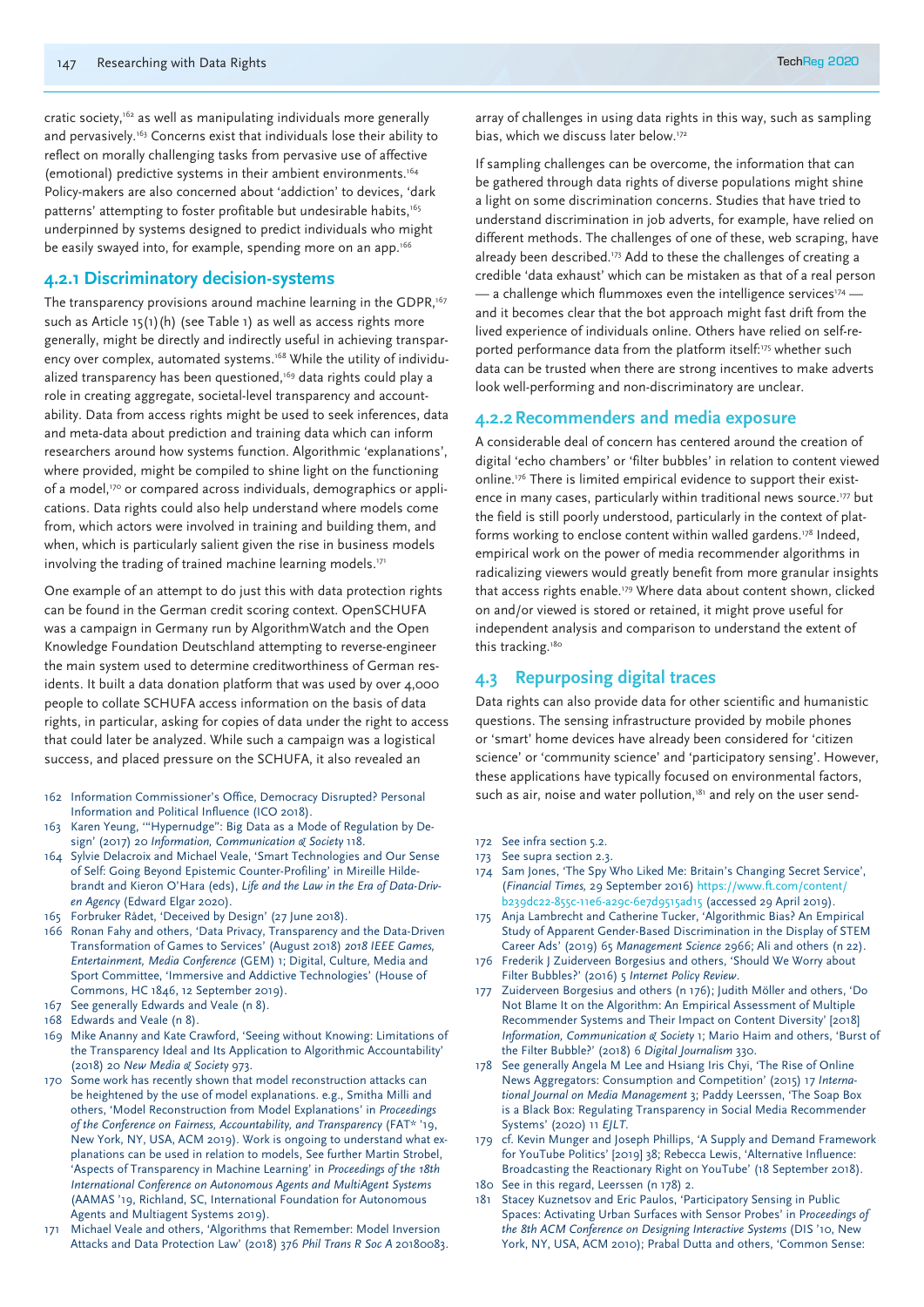ing data directly rather than repurposing data collected for another purpose. Data rights could widen the scope of citizen/community science — we highlight some potential directions below.

#### **4.3.1 Location data**

Location data is one of the richest forms of data, and the rise in location aware applications has long attracted privacy concerns.<sup>182</sup> Because mobile phones connect so regularly to base stations, they leave a long trace of location. As users increasingly rarely turn phones off,<sup>183</sup> such location traces effectively extend to all times when the phone is in contact with telecoms infrastructure. As a result, telecoms data has been used by national statistical agencies and humanitarian groups alike—at times attracting considerable ethical controversy.184 Mobile phone location data might, for example, be used to infer the type of transport someone is using,<sup>185</sup> socioeconomic information about them, $186$  or places that they consider important, $187$  among many other potential applications. But equally, with consent and with proper ethical consideration, it might be that a research subject would be happy to pass over parts of their location history to better understand some intervention or experiment they have been part of.

#### **4.3.2 Biosensors**

Commercial devices with self-monitoring sensing capabilities are becoming increasingly popular,<sup>188</sup> and there has been increasing interest in the medical domain in validating these consumer-grade devices to understand if their data collection has the required validity for scientific use.<sup>189</sup> Many devices and software are tracking physical and social characteristics of individuals, from the number of steps taken to the use of houses, vehicles, software, and even clothing. Researchers have highlighted that

Participatory Urban Sensing Using a Network of Handheld Air Quality Monitors' in *Proceedings of the 7th ACM Conference on Embedded Networked Sensor Systems*, (ACM 11 April 2009) http://dl.acm.org/citation. cfm?id=1644038.1644095 (accessed 18 June 2019); Nicolas Maisonneuve and others, 'NoiseTube: Measuring and Mapping Noise Pollution with Mobile Phones' in Ioannis N Athanasiadis and others eds, *Information Technologies in Environmental Engineering* (Springer Berlin Heidelberg 2009).

- 182 AR Beresford and F Stajano, 'Location Privacy in Pervasive Computing' (2003) 2 *IEEE Pervasive Computing* 46.
- 183 UK regulator Ofcom report that 71% of adults claim they never turn their phones off. See Ofcom, 'A Decade of Digital Dependency' (3 May 2019) https://www.ofcom.org.uk/about-ofcom/latest/features-and-news/decade-of-digital-dependency (accessed 24 July 2019).
- 184 Linnet Taylor, 'No Place to Hide? The Ethics and Analytics of Tracking Mobility Using Mobile Phone Data' (2016) 34 *Environ Plan D* 319; Linnet Taylor and Dennis Broeders, 'In the Name of Development: Power, Profit and the Datafication of the Global South' (2015) 64 *Geoforum* 229.
- 185 Donald J Patterson and others, 'Inferring High-Level Behavior from Low-Level Sensors' in Anind K Dey and others eds, *Ubiquitous Computing 2003,* UbiComp 2003 (Lecture Notes in Computer Science, Springer Berlin Heidelberg 2003).
- 186 Christopher Smith-Clarke and others, 'Poverty on the Cheap: Estimating Poverty Maps Using Aggregated Mobile Communication Networks' in *Proceedings of the SIGCHI Conference on Human Factors in Computing Systems* (CHI '14, New York, NY, USA, ACM 2014).
- 187 Sibren Isaacman and others, 'Identifying Important Places in People's Lives from Cellular Network Data' in Kent Lyons and others eds, *Pervasive Computing* (Lecture Notes in Computer Science, Springer Berlin Heidelberg 2011).
- 188 See generally Gina Neff and Dawn Nafus, *Self-Tracking* (MIT Press 2016); Deborah Lupton, 'Self-Tracking Cultures: Towards a Sociology of Personal Informatics' in *Proceedings of the 26th Australian Computer-Human Interaction Conference on Designing Futures: The Future of Design* (OzCHI '14, New York, NY, USA, ACM 2014).
- 189 e.g., Kelly R Evenson and others, 'Systematic Review of the Validity and Reliability of Consumer-Wearable Activity Trackers' (2015) 12 *International Journal of Behavioral Nutrition and Physical Activity* 159.

the [device] companies could allow access to more data that are collected. At present, the trackers provide users with only a subset of data that is actually collected. The companies control the output available, making the day-level summary variables the easiest to obtain. For example, despite capturing GPS and heart rate on two trackers, Fitbit currently limits the export of these full datasets. Furthermore, the resulting output is derived through proprietary algorithms that may change over time and with new features. [..] At a minimum, it would be helpful for companies to reveal what pieces of data are being used by the trackers to calculate each output measure.<sup>190</sup>

The role of trade secrets in this area is particularly pertinent. For example, many people use 'smart watches' to measure features of their circulation. Many research fields utilize photoplethysmography data, also known as blood volume pulse. It can be used to measure oxygen saturation, blood pressure and cardiac output, to assess autonomic function and to detect peripheral vascular disease.<sup>191</sup> Smart watches do not measure this directly, however: they infer it from a series of sensed measurements, often using proprietary and changing machine learning systems.192 For researchers, this (whether in commercial or research grade) products can present challenges, as changing algorithmic systems introduce features which can be difficult to control for. For users, it might not be an issue however: they likely want the most robust and accurate measure of their heartbeat, step-count, sleep patterns or the like over time, and do not care about internal validity over the months and years of device usage.

Depending on the structure of processing, researchers interested in utilizing these sensors may be able to use transparency rights to obtain additional datasets. This might be particularly useful if and when a time comes where users are *already* using high-grade sensors in their daily lives, and research studies would work better by co-opting existing infrastructure rather than adding a further device which is not part of a user's existing routine, or may be redundant to something they already are familiar with.

# **4.3.3 Labor patterns**

Between 1% and 5% of the EU population is estimated to have taken place in some form of paid platform work, with some countries exhibiting significantly higher rates of participation than that.<sup>193</sup> The growth of these markets for informal labor, such as through taxi services provided through Uber or Lyft, or workers on computers using platforms such as Amazon Mechanical Turk, has led to serious concerns, culminating in high profile legal fights, over the employment status of such individuals and the rights they possess. For example, informal work can necessarily bring a considerable amount of overhead, such as sifting through jobs online to find those which are legitimate, and being 'hypervigilant' in order to secure desirable or profitable jobs.194 In this context, there are important factual questions, with legal ramifications, around the timings and behavior of 'gig economy' workers, such as the amount of time they are active on the app waiting for

- 191 John Allen, 'Photoplethysmography and Its Application in Clinical Physiological Measurement' (2007) 28 *Physiol Meas R1*.
- 192 See e.g., Empathica, 'Utilizing the PPG/BVP Signal' (E*mpatica Support*, 31 March 2016) http://support.empatica.com/hc/en-us/articles/204954639-Utilizing-the-PPG-BVP-signal (accessed 19 June 2019).
- 193 Chris Forde and others, 'The Social Protection of Workers in the Platform Economy' (Study for the European Parliament's EMPL Committee, IP/A/ EMPL/2016-11, November 2017) 38.
- 194 Mary L Gray and Siddharth Suri, *Ghost Work: How to Stop Silicon Valley from Building a New Global Underclass* (Houghton Mifflin Harcourt 2019).

<sup>190</sup> Evenson and others (n 189) 19.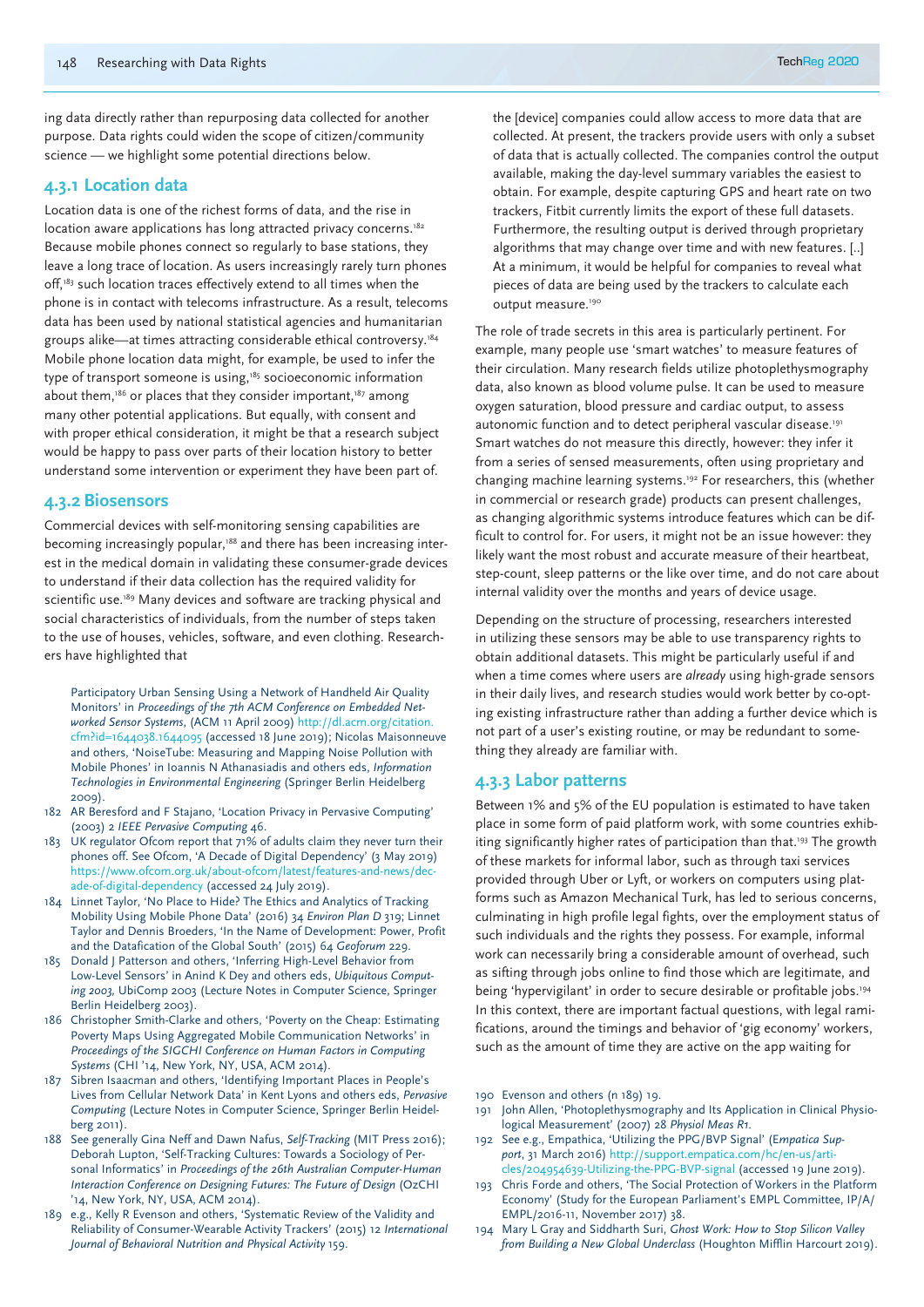jobs,<sup>195</sup> which may require data access and analysis in order to assess compensation, fairness, and even potentially an individual's legal status with regards to e.g. holiday pay, breaks workers are entitled to, or other legal rights. Data rights are already central to civil society groups, such as Worker Info Exchange,196 but if the informal economy continues to increase in density and complexity, more advanced, collective use of digital rights to gather data to understand exploitation, labor patterns, and the changing nature of work may be required.<sup>197</sup>

#### **5 Considerations for Researching with Data Rights**

While the opportunities seem promising, the research use of data rights is made difficult by several nuanced limitations. In this section we delineate some of the most important limitations, categorized as legal, methodological and ethical considerations.

### **5.1 Legal considerations**

Even though the right of access is grounded in both the principles of the GDPR and Article 8 of the Charter, there are still legal questions as to its utility in the research context. Some of these issues have clearer answers in guidance and case law than others do. In this section, we group and tackle some of the major issues, misconceptions and open questions around the use of access rights in the contexts discussed earlier.

# **5.1.1 Motivation of the request**

*Prima facie*, it might appear that a data controller could seek to refuse a request because enabling research was not a stated purpose of the GDPR. Yet case law and regulatory guidance falls behind the view that GDPR rights are *intent-agnostic*. Access rights have commonly been used in relation to highly specific pieces of information, often as part of disputes that might be related to issues of criminal,<sup>198</sup> employment,<sup>199</sup> financial,<sup>200</sup> fiscal,<sup>201</sup> immigration,<sup>202</sup> trust<sup>203</sup> or defamation proceedings.204 These types of cases can create, in the words of AG Bobek, 'certain intellectual unease as to the reasonable use and function of data protection rules'.<sup>205</sup>

As European data protection has traditionally had a close connection

- 195 *Uber BV v Aslam* [2018] EWCA Civ 2748 at [100]; 'Uber drivers demand access to their personal data' (n 14).
- 196 Farrar (n 14). See further https://workerinfoexchange.org and Mahieu and Ausloos (n 157) 8–10; 29; 'Uber drivers demand access to their personal data' (n 14).
- 197 The European legislator already took a step in this direction with: Directive (EU) 2019/1152 of the European Parliament and of the Council of 20 June 2019 on transparent and predictable working conditions in the European Union of 2019 EP, CONSIL 32019L1152, EP, CONSIL (European Union EP, CONSIL 2019).
- 198 *Kololo v Commissioner of Police for the Metropolis* [2015] EWHC 600 (QB). *Lin & Anor v Commissioner of Police for the Metropolis* [2015] EWHC 2484  $(OB)$
- 199 *Ittihadieh v 5-11 Cheyne Gardens RTM Company Ltd & Ors* [2017] EWCA Civ 121.
- 200 *Rechtbank Zwolle-Lelystad 103434 / HA RK 04-215 9 maart 2005*; Parket bij de Hoge Raad 9 Nov 2018.
- 201 Amélie Lachapelle and Elise Degrave, 'Le Droit d'accès Du Contribuable à Ses Données à Caractère Personnel et La Lutte Contre La Fraude Fiscale, Revue Générale Du Contentieux Fiscal, 2014, 5, p. 322-335' [2014].
- 202 Joined Cases C-141/12 and C-372/12 *YS v Minister voor Immigratie, Integratie en Asiel and Minister voor Immigratie, Integratie en Asiel v M and S* ECLI:EU:C:2014:2081.
- 203 *Dawson-Damer & Ors v Taylor Wessing LLP* [2017] EWCA Civ 74.
- 204 *Rudd v Bridle & Anor* [2019] EWHC 893 (QB).
- 205 Case C-13/16 *Valsts policijas Rīgas re iona p rvaldes K rtības policijas p rvalde*  v R gas pašvald bas SIA 'R gas satiksme' ECLI:EU:C:2017:43, Opinion of AG Bobek, para 93.

with the right to privacy, one might argue that it is especially aimed at safeguarding the respective individual's interests. If such a view were taken, data protection transparency measures to gather research data might then appear to misuse/retrofit a legal device for unintended purposes, calling its legal enforceability into question. Yet there is an argument to be made that this type of usage is aligned *extremely well* with data protection's primary, historical purpose of regulating data infrastructures underlying society (from large, centralized data mainframes to the complex ecosystem today) rather than (just) supporting individually-focused privacy. The GDPR's legal toolbox that gives some level of control over personal data and/or how it is processed, and the use of these tools is arguably envisaged to be used by a range of stakeholders, including regulators, academics, journalists, artists and civil society organizations, not just by individual data subjects for purely individualistic purposes. As such, the GDPR's transparency measures, as a general tool with many potential uses for promoting oversight and agency, can only be intent agnostic: it is up to these stakeholders to use them flexibly as part of governance, self-determination and oversight.206

Indeed, the right of access is an explicit part of the fundamental right to data protection in the Charter, and courts and regulators have held that a 'privacy' motive is not required for its use. In *YS and others* for example, the Court of Justice made no reference to fact that the claimants were seeking to use the right of access in order to support litigation as evidence that their use of rights should fail. National case law has been supportive of this approach too. For example, both English<sup>207</sup> and Dutch<sup>208</sup> courts in recent years have reached a clear consensus that access requests are purpose-blind, and the guidance of the Information Commissioner's Office<sup>209</sup> and Autoriteit Persoonsgegevens<sup>210</sup> is in alignment with this. It is worth noting that some restrictions on motivation of access rights exist at national level to prevent data subjects from being coerced into making them.211

Especially insofar as research aims to shed light on the use of personal data in contemporary infrastructures, research uses of data rights seem not just possible within this intent-agnostic regime, but a prime example of an empowerment mechanism working on the side of data subjects.

#### **5.1.2 Infringement of the rights and freedoms of others**

Controllers might (partially) fend off access and portability requests when they can establish that accommodating them would 'adversely

- 206 See also: René Mahieu and Jef Ausloos, 'Harnessing the Collective Potential of GDPR Access Rights: Towards an Ecology of Transparency' [2020] *Internet Policy Review*.
- 207 e.g., *Dawson-Damer & Ors v Taylor Wessing LLP* [2017] EWCA Civ 74 at [104]–[108]; *B v The General Medical Council* [2019] EWCA Civ 1497 at [79] ('the general position is that the rights of subject access to personal data […] are not dependent on appropriate motivation on the part of the requester') and case law cited therein.
- 208 *Parket bij de Hoge Raad, 9 November 2018* ECLI:NL:PHR:2018:1273, at para 3.37.
- 209 See generally Information Commissioner's Office, 'Subject Access Code of Practice' (9 June 2017) 47.
- 210 Autoriteit Persoonsgegevens, *Recht op inzag*e (Netherlands Autoriteit Persoonsgegevens).
- 211 e.g., Data Protection Act 2018 (United Kingdom) s 184, which, albeit not relevant to researching through data rights, creates offences for employers or providers of contracts to make arrangements conditional on the production of 'relevant records' obtained by use of a SAR. See generally (in relation to the previous regime) Alexander de Gaye and Sabba Mahmood, 'Enforced Subject Access—is It Finally the End?' (2014) 15 *Privacy and Data Protection* 10; Information Commissioner's Office, Enforced Subject Access (Section 56) (ICO 2015).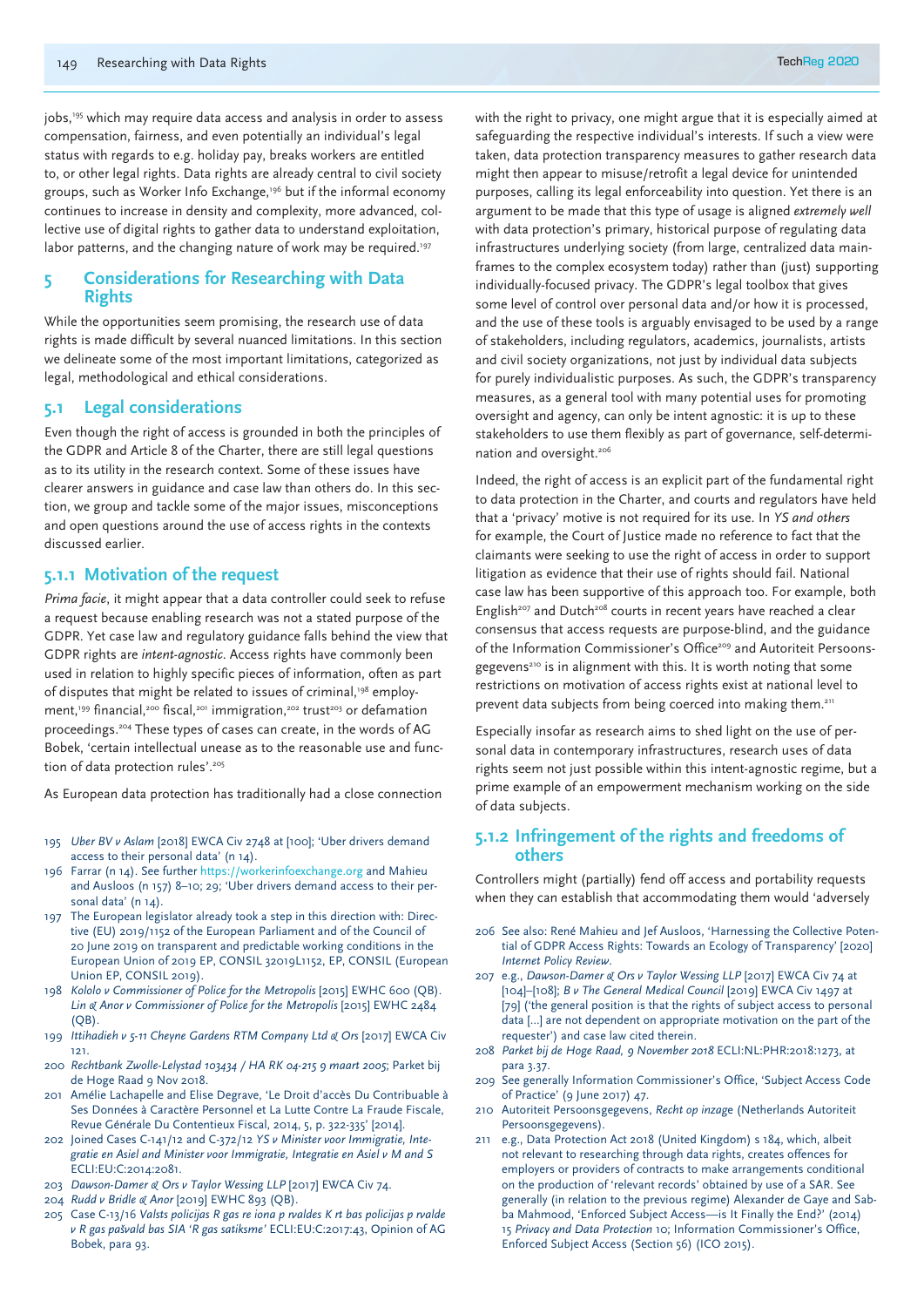affect the rights and freedoms of others'.<sup>212</sup> Understanding of this clause by the EDPB has centered on two rights which might be balanced against information rights in the GDPR — the right to privacy and trade secrets/intellectual property rights.<sup>213</sup>

**Privacy of third parties.** The rights to privacy and data protection of third parties is one of the most important roles of this provision, and likely its most common use. It is common that personal data relates to more than one natural person — messages, notes about one person made by another, ratings and reputation systems, or shared 'smart' devices, for example. This is not a *carte blanche* to refuse data provision, however. The European Court of Human Rights (ECtHR) has held that an access rights regime would be in breach of Article 8 of the Convention if there was no independent authority to determine if access had to be granted if an individual to whom data also relate failed to provide or withheld consent.<sup>214</sup>

The European Court of Human Rights has also weighed in on the argument that the inclusion of some personal data in a document renders it ineligible for release. In *Társaság a Szabadságjogokért v Hungary,215* an NGO attempted to access a complaint to the Constitutional Court submitted by a member of parliament. The Government of Hungary denied this request, arguing that the complaint contained the personal data of the member, and consequently was ineligible for release. The Court found it 'quite implausible that any reference to the private life of the MP [...] could be discerned from his constitutional complaint', and noted that it would be 'fatal for freedom of expression in the sphere of politics if public figures could censor the press and public debate in the name of their personality rights, alleging that their opinions on public matters are related to their person and therefore constitute private data which cannot be disclosed without consent'.<sup>216</sup> It found a violation of Article 10 (freedom of expression), in relation to the freedom to 'receive and impart information and ideas without interference by public authority and regardless of frontiers'.

This emerging regime appears favorable to the use of data rights in research, particularly if ethical reviews are undertaken to carefully consider third party privacy interests.<sup>217</sup>

**Intellectual property of the controller.** The EDPB anticipated that controllers will invoke this clause in relation to an adverse effect on *their* rights and freedoms. 218 A clear example would be where a trade secret or IP argument is forwarded by the controller.<sup>219</sup> Yet, as counselled in

- 212 GDPR, arts 15(4), 20(4).
- 213 See Article 29 Working Party, 'Guidelines on the Right to Data Portability (n 109)9–10 (mentioning only these two areas as examples of an issue to be considered as part of Article 20[4]).
- 214 *Gaskin v United Kingdom* [1990] EHRR 36. The United Kingdom for example entered a balancing test into the law as a result, stating there is no obligation to provide data 'to the extent that doing so would involve disclosing information relating to another individual who can be identified from the information' unless that third individual has consented to the release or it is reasonable to do so (determined with regard to the type of information, duties of confidentiality which might exist, attempts to seek consent, capabilities to give consent or express refusal of consent). See Data Protection Act 2018 (United Kingdom) sch 2 para 16.
- 215 *Társaság a Szabadságjogokért v Hungary App* no 37374/05 (ECtHR 2009).
- 216 *Társaság a Szabadságjogokért v Hungary* (n 215) para 37.
- 217 Research purposes benefit from a more lenient approach in the GDPR, See GDPR, art 89. See generally Miranda Mourby and others, 'Governance of Academic Research Data under the GDPR—Lessons from the UK' (2019) 9 *International Data Privacy Law* 192. See also Article 29 Working Party, 'Guidelines on the right to data portability' (n 109) 12.
- 218 See Article 29 Working Party, 'Guidelines on the right to data portability' (n 109) 9–10 (mentioning only these two areas as examples of an issue to be considered as part of Article 20[4]).
- 219 Gianclaudio Malgieri, 'Trade Secrets v Personal Data: A Possible Solution

the recitals to the GDPR, 'the result of those considerations should not be a refusal to provide all information to the data subject.'220 How this would play out in the situation where access requests *en masse* might threaten intellectual property in a different way is unclear. It is worth noting however that it would be very difficult for a data controller to accurately pre-empt the fact that data rights were being used in that way. Indeed, from the CJEU's case law on copyright protection, it can be derived that the mere potentiality of an IP breach will not generally be sufficient to impinge on the right to data protection in Article 8 of the Charter (which includes a right of access as mentioned before).<sup>221</sup>

**Freedom to conduct a business.** It could also be envisaged that a company claims that its 'freedom to conduct a business'<sup>222</sup> has been adversely affected. Yet the freedom to conduct a business is not an absolute right, but must be considered in relation to its societal function.223 Restrictions of and interferences with this freedom are possible in cases where they correspond to an objective of general interest pursued by the Union, and respect the 'actual substance' of the freedom.224 Furthermore, the Court has upheld that the tentative wording of Article 16,<sup>225</sup> which differs from that of other rights and freedoms in Title II of the Charter, reflects a broader leeway to restrict this freedom than they would have otherwise.<sup>226</sup>

Indeed, cases where the Court has held a measure in breach of Article 16 are rare, and even in these cases have only been in breach when read closely with EU secondary legislation.227 In *Scarlet Extended*, the Court held that the installation of 'a complicated, costly, permanent computer system at [the company's] own expense' (to monitor internet traffic) would be a 'serious infringement' of the freedom to conduct a business in Article 16 of the Charter.<sup>228</sup> This was upheld in SABAM v Netlog.<sup>229</sup> However, it is important to consider the broader context in both cases, where the freedom to conduct a business aligned with the respective service providers' rights to data protection and freedom of expression (resp Articles 8 and 11 Charter). Moreover, in the latter case the Court relied specifically on the explicit language of the IPR Enforcement Directive to this effect, which forbids intellectual property enforcement measures that are 'unnecessarily complicated or costly'.230 No comparable language or provision exists

for Balancing Rights' (2016) 6 *International Data Privacy Law* 102; Jef Ausloos, *The Right to Erasure in EU Data Protection Law. From Individual Right to Effective Protection* (Oxford University Press 2020) 343–48.

- 220 GDPR, recital 63. Similarly, See Caroline Colin and Yves Poullet, 'Du Consommateur et de Sa Protection Face à de Nouvelles Applications Des Technologies de l'information: Risques et Opportunités' (2010) 2010/3 *DCCR* 94, 117; Malgieri (n 219) 103.
- 221 See case law references in Ausloos (n 219) 345.
- 222 Charter, art 16.
- 223 Joined Cases C-184/02 and C-223/02 *Spain and Finland v Parliament and Council* ECLI:EU:C:2004:497; Ausloos (n 219) 335–43.
- 224 Case C-554/10 *Deutsches Weintor eG v Land Rheinland-Pfalz* ECLI:EU:C:2012:526, para 54.
- 225 'The freedom to conduct a business in accordance with Union law and national laws and practices is recognised.'
- 226 Case C-283/11 *Sky Österreich GmbH v Österreichischer Rundfunk*  ECLI:EU:C:2013:28, para 47.
- 227 See generally Peter Oliver, 'What Purpose Does Article 16 of the Charter Serve?' in Ulf Bernitz and others (eds), *General Principles of EU Law and European Private Law* (Kluwer Law International 2013).
- 228 Case C-70/10 *Scarlet Extended SA v Société belge des auteurs, compositeurs et éditeurs SCRL* (SABAM) ECLI:EU:C:2011:771.
- 229 Case C-360/10 *Belgische Vereniging van Auteurs Componisten en Uitgevers CVBA (SABAM) v Netlog NV* ECLI:EU:C:2012:85.
- 230 Directive 2004/48/EC of the European Parliament and of the Council of 29 April 2004 on the enforcement of intellectual property rights (Text with EEA relevance) OJ L 157/45 ('IPR Enforcement Directive'), art 3(1).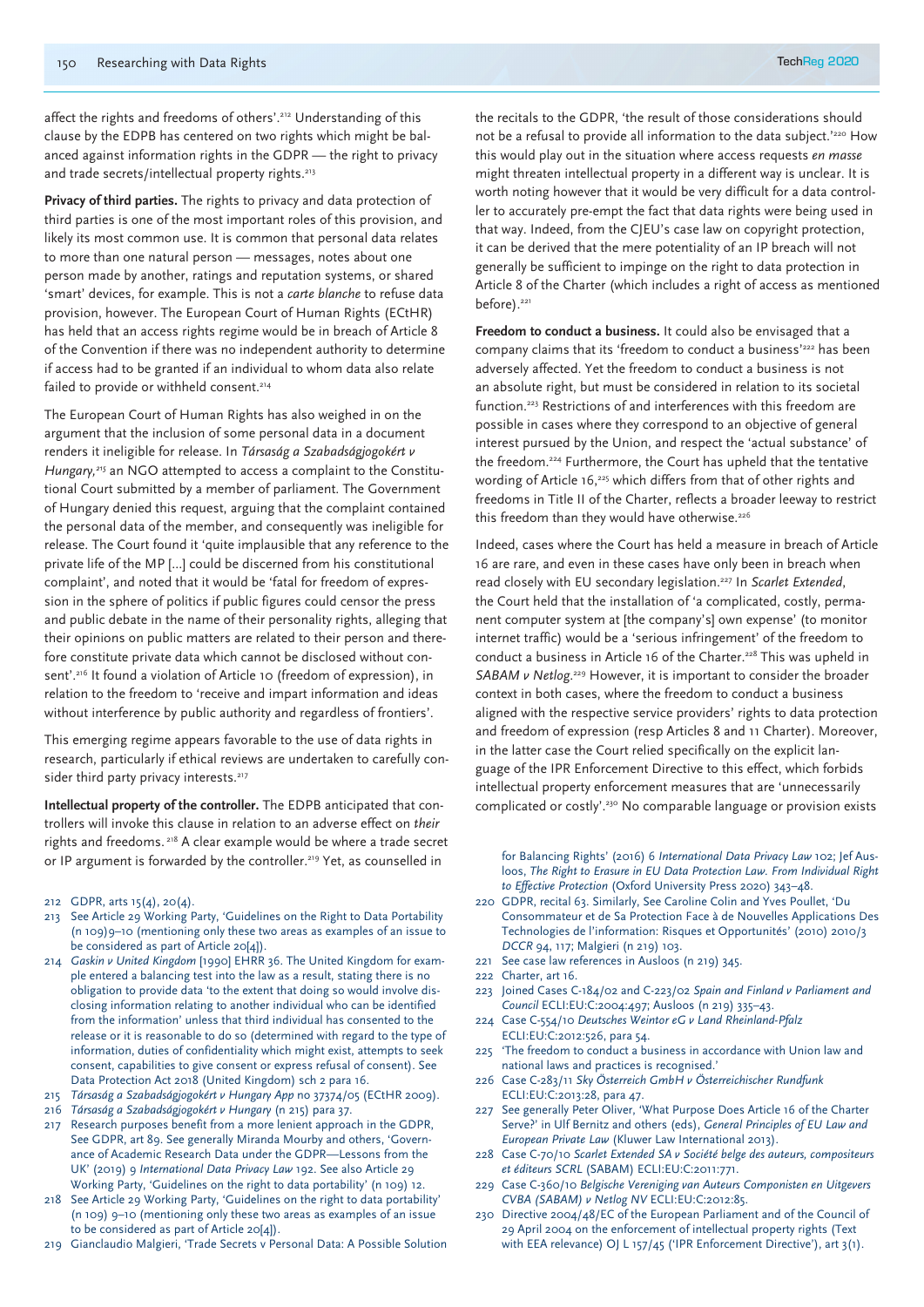in the GDPR. Even in cases where significant costs are placed upon a business, such as in *Denise McDonagh v Ryanair Ltd*, where the airline's duty to provide care after the eruption of the Icelandic volcano Eyjafjallajökull left passengers stranded, the existence of articles in secondary legislation that could be understood to reconcile fundamental rights (in this case, freedom to conduct a business and the right to property with the right to consumer protection) led the Court to rule no breach of the right to conduct a business had occurred.<sup>231</sup>

The GDPR has many provisions designed to respect (or enable Member States to navigate) the balancing between, among other fundamental rights and freedoms, Articles 8 and 16 of the Charter, such as Article 12 (on transparency modalities), Article 14(5) (on situations where information obligations can be avoided or relaxed) and Article 23(1) ('Restrictions'). Furthermore, for information-intensive companies, the marginal cost of providing information to each individual once a compliant infrastructure is established is very low (compared to, for example, flight compensation). Indeed, it does not generally require the establishing of any new modalities of communication, as information-intensive companies already have data and computational infrastructures, as well as log-in accounts and/or email, which can be used to this end.<sup>232</sup> Consequently, in agreement with many scholars,<sup>233</sup> we do not see much chance of the freedom to conduct a business as standing in the way of the use of data rights, including in research situations.

# **5.1.3 Abuse of rights?**

The idea that an access right could, in certain situations, construe an abuse of rights was considered by Advocate General (AG) Kokott in her opinion in *Nowak*. 234 Abuse of rights is, however, 'rarely used, or at least not successfully',<sup>235</sup> usually implicated in politically charged, high level issues concerning freedom of expression or freedom of association, often when pitted against values of the defense of democracy. Yet, as AG Kokott noted, the risk of abuse of rights which was present in the 1995 Data Protection Directive is 'resolved' in the GDPR by the considerations of the rights and freedoms of others (see section 5.1.2).236 We agree, noting further that the intent-agnostic nature of the right to access under the GDPR makes abuse more difficult to construe.<sup>237</sup>

# **5.1.4 Data, not documents**

It is important to note that accommodating the right of access does not necessarily require sharing an exact copy of the data on the servers (or in the manual filing system) of the data controller in question. Both the CJEU and national courts have affirmed that a SAR is not a right to access whole documents, for example to provide context, but

- 231 Case C-12/11 *Denise McDonagh v Ryanair Ltd* ECLI:EU:C:2013:43 at [59]– [65].
- 232 ccf. Case C-649/17 *Bundesverband der Verbraucherzentralen und Verbraucherverbände—Verbraucherzentrale Bundesverband eV v Amazon EU Sàrl* ECLI:EU:C:2019:576, where the Court emphasised with reference to the freedom to conduct a business that a firm should not be obliged to establish a phone line for the purposes of communication with consumers where alternative means of direct and effective communication have been established.
- 233 See Hielke Hijmans, 'The European Union as a Constitutional Guardian of Internet Privacy and Data Protection' (PhD Thesis, University of Amsterdam 2016) 196, 216–17, 258; Ausloos (n 219) 333–49.
- 234 Case C-434/16 *Peter Nowak v Data Protection Commissioner* ECLI:EU:C:2017:582, Opinion of AG Kokott, paras 42–50.
- 235 Lorna Woods, 'Abuse of Rights' in Steve Peers and others (eds), *The EU Charter of Fundamental Rights : A Commentary* (Hart Publishing 2014) 1545.
- 236 Case C-434/16 *Peter Nowak v Data Protection Commissioner*  ECLI:EU:C:2017:582, Opinion of AG Kokott, para 48.
- 237 See section 5.1.1.

the right to the personal information contained within.<sup>238</sup> Such data could be extracted and provided in a variety of forms, and need not be in the original format. Indeed, there are times where that original format might actually be undesirable, such as if it is proprietary in nature, requiring the data subject to have specific software or expertise to examine it. No cases have been ruled on or are pending in the CJEU relating to the new right to data portability, but we can safely assume that that right, too, does not provide access to documents. As a result, there will be research designs that are better suited to freedom of information legislation, $239$  or access to environmental information legislation,<sup>240</sup> which both can provide documentation for matters within their respective scopes. In many cases however, data controllers may find it easier to provide documents, and as such while it cannot be relied upon, data rights may be useful in studies where the original context is crucial for understanding.

# **5.1.5 Lack of consistency and machine readability**

The 2012 GDPR proposal had a role for the European Commission, through implementing acts, of specifying a standard for the format of SAR responses in different sectors.241 This aspect of the GDPR was a casualty of the intense, half-decade political battle over the text. The result is that access (and portability) rights do not have a common standard or format which data subjects can expect. This, in turn, makes it hard to build tools which are data controller agnostic, and which are reliable enough not to break if a data controller decides to switch the form of response they provide.<sup>242</sup> While codes of conduct and certification mechanisms under the GDPR may yet provide a means to help standardize this area, 243 we are still to see one on access or portability rights take concrete shape<sup>244</sup> — although a plethora of third parties seeking to sell back-end software to data controllers with the promise of consolidation and automation have emerged.<sup>245</sup>

Obtaining machine-readable data is crucial for research.<sup>246</sup>

- 238 Joined Cases Joined Cases C-141/12 and C-372/12 *YS v Minister voor Immigratie, Integratie en Asiel and Minister voor Immigratie, Integratie en Asiel v M and S* [2019] ECLI:EU:C:2014:2081 [48].; *Dunn v Durham County Council* [2012] EWCA Civ 1654, [2013] 2 All ER 213 at 16; *Ittihadieh v 5-11 Cheyne Gardens RTM Company Ltd & Ors* [2017] EWCA Civ 121 at 93; *Rudd v Bridle* [2019] EWHC 893 (QB); *Rechtbank Noord-Holland (24 May 2019)* ECLI:NL:RBNHO:2019:4283; Parket bij de Hoge Raad 9 Nov 2018. 239 e.g., Freedom of Information Act 2000 (United Kingdom).
- 240 e.g., implementations of the UN/ECE Convention on Access to Information, Public Participation in Decision-Making and Access to Justice in Environmental Matters ('Aarhus Convention') such as transpositions of Directive 2003/4/EC of the European Parliament and of the Council of 28 January 2003 on public access to environmental information and repealing Council Directive 90/313/EEC OJ L 41/56.
- 241 Proposal for a Regulation of the European Parliament and of the Council on the protection of individuals with regard to the processing of personal data and on the free movement of such data (General Data Protection Regulation) (COM/2012/011 final - 2012/0011 (COD)), Art 15.
- 242 This is comparable to the politics of APIs and programmatic access, See generally section 2.2 above.
- 243 GDPR, arts 40, 42.
- 244 Though it is worth pointing to a recent initiative by the European Digital Media Observatory (EDMO), which is setting up a working group in order to develop a code of conduct on 'Access to Data Held by Digital Platforms for the Purposes of Social Scientific Research'. See notably: 'Call for Comment on GDPR Article 40 Working Group' (n 29); Vermeulen (n 29). There are also some self-regulatory initiatives, none of which really seem to have gained a lot of traction, most notably the 'Data Transfer Project' (with among its contributors: Apple, Facebook, Google, Microsoft and Twitter). See https://datatransferproject.dev
- 245 The IAPP compiled a list of such providers, accessible at https://iapp. org/resources/article/privacy-tech-vendor-report.
- 246 cf. European Commission, 'A European strategy for data' (n 6) 10.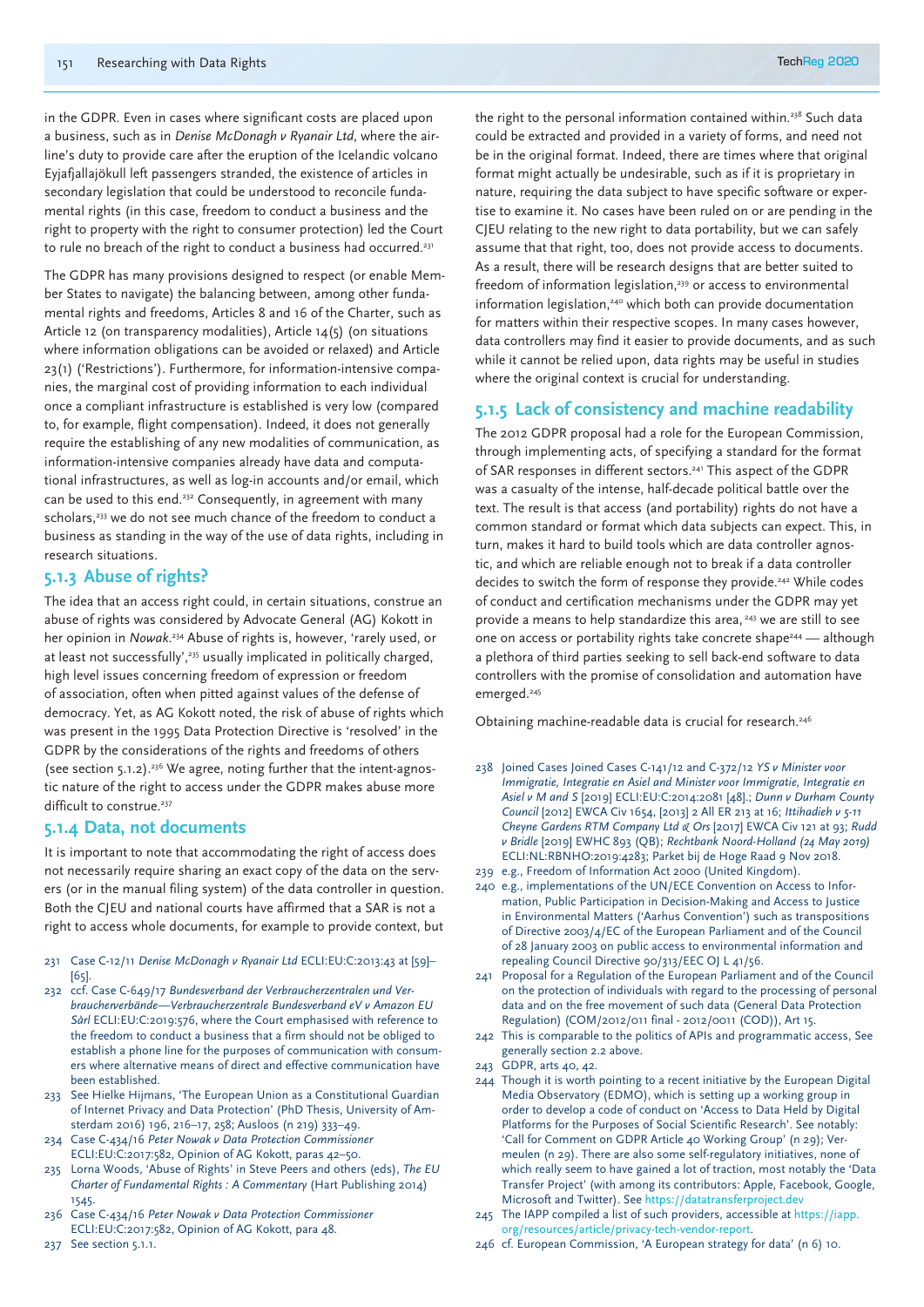Machine-readable data is not the same as digital data. For example, a PDF containing tabular data is designed to be printed rather than read and processed by a computer, and as such are not generally marked-up in such a way which makes automatic processing easy.<sup>247</sup> Machine-readable has been defined in EU law as 'a file format structured so that software applications can easily identify, recognize and extract specific data, including individual statements of fact, and their internal structure.'248

A teleological reading of the GDPR would require controllers to share personal data from the right to access in a consistent, machine-readable format unless great effort was involved. This effort is unlikely to be required in the context of online services, which given their automated nature already hold the data in such forms, as both consistency and machine readability are key to their business models — and to take more effort to obstructively destroy such properties would be highly questionable in light of the overarching data protection principle of fairness.<sup>249</sup> Even more so considering the European Commission's more recent push for 'stricter requirements on interfaces for real-time data access and making machine-readable formats compulsory for data from certain products and services'.<sup>250</sup>

# **5.1.6 (Re)identifying data subjects**

Article 11(1) explains that controllers do not have to retain personal data *only* for the ability to potentially accommodate data subject rights at a later stage. Put differently, the requirement to accommodate data subject rights does not prevent them from anonymizing their datasets. Be that as it may, data subjects still have the possibility to provide the controller with additional information so as to (re-) identify their data in anonymized data-sets.<sup>251</sup> In practice however, this may lead to a frustrating back-and-forth between data subject and controller, where the data controller appears to have designed systems that are deliberately challenging to reidentify data subjects within.<sup>252</sup> In particular, the data controller may argue that the data, while clearly falling within the GDPR's scope (with high re-identification potential and in practice used to target or single out data subjects), may not be re-identifiable to the very high reliability needed to ensure that data not relating to an individual is delivered to them by mistake.253 This is an argument Apple makes to refuse accommodating access requests with regard to the voice-data gathered in relation to its Siri-service.<sup>254</sup> Such arguments will generally be insufficient to

- 247 The EDPB has stated that PDFs are unlikely to meet portability requirements, also noting that the requirements of portability must be interpreted in the context of the intention of the portability requirement, which the recitals (68) note is to promote interoperability. See Article 29 Working Party, 'Guidelines on the right to data portability' (n 109) 18. See also Ausloos and others (n 117) 286–87.
- 248 Directive (EU) 2019/1024 of the European Parliament and of the Council of 20 June 2019 on open data and the re-use of public sector information [2019] OJ L 172/56, art 2(13).
- 249 See generally Clifford and Ausloos (n 78).
- 250 European Commission, 'A European strategy for data' (n 6) 20.
- 251 GDPR, art 11(2).
- 252 This is further detailed in: Michael Veale and others, 'When Data Protection by Design and Data Subject Rights Clash' (2018) 8 *International Data Privacy Law* 4; Ausloos (n 125). For mobile app-specific considerations, See Norval and others (n 124).
- 253 On the security implications of data rights, See Andrew Cormack, 'Is the Subject Access Right Now Too Great a Threat to Privacy?' (2016) 2 *European Data Protection Law Review* 15; Coline Boniface and others, 'Security Analysis of Subject Access Request Procedures How to Authenticate Data Subjects Safely When They Request for Their Data' (*2019 - Annual Privacy Forum*, 13 June 2019) https://hal.inria.fr/hal-02072302/document (accessed 4 April 2019).
- 254 Veale and others (n 252).

block access requests entirely however.<sup>255</sup>

# **5.1.7 'Disproportionate effort?'**

Some data controllers have read into data protection law the existence of a 'disproportionate effort' exemption which would exempt them from fulfilling an access request.<sup>256</sup> Such an exemption does not appear to exist in the GDPR, although it did in some transpositions of the now defunct 1995 Data Protection Directive.<sup>257</sup> Complaints around this are ongoing and it seems likely that more clarity will be forthcoming. Indeed, even if the increasing complexity of data processing ecosystems may render it hard to accommodate the core transparency requirements,<sup>258</sup> it does not exonerate controllers. To the contrary, Recital 58 highlights transparency is even more important in complex situations involving many actors.<sup>259</sup> When the controller processes a large quantity of personal data, Recital 63 does permit the controller to request the data subject to specify the information or processing activities to which the request relates.

One related provision that *does* exist in the GDPR is the ability to refuse a request if the nature of that request is 'manifestly unfounded or excessive, in particular because of their repetitive character'. Where this is done, 'the controller shall bear the burden of demonstrating the manifestly unfounded or excessive character of the request.<sup>'260</sup> This provision relates to the character of the request itself, rather than the character of the burden of fulfilling that request.

The EDPB have noted that for information society services such as large social media firms which specialize in automated data processing, 'there should be very few cases where the data controller would be able to justify a refusal to deliver the requested information, even regarding multiple data portability requests.'261 They also note that the cost of building the infrastructure to comply with these requests is irrelevant to the notion of 'excessive' requests. In particular, they state that 'the overall system implementation costs should neither be charged to the data subjects, nor be used to justify a refusal to answer portability requests.<sup>'262</sup> Under these conditions, it appears that there are limited general reasons to refuse a data subject access request or portability request on effort grounds.<sup>263</sup>

# **5.1.8 National exemptions**

It should also be noted that Article 23 grants Member States (and the EU legislator) the ability to install specific exemptions to the rights of access/portability in their national and/or sector-specific laws.<sup>264</sup> While most of the situations in which such exemptions can be pre-

- 255 Ausloos and others (n 117) 308–09.
- 256 Ausloos (n 125).
- 257 e.g., Data Protection Acts 1998, 2003 (Ireland) s 4(9) (repealed).
- 258 René Mahieu and others, 'Responsibility for Data Protection in a Networked World: On the Question of the Controller, "Effective and Complete Protection" and Its Application to Data Access Rights in Europe' (2019) 10 *JIPITEC*.
- 259 Article 29 Working Party, 'Guidelines on Automated Individual Decision-Making and Profiling for the Purposes of Regulation 2016/679' (Guidelines, 6 February 2018) 25.
- 260 GDPR, art 12(5).
- 261 Article 29 Working Party, 'Guidelines on the right to data portability' (n 109) 15.
- 262 Article 29 Working Party, 'Guidelines on the right to data portability' (n 109) 15.
- 263 See generally Ausloos and others (n 117).
- 264 For a review, See Access Now, One Year Under the EU GDPR: An Implementation Progress Report (Access Now 2019).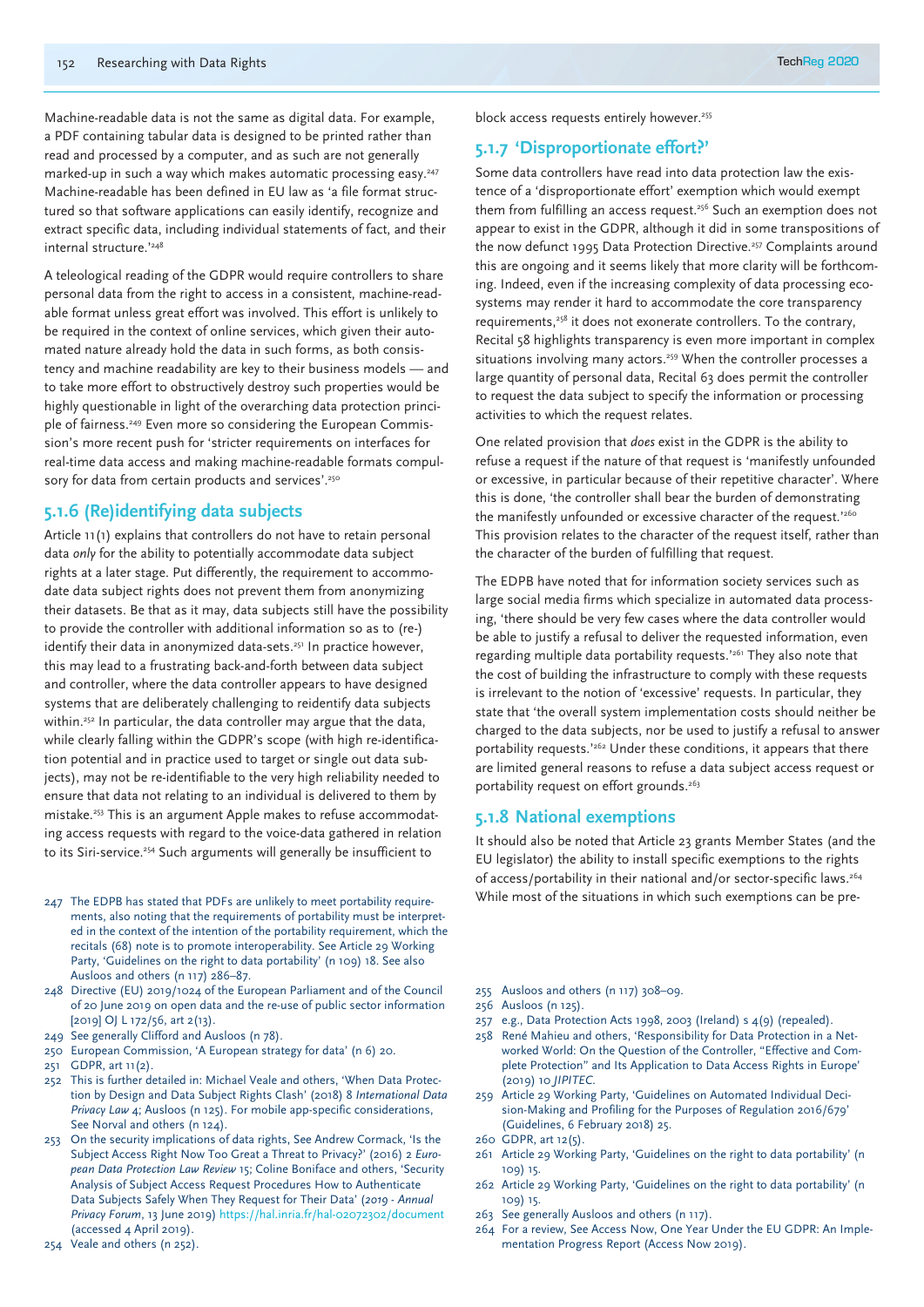scribed relate to specific contexts<sup>265</sup> and are subject to conditions,<sup>266</sup> there is a catch-all included that makes it hard to anticipate the level of derogations to access/portability rights. Especially because this catch-all—enabling EU or Member State laws to restrict data subject rights in order to safeguard 'the rights and freedoms of others'—may be deployed in any kind of legislation (so not just the GDPR implementation laws). For example, while the seminal *Nowak* case in 2017 highlighted that data protection subject access rights applied to exam scripts,<sup>267</sup> this jurisprudence had limited direct applicability within the United Kingdom, which had an exemption for exam scripts being subject to access requests since 1998, replicated in the new law of 2018.268

In any case, such exemptions or derogations ought to be formulated and interpreted restrictively and narrowly. Hence, it is fair to say that the default position should be that data subject rights *are* applicable, *unless* the controller can clearly establish the applicability of a (national) exemption or derogation.269 Such derogations are subject to potential challenge on the grounds of data protection principles and the fundamental right to data protection more generally.

# **5.2 Ethical considerations**

While not easily split from other concerns, there are several ethical challenges that are distinctly applicable to data rights in research.

#### **5.2.1 Who are the research subjects?**

One ethical argument against the use of data rights in research is that it places a heavy burden on infrastructures that can prevent them from carrying out their normal function. A relevant question is whether data controllers (and their staff) would then be research subjects in the context of such a study.

Useful analogies can be found in studies of the peer review system. A 1982 study considered the rejection of duplicate papers by fictitious less-prestigious authors by selective American psychology journals.270 They submitted 12 papers that journals had already accepted, authored by researchers from prestigious American psychology departments, but changed the names on the papers to fictious ones to see whether the prestige of the authors biased the reviewers' responses. A different 1987 study investigated whether social work journals' editorial processes were biased in favor of studies showing interventions to be effective, sending 146 submissions to test this hypothesis.<sup>271</sup> Both works were published by journals only trepidatiously and in an unusual manner. Despite referees' reservations about both the rigor of both studies, the journals that published these pieces (*Behavioral and Brain Sciences* and *Science, Technology and Human Values* respectively) did so only alongside commentaries (5 and 55 (short form) commentaries respectively) on relevant method-

- 265 For example, national security; defence; public security; prevention, investigation, detection or prosecution of criminal offences. See GDPR, art 23(1).
- 266 GDPR, art 23(2).
- 267 Case C-434/16 *Peter Nowak v Data Protection Commissioner* ECLI:EU:C:2017:994 (Nowak).
- 268 Data Protection Act 1998 (United Kingdom) sch 7 para 9 (repealed); Data Protection Act 2018 (United Kingdom) sch 2 para 25.
- 269 While certainly an interesting and much needed exercise, mapping the different implementations of Article 23 across EU Member States, even when only focusing on GDPR implementation laws, far reaches beyond the scope of this paper.
- 270 Douglas P Peters and Stephen J Ceci, 'Peer-Review Practices of Psychological Journals: The Fate of Published Articles, Submitted Again' (1982) 5 *Behavioral and Brain Sciences* 187.
- 271 William M Epstein, 'Confirmational Response Bias Among Social Work Journals' (1990) 15 *Science, Technology, & Human Values* 9.

ological and ethical issues.272 In later years, the issue of studies into peer review was reignited by the 'Sokal affair', where a paper designed to be non-sense was submitted by Alan Sokal, a physics professor into a post-modern cultural studies journal and accepted, and follow-up events that have become known as 'Sokal Squared'.<sup>273</sup>

Scholars considering the ethical implications of these types of studies have questioned the 'social overhead of social research',<sup>274</sup> asking whether the 'costs of studying and correcting an injustice consume so many resources that they create new injustices, or create a net social loss [..] if too many people designed [peer review bias testing experiments], they would simply clog the peer review machinery altogether and bring the system to its knees.'<sup>275</sup> Parallel concerns have been raised in relation to issues of 'survey fatigue', <sup>276</sup> that 'indiscriminate use of surveys may be undercutting their effectiveness as a data collection approach by creating survey fatigue and lowering response rates',<sup>277</sup> particularly among student populations.<sup>278</sup> Others have considered that perhaps the journal editors and peer reviewers should have consented in line with widely accepted norms of research ethics. '[S]cientists do have rights,' one commentator noted, 'and [those] rights are not less than those guaranteed other human subjects'.<sup>279</sup> Others yet consider it important to weigh the stress on the system with the need to scrutinize gatekeepers of power and prestige.<sup>280</sup>

A key question to take away and analyze from this is whether formal processes of research ethics should be engaged simply because individuals are burdened as a result of the research. It is not clear in the case of data rights that simply because a human is involved in the fulfilment of a statutory obligation that the research should be treated as 'human subject' research.

There are some jurisdictions that have exempted studies concerning data rights from ethical review on the basis that disclosures mandated by legislation already have processes of custodianship associated with them and built into their respective regimes. Canada's three

- 272 Susan E Cozzens, 'Editorial' (1990) 15 *Science, Technology, & Human Values* 5.
- 273 Issues that arose in the Peters and Ceci and the Epstein studies also returned in subsequent peer-review 'hoax' studies, such as the so-called Sokal Affair, where the mathematician Alan Sokal sought to test his belief that the journal Social Text would accept an article that did not make sense, but supported the editors' ideological views. Despite the Sokal Affair reaching higher peaks of notoriety than either Peters and Ceci's or Epstein's controversies, Sokal submitted only a single paper, and therefore it is the parallel with the two studies above that is the most interesting for our purposes. See generally Stephen Hilgartner, 'The Sokal Affair in Context' (1997) 22 *Science, Technology, & Human Values* 506. On the later hoaxes, See Yascha Mounk, 'What an Audacious Hoax Reveals About Academia', (*The Atlantic*, 10 May 2018) https://www.theatlantic.com/ideas/ archive/2018/10/new-sokal-hoax/572212 (accessed 30 November 2019).
- 274 See generally the special issue commencing with Joan E Sieber, 'Whose Ethics? On the Perils and Dilemmas of Studying Powerful Persons' (1983) 9 *SASP Newsletter* 1.
- 275 Mary Clark, 'Comments from the Side Lines' (1983) 9 *SASP Newsletter* 10, 11.
- 276 Stephen R Porter and others, 'Multiple Surveys of Students and Survey Fatigue' (2004) 2004 *New Directions for Institutional Research* 63.
- 277 Curtis A Olson, 'Survey Burden, Response Rates, and the Tragedy of the Commons' (2014) 34 *Journal of Continuing Education in the Health Professions* 93, 93.
- 278 Stephen R Porter, 'Survey Research Policies: An Emerging Issue for Higher Education' (2005) 2005 *New Directions for Institutional Research* 5, 8.
- 279 Michael J Mahoney, 'Bias, Controversy, and Abuse in the Study of the Scientific Publication System' (1990) 15 *Science, Technology, & Human Values* 50, 53.
- 280 Rachelle D Hollander, 'Journals Have Obligations, Too: Commentary on "Confirmational Response Bias"' (1990) 15 S*cience, Technology, & Human Values* 46; Mahoney (n 279) 53.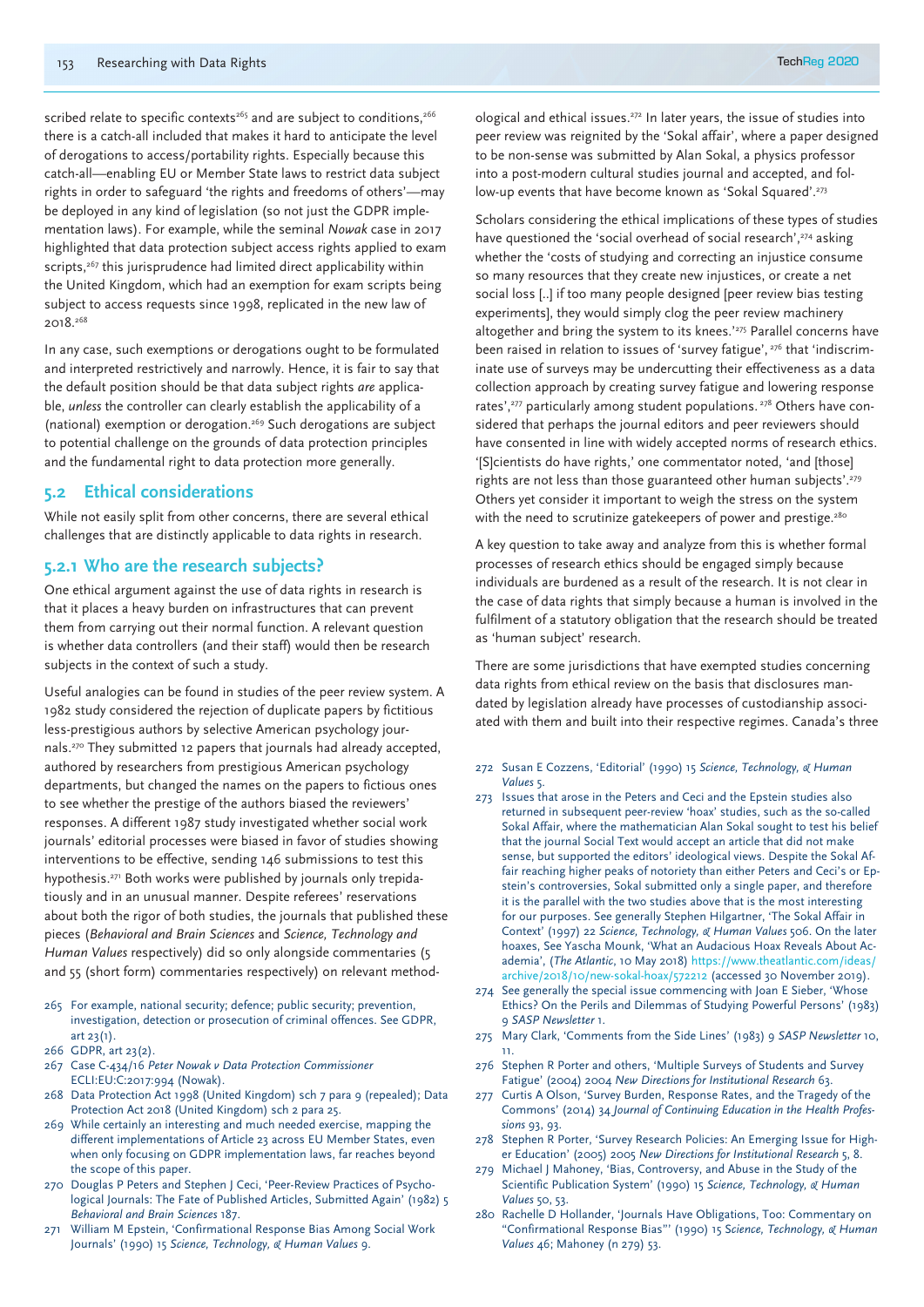federal research agencies note in their statement on ethical conduct for human-subject research that

[r]esearch that relies exclusively on information that is publicly available, or made accessible through legislation or regulation, does not require REB [Research Ethics Board] review. Exemption from REB review for research involving information that is legally accessible to the public is based on the presence of a legally designated custodian/steward who protects its privacy and proprietary interests (e.g., an access to information and privacy coordinator or a guardian of Canadian census data).281

It is worth considering freedom of information (FoI) rights as a parallel case. A recent paper by Walby and Luscombe makes three core arguments in favor of not subjecting FoI-based research to ethical review.282 Firstly, they claim that FoI already involves a bureaucratic vetting process, and only results in data being officially published by governments and redacted as appropriate with respect to national legislation. To extend ethical review to FoI-based research could be considered a form of unwarranted 'ethics creep',283 where researchers become subject to restrictions on the use of *secondary* data. Data protection rights too have such built-in exemptions. Secondly, they use an analogy to the legal notion of *double jeopardy* to argue that researchers should not be subject to both the process of the 'quasi-ethical' exemptions in FoI law *and* university procedure. Thirdly, they argue that research ethics processes cannot infringe on a citizenship right: universities should not block a researcher's right to know, which in some cases (like New Zealand) is even constitutional in nature. They note a university refusing to push a right to know to its limit additionally could be accused of not carrying out its duty as a knowledge-seeking institution. The fundamental rights nature of access rights in EU law make this additionally convincing in the case of data protection.

Yet there is a significant difference between freedom of information and data protection transparency rights: the former are supposedly subject independent, whereas the latter are most certainly not. This creates ethical challenges that are more unique to data subject rights, to which we now turn.

## **5.2.2 Privacy of research subjects**

Unlike the case argued above for data controllers, in many cases, those undertaking transparency requests — the data subjects themselves — should be treated as human subjects.

If the researcher themselves is gathering information (e.g. that relates to them) with data rights, fewer ethical considerations around the data subject are relevant. For example, a researcher may only need a single response per data controller to answer their research question. They may also be fabricating data subjects, such as through simulating web or app behavior to study tracking. Yet the researcher undertaking data requests alone does not mean that there are no ethical issues relating to data subjects. A helpful parallel is autoethnography — a qualitative research method that uses a researcher's autobiographical experiences as primary data to analyze and interpret the sociocultural meanings of such experiences.<sup>284</sup> In autoethnography,

- 281 Canadian Institutes of Health Research and others, Tri-Council Policy Statement: Ethical Conduct for Research Involving Humans (2014) 16.
- 282 Kevin Walby and Alex Luscombe, 'Ethics Review and Freedom of Information Requests in Qualitative Research' (2018) 14 *Research Ethics* 1.
- 283 Kevin D Haggerty, 'Ethics Creep: Governing Social Science Research in the Name of Ethics' (2004) 27 *Qualitative Sociology* 391.
- 284 Heewon Chang, 'Autoethnography in Health Research: Growing Pains?'

while the subject of the study is ostensibly the researcher, many other individuals are implicated through the stories being told and analyzed.<sup>285</sup> Where data relates to more than one person, these privacy issues may require ethical considerations that cannot be resolved by the data subject-researcher alone .<sup>286</sup>

However, in many of the scenarios illustrated above,<sup>287</sup> we have envisaged recruiting participants to carry out data rights where one of the aims is to contribute to the research project in question. This raises several issues.

While one of the tenets of research ethics is informed consent, information asymmetries in data rights use cases make this challenging.288 The research team will not always be able to foresee the content or categories of personal data returned to the data subject, posing two main challenges.

The first is that the data subject might discover something that distresses them. There seems little need to pre-emptively protect subjects from dismal revelations about, for example, the sheer extent of online tracking, or reflection on their own experiences through data more generally.289 Indeed, a call for participation could be structured to make the aim of triggering such experiences clear. However, data often inadvertently relate to more than one person,<sup>290</sup> and may reveal sensitive information that, for example, could create rifts and divisions between families and friends.

The second challenge is that the returned data might be so complex, or rich with potential inferences, that the individual themselves is unable to accurately appraise the sensitivity of what it is they are handing over to researchers. Individuals participating in citizen or participatory science projects do express privacy concerns, but a tendency to focus on 'openness, sharing, and the personal and collective benefits that motivate and accompany participation' can mask these and limit the attention paid to them by coordinating researchers.<sup>291</sup> This is problematic because even 'dull' seeming data framed as part of a significant collective good, such as smart meters in the context of climate change, can be extremely revealing of individuals' lifestyle and preferences.<sup>292</sup> Practices around genetic research indicate some of the challenges when individuals provide extremely potent data about themselves to third parties.<sup>293</sup> Yet in these cases, what genetic

#### (2016) 26 *Qual Health Res* 443, 444.

- 285 See generally on the ethics of autoethnography Martin Tolich, 'A Critique of Current Practice: Ten Foundational Guidelines for Autoethnographers' (2010) 20 *Qualitative Health Research* 1599; Anita Gibbs, 'Ethical Issues When Undertaking Autoethnographic Research with Families' in *The SAGE Handbook of Qualitative Research Ethics* (SAGE Publications Ltd 2018).
- 286 See generally on the entangled nature of privacy Solon Barocas and Karen Levy, 'Privacy Dependencies' [2019] 95 *Washington Law Review* 555.
- 287 See supra section 4.
- 288 See on the overlap with data protection law: European Data Protection Supervisor (n 22) 18 et seq.
- 289 See generally Petr Slovák and others, 'Reflective Practicum: A Framework of Sensitising Concepts to Design for Transformative Reflection' in *Proceedings of the 2017 CHI Conference on Human Factors in Computing Systems* (CHI '17, New York, NY, USA, ACM 2017).
- 290 This is referred to as a bycatch by Barocas and Levy (n 286).
- 291 Anne Bowser and others, 'Accounting for Privacy in Citizen Science: Ethical Research in a Context of Openness' in P*roceedings of the 2017 ACM Conference on Computer Supported Cooperative Work and Social Computing* (CSCW '17, New York, NY, USA, ACM 2017) 2134.
- 292 Ian Brown, 'Britain's Smart Meter Programme: A Case Study in Privacy by Design' (2014) 28 *International Review of Law, Computers & Technology* 172; Michael Veale, Data Management and Use: Case Studies of Technologies and Governance (The Royal Society and the British Academy 2017).
- 293 See generally, concerning the list of findings that researchers should report in the United States by way of a voluntary code, Sarah S Kalia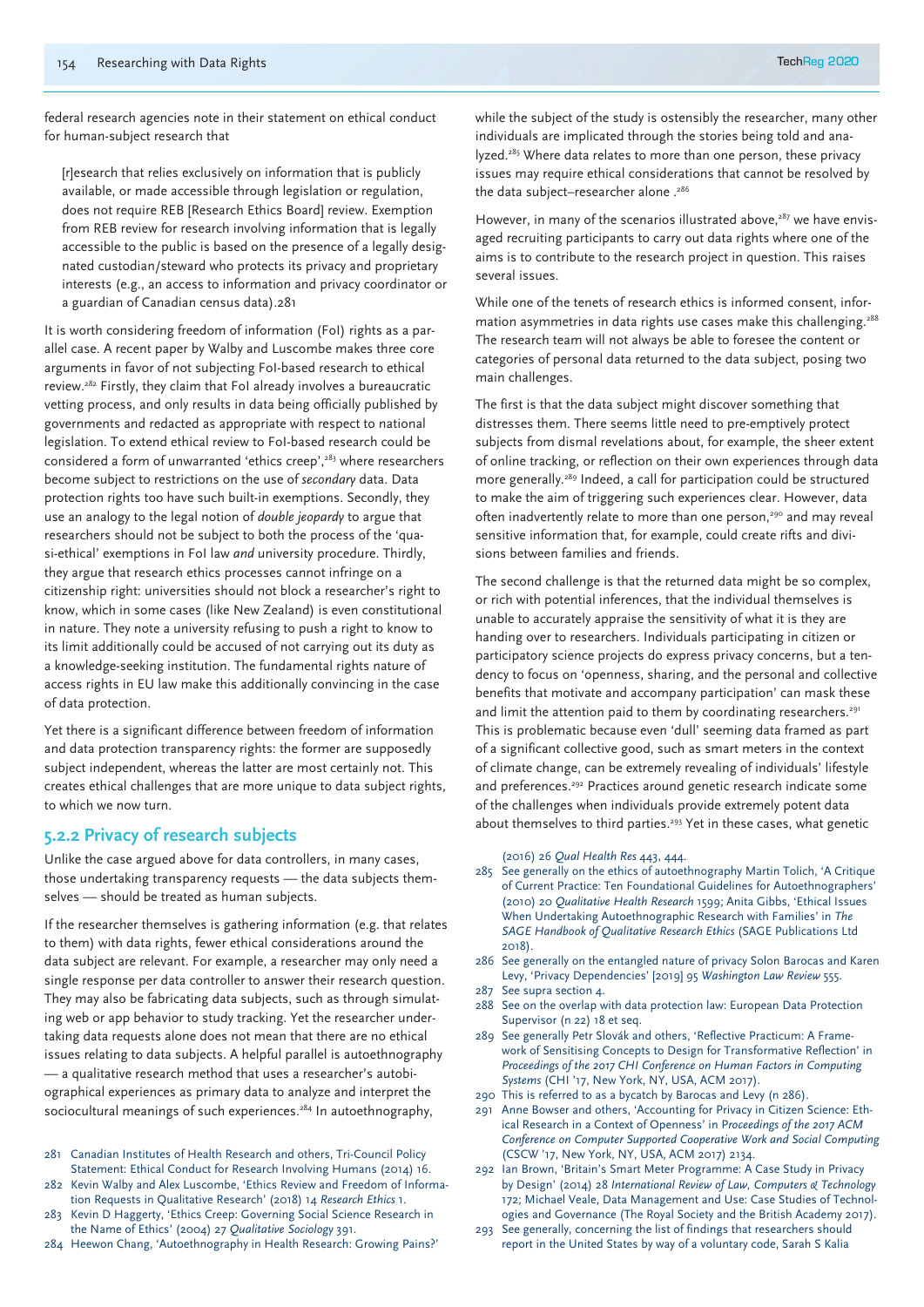diagnosis can potentially do, can be communicated to research subjects better than what a (personal) dataset of unknown variables of unknown extent might reveal.

In both these cases, the genetic analogy lends an important structural finding that may ameliorate concerns. This field has emphasized 'a duty on the part of a research investigator to consider what incidental and secondary results might occur from genomic testing, to create a plan for the possible return of results to participants, and to inform research participants of that plan before the tests are conducted'.294 In data rights, a similar plan should be made clear. In the case where only a small subset of data would ever be needed and analyzed, a strict plan should be made to discard the rest as soon as possible, either before it leaves the research subject's control, or as soon as possible after if separation is technically challenging. If the aim is for the research subject to explore the data themselves, researchers should be aware of the potential for findings about e.g. others in the datasets that may concern or alarm the researcher and prepare the data subject accordingly. Particular care should be taken if the researchers are to ask open-ended questions of potentially large and unknown datasets provided by research subjects, and situations where researchers do this on their own without supervision or guidance from research subjects may be best avoided unless there is a very clear and justified reason to do so.

Apart from this, researchers should of course also comply with relevant legal protections, including the GDPR, that are aimed at safeguarding research subjects' privacy. This holds particularly true for key data protection principles such as 'purpose limitation', 'data minimisation', 'storage limitation', 'integrity and confidentiality'.295 As emphasized by the EDPB, 'the principles of necessity and proportionality are essential' and it will not be sufficient for researchers to simply claim that the processing of personal data is 'necessary for the purposes of scientific research'.296 Important here is that 'informed consent' in research ethics should be distinguished from research/ data subjects consenting to the processing of their personal data (consent being one out of six grounds for rendering the processing of personal data lawful).<sup>297</sup> Indeed, in some situations there might be a clear imbalance between data subjects and the controller/researcher (e.g. because of the scale of the research project and/or how invested the research/data subject may be), which would challenge the GDPR-requirement for consent to be *freely given*. 298 Put briefly, to the extent researchers plan on receiving personal data of their participants, they will have to give due regard to data protection law. In this regard, it is worth referring to the European Commission's plans to propose a data governance legal framework that would also include rules to 'facilitate decisions on which data can be used, how and by whom for scientific research purposes in a manner compliant with the GDPR<sup>'299</sup>

and others, 'Recommendations for Reporting of Secondary Findings in Clinical Exome and Genome Sequencing, 2016 Update (ACMG SF v2.0): A Policy Statement of the American College of Medical Genetics and Genomics' (02 2017) 19 *Genet Med* 249.

- 294 Christine Weiner, 'Anticipate and Communicate: Ethical Management of Incidental and Secondary Findings in the Clinical, Research, and Direct-to-Consumer Contexts (December 2013 Report of the Presidential Commission for the Study of Bioethical Issues)' (2014) 180 *Am J Epidemiol* 562.
- 295 Article 5 GDPR.
- 296 European Data Protection Supervisor (n 22) 11–12, 16.
- 297 Article 6(1) GDPR
- 298 European Data Protection Supervisor (n 22) 18.
- 299 European Commission, 'A European strategy for data' (n 6) 12–13.

# **5.2.3 Risk of retribution**

A last risk, which does not have considerable legal support but which may nevertheless pose ethical risks for data/research subjects is the possibility of some retribution by a data controller. Prior research into data rights has highlighted the tendency of some data controllers, for example, to respond to access requests as if they were erasure requests, presumably to avoid regulatory burden of troublesome data subjects.<sup>300</sup> This indicates a security risk that is posed to data subjects in relation to the availability of the data in the systems they are being asked to query. Deleting data before access has been provided may be considered a violation of the GDPR (notably the fairness, lawfulness and integrity principles in Article 5(1)), subject to considerable fines and even criminal prosecution in some countries.<sup>301</sup> However, in some cases it is also possible that the data controller or their agents are personally known to the research subject: for example, in the case of previous employers or medical practitioners. Considerations must be given to the social repercussions of requesting research subjects to use rights against controllers such as these.

#### **5.2.4 Relationship to enforcement action**

As data controllers are often responding to data rights in ways that do not seem compliant with the law,<sup>302</sup> researchers may feel they should work with research subjects to author complaints to data protection authorities to ensure the law is properly upheld. Given the overburdened and under-resourced nature of many authorities,<sup>303</sup> we feel this move should be supported in general as researchers will often be very well placed to explain breaches in detail and clarify important technical issues to the regulators. However, this does raise a challenge when research subjects are involved, as while a complaint seems like a simple form, in many jurisdictions it can open a legal process with the research subject as a party. While the research subject should not be put under any legal liability as a result, there is a small possibility they may be asked to eventually be party or intervenor to a legal case that could occur, such as an appeal against the decision of a supervisory authority. If this is undertaken, the potential role of the research subject going forward should be made clear, and while researchers may wish to provide the means and support for a research subject to complain, they should emphasize that this aspect should be considered an activity independent of the research project.

# **5.2.5 Broader ethical issues**

None of this is to suggest that research questions themselves cannot bring ethical issues that are not well characterised by privacy concerns. A mass data access campaign to access and utilise biometric data to create facial recognition systems, for example, can bring ethical questions regardless of individual data subjects' consent. These are out of scope of this paper, which focusses on issues more specific to researching through data rights.

- 300 Ausloos and Dewitte (n 77).
- 301 In the UK, for example, it is considered a criminal offence 'to alter, deface, block, erase, destroy or conceal information with the intention of preventing disclosure of all or part of the information that the person making the request would have been entitled to receive'. Data Protection Act 2018 s 173(3).
- 302 Ausloos and Dewitte (n 77); Mahieu and others (n 95); Janis Wong and Tristan Henderson, 'The Right to Data Portability in Practice: Exploring the Implications of the Technologically Neutral GDPR' [2019] *International Data Privacy Law*.
- 303 See generally European Data Protection Board, 'First Overview on the Implementation of the GDPR and the Roles and Means of the National Supervisory Authorities' (Report presented to the European Parliament's Civil Liberties, Justice and Home Affairs Committee (LIBE), 26 February 2019).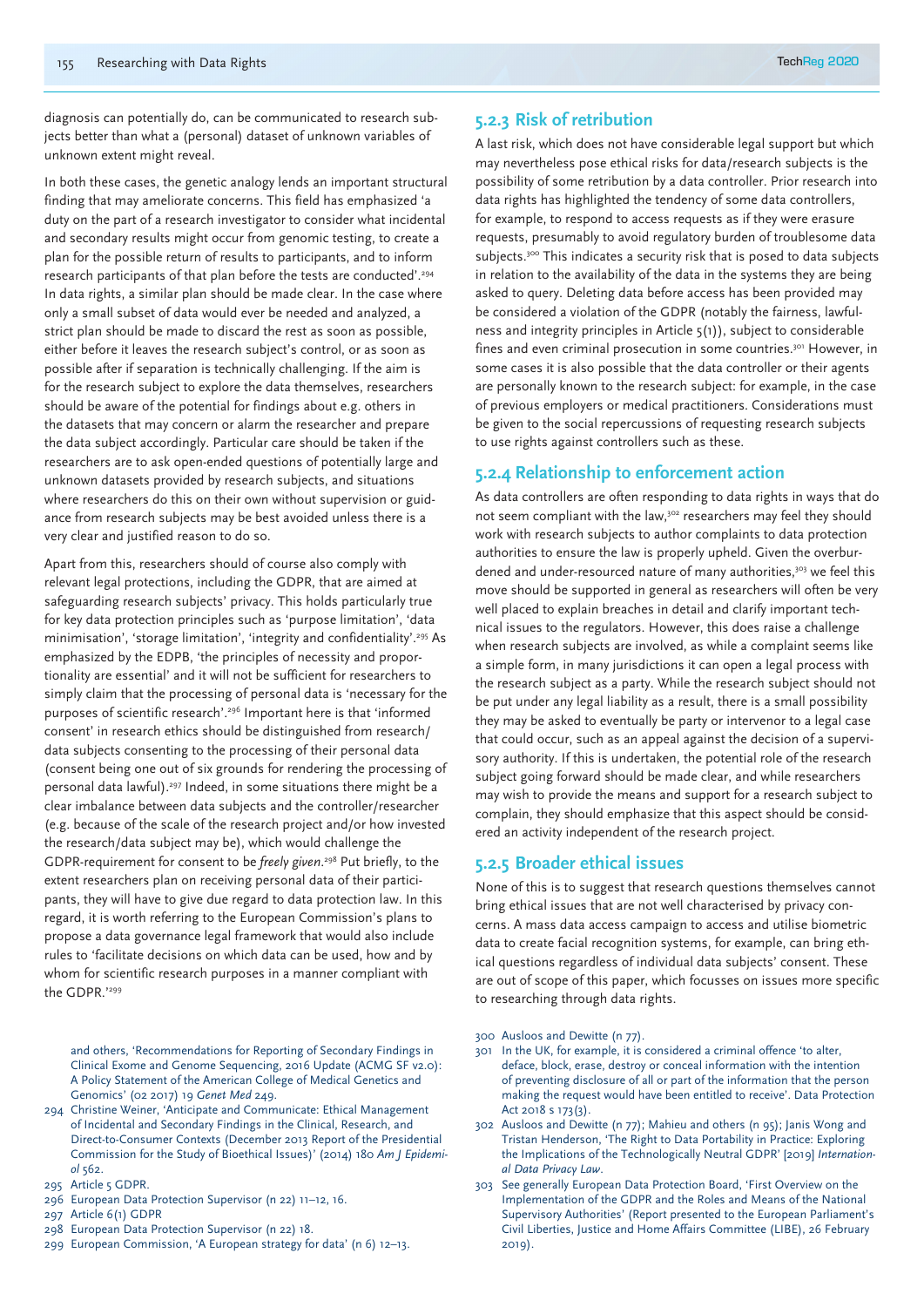#### **5.3 Methodological considerations**

# **5.3.1 Integrity of research**

Certain uses of data rights might struggle for methodological validity when assessed in a strictly quantitative frame. In particular, some scholars advance a quantitative approach as a general template for conducting research with inferential, empirical validity in both quantitative and qualitative projects.304 One characteristic result of this logic is the advice that increasing the number of records (assuming they are sampled in a random manner) will increase inferential leverage. For *ex post* data rights especially, this can be challenging, as uptake of the use of rights in a particular study might be limited, both in a general sense and among specific subgroups. According to a classic quantitative view, this might mean that the sample may be insufficiently large or representative to draw generalizable statistical conclusions from.

These problems mainly arise, however, when we confuse data rights and their potential with 'Big Data' research. The logic of research over large datasets made available through the digital economy, such as scraped Web data or global search patterns,<sup>305</sup> is that even data not collected for a particular purpose might reveal important societal phenomena due to the number of subjects and the richness of collected data. As *ex post* data rights require manual effort, they are not akin to this type of research, but more akin to citizen or participatory science. This field has well-known effort and participation biases, such as oversampling on weekends<sup>306</sup> or in certain areas<sup>307</sup> which researchers actively work to compensate.<sup>308</sup>

This indicates that data rights are more useful when certain characteristics of a research program are met. Studies that are considering small, well defined populations are apt for data rights. If participants were always going to be enlisted and worked with directly, and perhaps compensated for their time, then many of the biases simply reduce down to the classic representativeness challenges in fields such as psychology. If an attempt is made to generalize from a small sample to the world, significant challenges exist, such as capturing phenomenon as they manifest in easily accessed 'convenience samples' of participants,<sup>309</sup> such as students on campus,<sup>310</sup> which may differ from the world more generally. However, if the aim is to study

- 304 e.g., Gary King and others, *Designing Social Inquiry* (Princeton University Press 1994).
- 305 e.g., Shihao Yang and others, 'Accurate Estimation of Influenza Epidemics Using Google Search Data via ARGO' (2015) 112 *Proceedings of the National Academy of Sciences* 14473.
- 306 Jason R Courter and others, 'Weekend Bias in Citizen Science Data Reporting: Implications for Phenology Studies' (2013) 57 *Int J Biometeorol*  715.
- 307 Yexiang Xue and others, 'Avicaching: A Two Stage Game for Bias Reduction in Citizen Science' in *Proceedings of the 2016 International Conference on Autonomous Agents & Multiagent Systems* (AAMAS '16, Richland, SC, International Foundation for Autonomous Agents and Multiagent Systems 2016).
- 308 e.g., Chankyung Pak and others, 'Auditing Algorithms With Donated Data: Methods for Poor Scientists?' (*ICA*, Virtual, 20–[26 ]May 2020).
- 309 Robert A Peterson and Dwight R Merunka, 'Convenience Samples of College Students and Research Reproducibility' (2014) 67 *Journal of Business Research* 1035.
- 310 e.g., Patricia M Greenfield, 'Sociodemographic Differences Within Countries Produce Variable Cultural Values' (2014) 45 *Journal of Cross-Cultural Psychology* 37 (arguing that the difference between student populations from different socioeconomic backgrounds can be larger than cultural differences between countries); Paul HP Hanel and Katia C Vione, 'Do Student Samples Provide an Accurate Estimate of the General Public?' (2016) 11 *PLoS One* (arguing that different student populations significantly differ from the general public in ways that are difficult to explain).

exactly that type of student, this poses little problem.

If there is pre-existing reason to believe that a phenomenon will be homogeneous across populations, then data rights may also be appropriate. If the aim is, for example, to study how web tracking systems work online, these remain the same between individuals, although the websites sampled and technologies (such as tracker blockers) used may differ. In this situation, researchers are a gateway into a homogenous phenomenon, such as policy or infrastructure. Where this becomes challenging is where the aspect of infrastructure observed is heavily contingent on the data subject, as German credit scoring reverse-engineering effort OpenSCHUFA discussed above<sup>311</sup> found when it was unable to study issues such as discrimination due to a bias in white, male volunteers. OpenSCHUFA reflected that they 'were not able to get the attention of demographic groups that are probably most affected by poor SCHUFA scores' and as a result it was difficult to make generalizable conclusions, or understand all parts of the system.312

Statistical and methodological challenges around data rights must also be seen in the context of the pitfalls and biases in 'Big Data' research about the digital economy $313$  — and data rights can potentially help provide alternative datasets as a check on these biases for the same types of phenomena — for example, for focusing on obtaining data about certain difficult to identify populations and communities that may be underserved or underrepresented in 'Big Data' held either by firms or obtained through other methods by external researchers.

#### **5.3.2 Interactional considerations**

Data requests can be made directly by the data subject or indirectly by an individual or organization mandated by a data subject. The latter option, however, can present difficulties as data controllers are concerned around releasing data to individuals pretending to be the data subject.314 Individuals having been given demonstrable power of attorney are unlikely in practice to see problems of authentication,<sup>315</sup> but other agents, such as researchers, may be refused or requested for specific information to aid verification which only the data subject can provide. The data may also be provided to the data subject for sending on further to the third party again, necessitating a significant back-and-forth. We leave detailed legal analysis of mandating data rights to third parties to future work, but note that this is a challenging area, and in the absence of clear judicial clarification, it seems unlikely that controllers will adopt a consistent approach broadly necessary for research.

If rights are not to be delegated to a third party, it will be up to data subjects to interact with the data controller and obtain the necessary data, and to make all or relevant portions of that data available for research. This is easier said than done, as interaction with these controllers can take many different forms along a spectrum of collaborative to adversarial. In some cases, adversarial approaches

- 311 See supra section 4.2.1.
- 312 'OpenSCHUFA' (OpenSchufa, no date) https://openschufa.de/english (accessed 24 June 2019).
- 313 Olteanu and others (n 31).
- 314 See generally Coline Boniface and others, 'Security Analysis of Subject Access Request Procedures How to Authenticate Data Subjects Safely When They Request for Their Data' [2019] *Annual Privacy Forum*, Jun 2019, Rome, Italy; Cormack (n 255).
- 315 See eg Information Commissioner's Office, 'Right of Access' (Guide to the GDPR, 12 August 2019) https://ico.org.uk/for-organisations/ guide-to-data-protection/guide-to-the-general-data-protection-regulation-gdpr/individual-rights/right-of-access (accessed 1 December 2019).